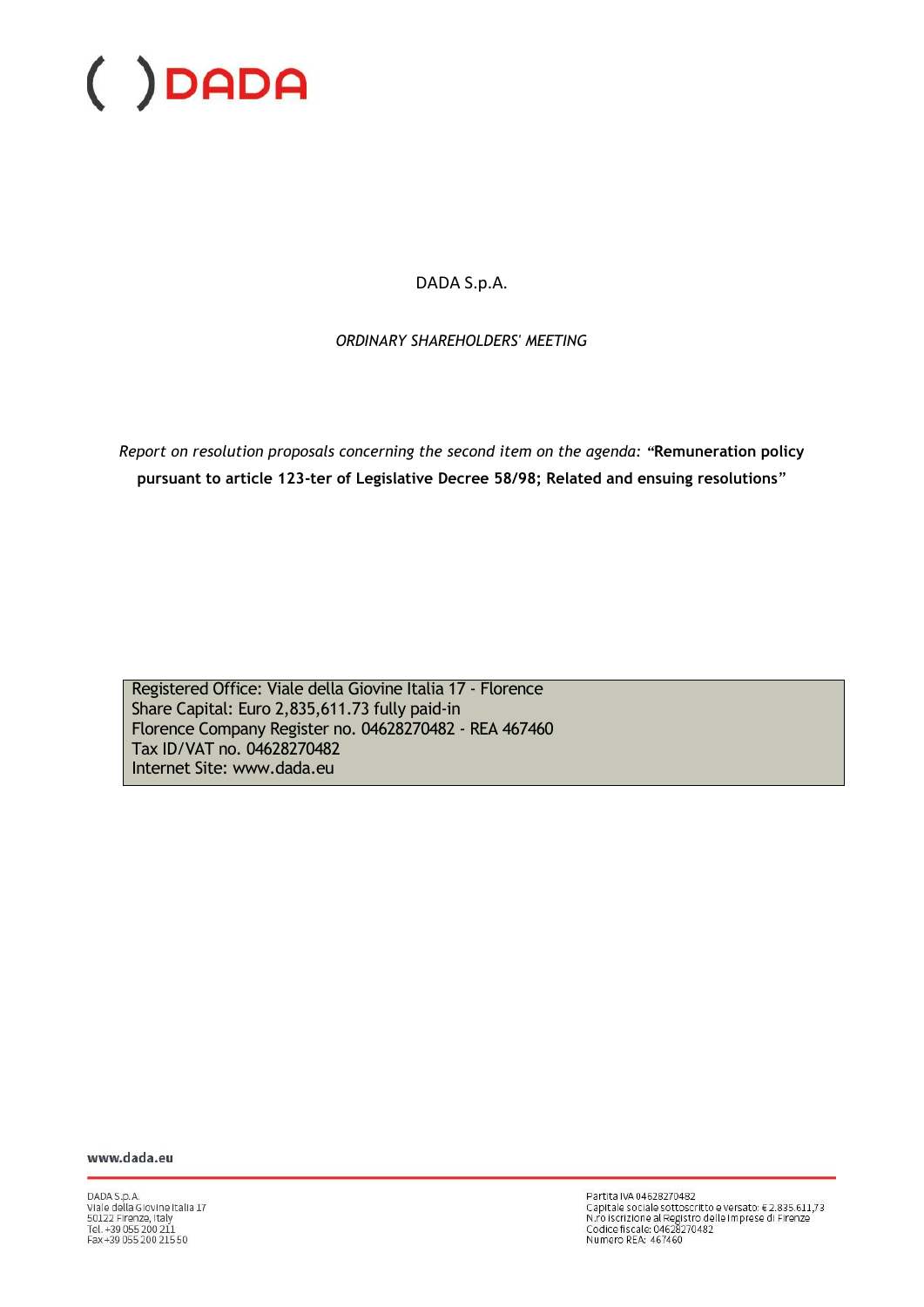Dear Shareholders,

this Remuneration Report was drawn up pursuant to article 123-ter of Legislative Decree 58 of 24 February 1998 and pursuant to article 84-quater of the Issuer Regulations, CONSOB resolution 11971 of 14 May 1999 and in accordance with Annex 3A, Scheme 7-bis and 7-ter of the same regulation, as amended by CONSOB resolution 18214 of 9 May 2012.

It was approved by the Company Board of Directors on 15March 2017 and is articulated in the following two sections:

### SECTION I

This section illustrates the Company's remuneration policy and the procedures used for the adoption and implementation of this policy with reference to the members of the Board of Directors, General Managers and executives with strategic responsibilities of Dada S.p.A. (hereinafter the "Company"). The indications and choices of the remuneration policy expressed below must be regarded as guidelines for the remuneration policy of the Company for the 2017 financial year. The remuneration policy was drawn up also pursuant to and in accordance with the Procedure for Related Party Transactions adopted by the Company on 8 November 2010.

It should also be noted that in order to provide a proper presentation of the relating information, the structure of the paragraphs and titles must be followed as indicated in scheme 7-bis of annex 3A of the Issuer Regulations, CONSOB 11971 of 14 May 1999 as amended by CONSOB resolution 18214 of 9 May 2012.

a) The bodies or parties involved in the preparation and approval of the remunerations policy, specifying the respective roles and the bodies or parties responsible for correctly implementing said policy.

The company bodies involved in the preparation of the remuneration policy are the Remuneration Committee, which proposes to the Board of Directors of the Company the policy for the remuneration of executive directors and executives with strategic responsibilities. This Committee formulates proposals to the Board on the remuneration of other non-executive Directors, specifically by identifying it from within the overall decisions adopted during the Shareholders' Meeting, if the latter has not already so provided for.

On an annual basis, the Directors submit the remuneration report to the Shareholders' Meeting.

It should be pointed out that during the 2011 financial year, the Remuneration Committee had prepared a proposal for the Board of Directors of Dada S.p.A. in relation to the adoption of article 6 of the Corporate Governance Code for Listed Companies (hereinafter the "Code") and that this proposal had been approved. The aforementioned guidelines have constituted the fundamental framework of this Report.

In particular, it is noted that article 6 of the Corporate Governance Code, for the most part, has been adopted by the Company, except for certain sections and with the reason given for these exceptions explained below.

In application of the provisions of article 6 as adopted, and the requirements of article 123-ter of the Consolidated Law on Finance, the Remuneration Committee, on the basis of the resolutions of the meeting dated 10th March 2017, presented to the Board its own proposal on this Report, which was acknowledged by the Board of Directors of Dada S.p.A. at its meeting of 15 March 2017.

The present report will be submitted to the opinion of the Shareholders' Meeting which approves the financial statements of the company for the year ended 31 December 2016. In fact, the Shareholders will be asked to resolve on the first section of this report. The resolution is not binding. The outcome of the vote will be made available to the public, pursuant to article 125 quater.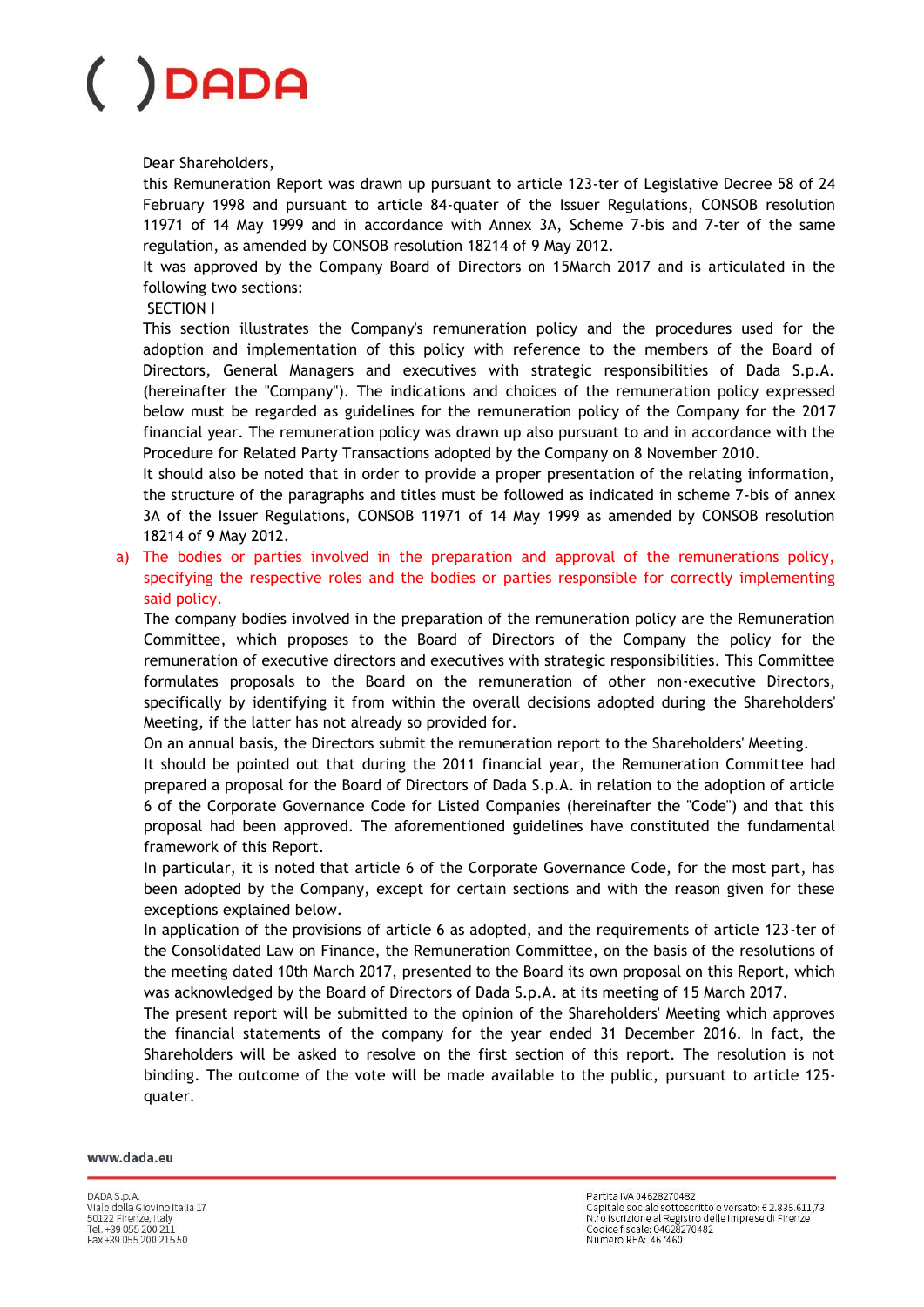With regard to the bodies and the subjects involved in the implementation of this policy, they are identified as the Remuneration Committee and the Board itself. They have the task of implementing and verifying the application of this policy along with the internal functions of the Company which are identified as: the Personnel and Organization Department and the function of Management Control (both offer assistance to the Remuneration Committee and the Board in the preliminary phase and, regarding specifically the Personnel and Organization Department, in the execution phase).

Regarding the final item on the agenda – any other business – mention should be made that, as a general rule, pursuant to art. 149, par. 1, letter c-bis) of the TUF, it is the audit bodies who are responsible for overseeing actual implementation of corporate governance rules provided by codes of conduct that the Company adheres to and, therefore, also of the rules regarding resolutions on remuneration and other benefits.

b) Intervention of a remuneration committee or other committee competent on the matter, describing its composition (differentiating between non-executive and independent directors), its competences and operating methods.

On 28 April 2015, the AGM renewed the corporate bodies coming to the end of their term, and on 13 May 2015, the Board of Directors elected the Board Committees. At that meeting, the Board reestablished the Compensation Committee, adding the responsibilities of the Nominations Committee to it. On this matter, the Board pointed out that, while the Company had previously decided not to establish a Nominations Committee, because of the increasingly urgent recommendation put forward in that respect by the Corporate Governance Code, it had finally decided to do so. The Compensation and Nominations Committee is composed of non-executive Directors of the Company, the majority of whom Independent Directors pursuant to the Corporate Governance Code; one of them was chosen as Chairman. The members of the Committee are Barbara Adami Lami (Independent Director, named Chairman), Sofia Maroudia (Independent Director) and Maurizio Mongardi.

Pursuant to principle 6.P.3 of the Corporate Governance Code, at least one member of the Committee must have sufficient expertise and experience in finance or remuneration policies, as determined by the Board of Directors at the time of appointment; on appointment, the Board of Directors assessed that all three members of the Committee had such professional requirements.

The responsibilities and operation of the Committee in relation to the remuneration policy are laid out in the Committee's Regulations, namely:

- it regularly assesses the adequacy, overall consistency and effective enforcement of the remuneration policy for directors and key management personnel, based also on the information provided by the chief executive officers; it puts forward proposals on the matter to the Board of Directors;

- it puts forward proposals or submits opinions to the Board of Directors on the remuneration of executive directors and other directors with special duties, as well as on setting performance targets tied to the variable component of remuneration; it oversees implementation of the decisions taken by the Board, assessing that the performance targets are actually met.

The Committee is also empowered to request information on the top management of the Group and on its compensation structure, as well as on any other key figures identified by the delegated bodies of the Company, without prejudice to the responsibility of the executive directors of the Company for the management and the remuneration policy decisions taken on such figures.

With regard to its nominating responsibilities, the Committee also has advisory capacity with the Board of Directors:

- to submit opinions to the Board of Directors on the size and composition of the Board, and make recommendations on the professional figures whose presence on the Board is deemed appropriate,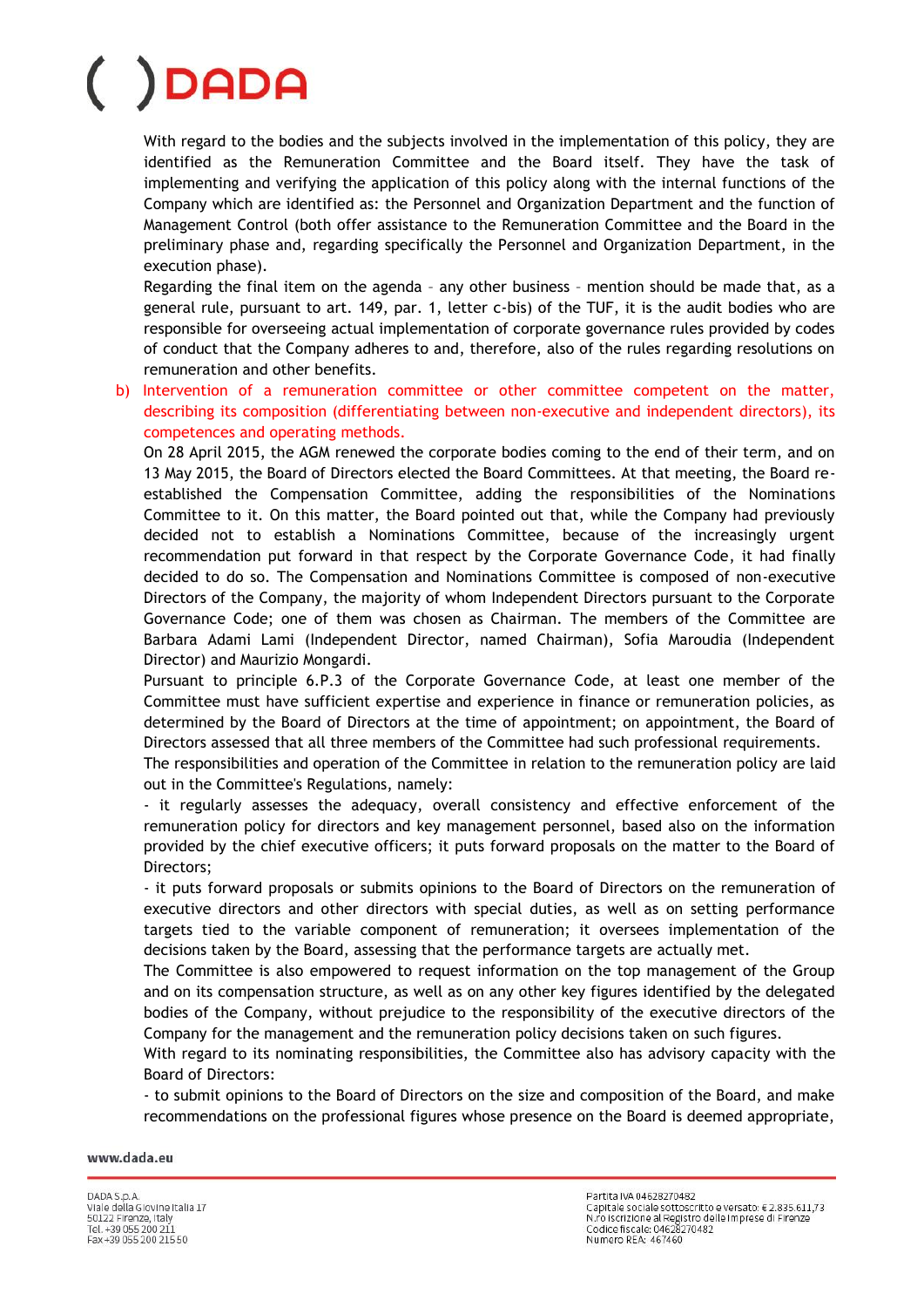and on the items set out in Articles 1.C.3 and 1.C.4 of the Code of Corporate Governance of Listed Companies;

- to submit proposals to the Board of Directors on candidates to the position of Director in the event of co-option and, if necessary, to replace independent directors.

In the event the Board of Directors decides to adopt a plan for the succession of the Executive Directors of the Company, the review process on the preparation of the plan is conducted by the Committee.

In performing these functions, the Committee, with particular regard to the use of stock options and other share-based incentive systems, submits its recommendations to the Board on their use and on all the relevant technical issues related to their formulation and application; specifically, it puts forward proposals to the Board on the incentive system deemed most appropriate, and oversees the progress and application over time of the plans approved by the AGM on the proposal of the Board.

In 2016, the Compensation Committee put forward a number of proposals to the Board of Directors on the remuneration policy for executive directors, directors with special duties, and key management personnel, by way of example, regarding the final balance of the 2015 MBO (Management by Objectives, or "MBO") and the definition of the 2016MBO.

In 2016, the Compensation Committee put forward a number of proposals to the Board of Directors on the remuneration policy for executive directors, directors with special duties, and key management personnel, by way of example, regarding the final balance of the 2015 MBO (Management by Objectives, or "MBO") and the definition of the 2016 MBO; it then drew up a proposal to the Board on the Remuneration Report, under art. 123 ter of the TUF. In 2016, the Compensation Committee also examined a number of contributory and social security issues involving certain employees of the Dada Group, requesting the Company to prepare an analysis, subsequently received, on key people of the Dada Group, not only to obtain an overall view of the same, but also to identify the most appropriate retention and incentive-related policies. On 12 December 2016, pending expiration of the vesting period of the 2014-2016 stock option Plan, the Compensation Committee drew up a proposal to the Board on the new 2017-2019 share-based incentive plan intended for employees of the Dada Group. The proposal was brought to the attention of the Board at its meeting held on 14 December 2016, which approved it, summoning the Shareholders' Meeting. Accordingly, notice is given that, subsequent to year end 2016, the Shareholders' Meeting of 18 January 2017 approved the guidelines of the new stock option plan as approved by the Company's Board at its meeting of 14 December 2016, thus authorizing the Board to execute it and increase the share capital to service the Plan pursuant to art. 2443 of the Italian Civil Code. Following year end 2016, specifically at its meeting on 20 January 2017, the Committee drew up a proposal for the concrete execution of the authority granted by the Shareholders' Meeting, endorsed on 24 January 2017 by the Board, date on which the Board exercised the authority. Lastly, in March 2017, the Compensation Committee put forward a number of proposals to the Board of Directors on the remuneration policy concerning executive directors, directors with special duties, and key management personnel, with regard to the final balance of the 2016 MBO, and to the definition of the 2017 MBO structure and retention agreement for executive directors, and, finally, drew up a proposal to the Board on the Remuneration Report, under art. 123 ter of the TUF.

As to the operating procedures of the Remuneration Committee, the Chairman of the Committee, or in his absence, the senior member, convenes and presides over the meetings. The meetings of the Committee are recorded.

The Committee shall meet as often as is necessary for the purposes of carrying out its duties, by means of a notice of call sent via fax or mail, on behalf of the Chairman of the Committee by the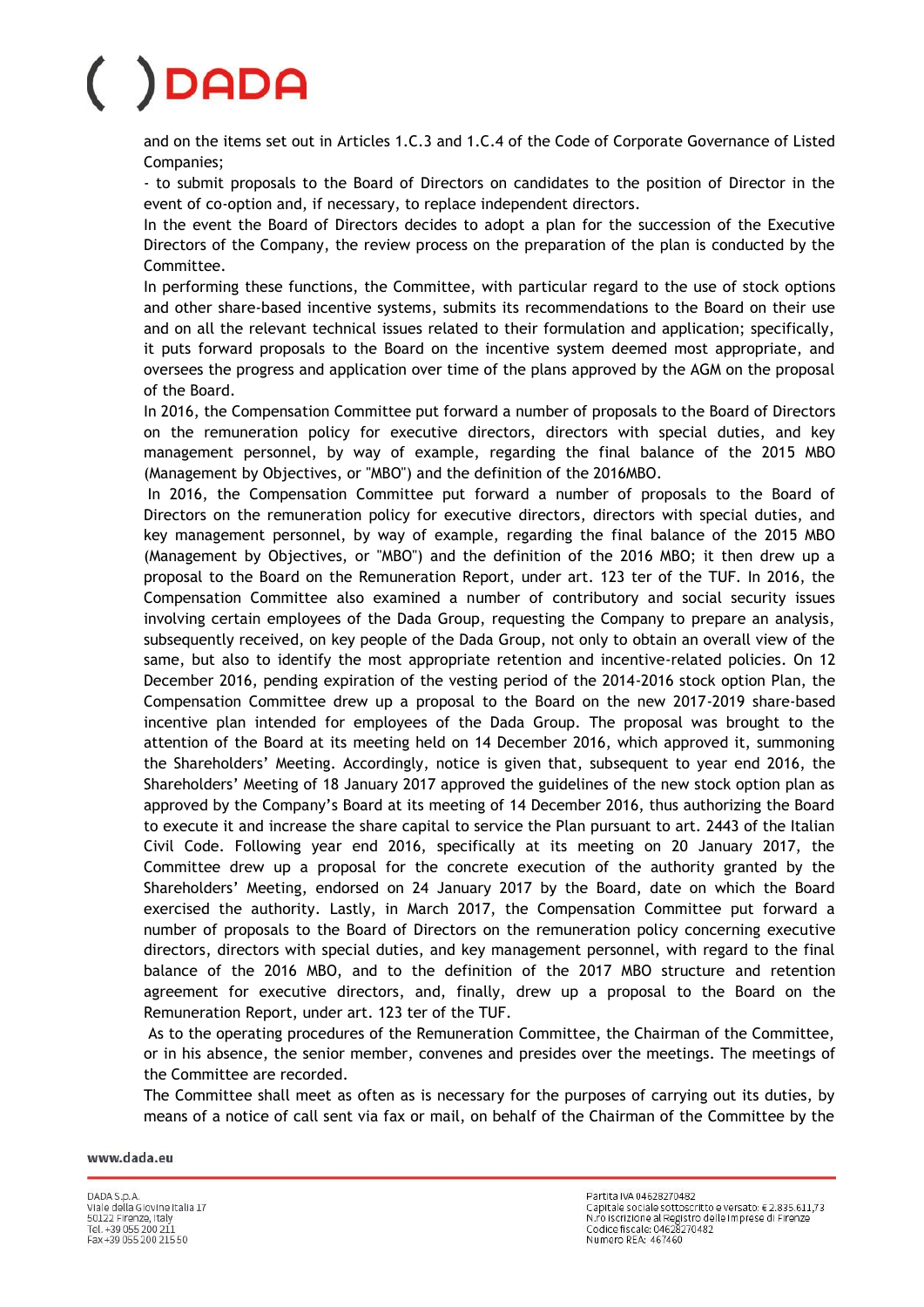Head of the Legal Department of the Company. As a rule, this notice shall be sent at least five days prior to the date set for the meeting, or a day before in the case of particular urgency.

The average duration of the meetings of the Remuneration Committee is about 40 minutes. The Director or the Executive with strategic responsibilities, in partial exemption of the interpretation of the requirement of article 6 of the Corporate Governance Code in its current version, can take part in the meetings of the Committee in which proposals are drawn up to the Board of Directors relating to their remuneration, in order to provide information and explanations, provided they leave the meeting when discussion takes place and subsequently specific proposals are adopted that concern them for the period of time necessary for discussion and adoption of the resolutions. In the adoption of the requirement of the Corporate Governance Code, it was not considered appropriate to deprive the Committee of the competences and information held by the executive Directors and Executives with strategic responsibilities, also in the light of the requirements of the Code itself, which provides elsewhere that in the determination of the remuneration policy of Directors, the Committee may make use of the information provided by the same managing directors.

The Committee may request the Board of Directors for permission to use external consultants, through the Company structure. In 2016, the Committee availed itself of analysis carried out by independent third-party experts Willis Towers Watson (a consulting firm, worldwide leader in the field of Executive compensation, which had assisted the Committee in 2008 and in 2013), in benchmarking the compensation of two senior positions in the Company. During 2016 WTW has been involved in additional analysis as better described in the section here below. The Board of Statutory Auditors is regularly invited to the Committee meetings and they have always been involved in meetings with at least one member.

The Committee, if it intends to use the services of a consultant in order to obtain information about the market practices related to remuneration policies, checks beforehand that it will not be found in situations that compromise its independent judgment.

The members of the Committee, in addition to the attendance compensation and fixed annual compensation, which will be described in greater detail below, are entitled to reimbursement for expenses incurred for reasons of their office and the Board of Directors may assign them additional compensation.

### c) The name of independent experts who may be involved in the preparation of the remunerations policy.

In preparation of the remuneration policy, the Compensation Committee has been advised by Willis Tower Watson, in connection to both useful insights for the drawing up of the proposal regarding the 2017-2019 stock option plan guidelines, and prerequisites for the drafting of the 2017 MBO proposal. In 2013 (as described upon in paragraph b) above) and in prior years, independent experts had been hired for certain specific aspects, such as the identification of a benchmark for decisions regarding the remuneration policy of the top management of the Company.

d) The purpose pursued with the remunerations policy, the underlying principles and changes to the remuneration policy with respect to the previous financial year;

The remuneration of executive directors with special tasks and executives with strategic responsibilities has been established to a sufficient extent to attract, retain and motivate people possessing the professional qualities that are required to successfully manage the Company.

The remuneration policy is defined in such a way as to align their interests with the pursuit of the priority objective of creating value for shareholders and to promote sustainability in the mediumlong term of the Company. For directors who are recipients of management mandates or perform functions relating to the management of the company, and for executives with strategic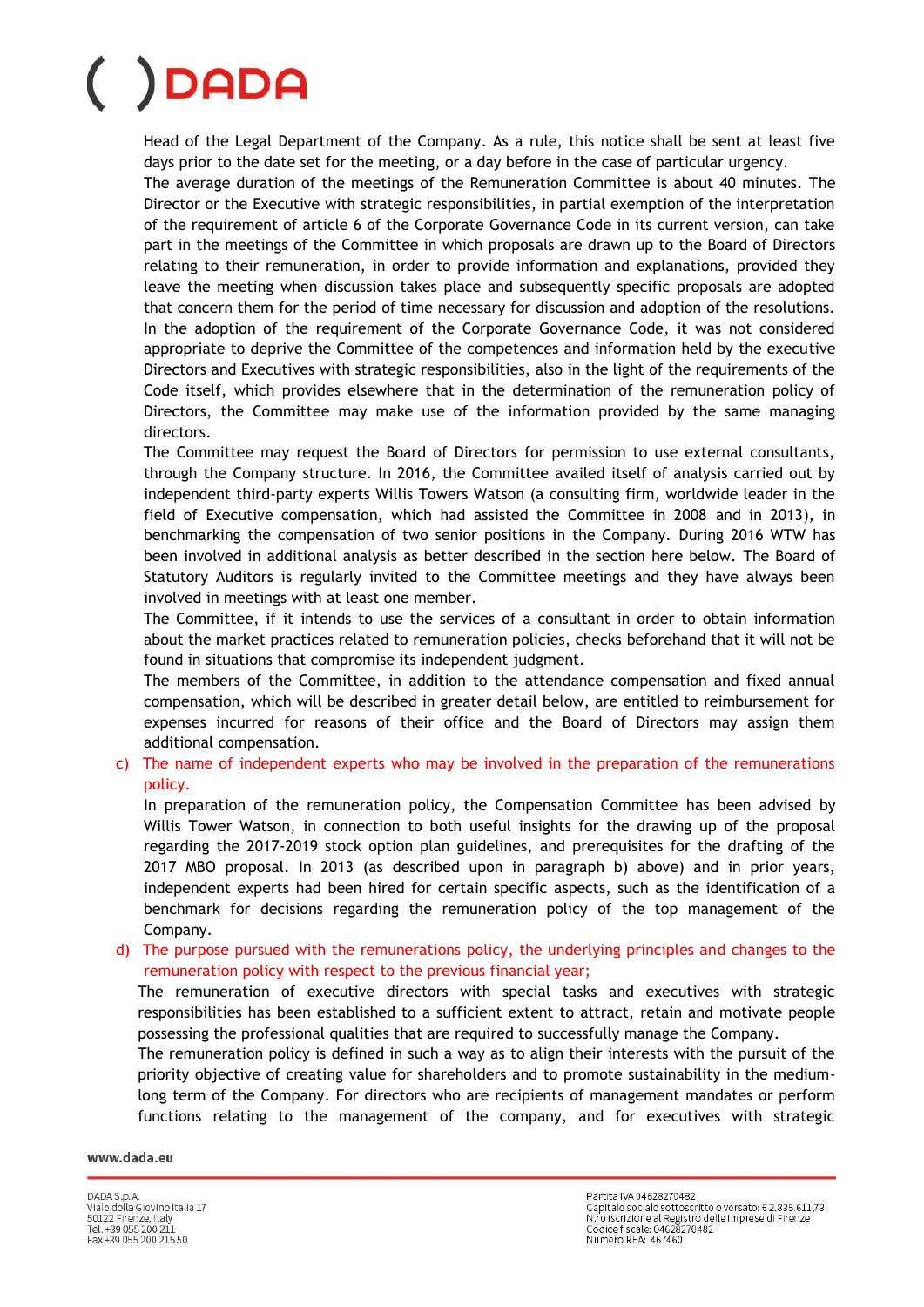responsibilities, a significant part of the remuneration is linked to the achievement of specific performance objectives determined beforehand.

The remuneration of non-executive directors is commensurate with the effort required while also taking into account the possible participation in one or more committees, but it does not include variable components of remuneration and it is not connected to the economic results of the Company.

The Company, in consideration of its target market, the objectives that it pursues and considering the requirements of the Code, believes that the policy adopted for the 2015 financial year does not deviate significantly from the same principles and criteria that have guided the remuneration policy for the 2015 financial year, unless for certain changes on the regulation of the stock option plan 2017-2019 as better described in the section herebelow.

e) The description of policies concerning fixed and variable components of remuneration, with specific regard to the indication of the related weight in the context of total salary, and distinguishing between short and medium-long term variable components;

In particular, executive directors and executives with strategic responsibilities are provided with remuneration that comprises a fixed and variable component.

Outlined below are some of the characteristics of the fixed and variable remuneration components: a) it is deemed that the fixed component and the variable component should be properly balanced on the basis of strategic objectives and the risk management policy of the Company, also taking into account the business segment and the characteristics of the business actually undertaken; b) maximum amounts must be provided for the variable components;

c) it is deemed that the fixed component should be sufficient to remunerate the performance of

the director in the case where the variable component is not rewarded, due to failure to achieve the performance objectives determined by the Board of Directors;

d) the performance targets need to be predetermined, measurable and linked to the creation of value for shareholders in the medium-long term. The pursuit of the latter is predominantly guaranteed by the share-based remuneration plan.

The weight percentage of the fixed and variable components of the remuneration in the context of the overall level of compensation for the 2017 financial year will be substantially aligned with, except in exceptional and extraordinary circumstances, the ratio between the two components emerging from the data related to the 2016 financial year, which is described in the second section with regard to the current executive directors and executives with strategic responsibilities, Claudio Corbetta and Lorenzo Lepri.

In regard to the long-term variable component, it should be noted that the Committee in the scope of its task of assessing the suitability and overall consistency of the remuneration policy, commenced at the end of 2013 an analysis of the long-term incentive instruments deemed more suitable to ensure effective alignment of the long-term interest of all stakeholders of the Company. On 18 March 2014, the Remuneration Committee proposed to bring to the approval of the Board of Directors of the 19 March 2014, a new stock option plan referred to the fy 2014-2016, which therefore has been approved by the Board of Directors on the 19 March 2014 and brought by this to the final resolution of the Shareholder's Meeting of the 24 April 2014. In regards to the performance objectives linked to the share component of the remuneration plan, these are better specified by an information document drawn up pursuant to article 114-bis of the Consolidated Law on Finance and regarding the new stock option plan 2014 – 2016approved by the Board of Directors on 19 March 2013, and are brefly specifically identified in successfully sharing by the beneficiary of the last MBO of the 2014-2016 plan period and therefore the fy 2016 MBOand further in successfully sharing at least one of fy 2014 and/or fy 2015 MBO. In particular, the beneficiary will be considered successfully shared one or more of the above mentioned MBO relevant for the 2014-2016 plan performance condition only if at least one threshold for the relevant fy will be reached and therefore if the variable component of its remuneration will be paid, at least partially, for that year. This indicator of performance was considered as being significant to measure the actual work efficiency of the beneficiaries of the Plan and the creation of value for shareholders. For more details on this new plan, reference should be made to the press release issued on 19 March 2014 and to the above mentioned information document.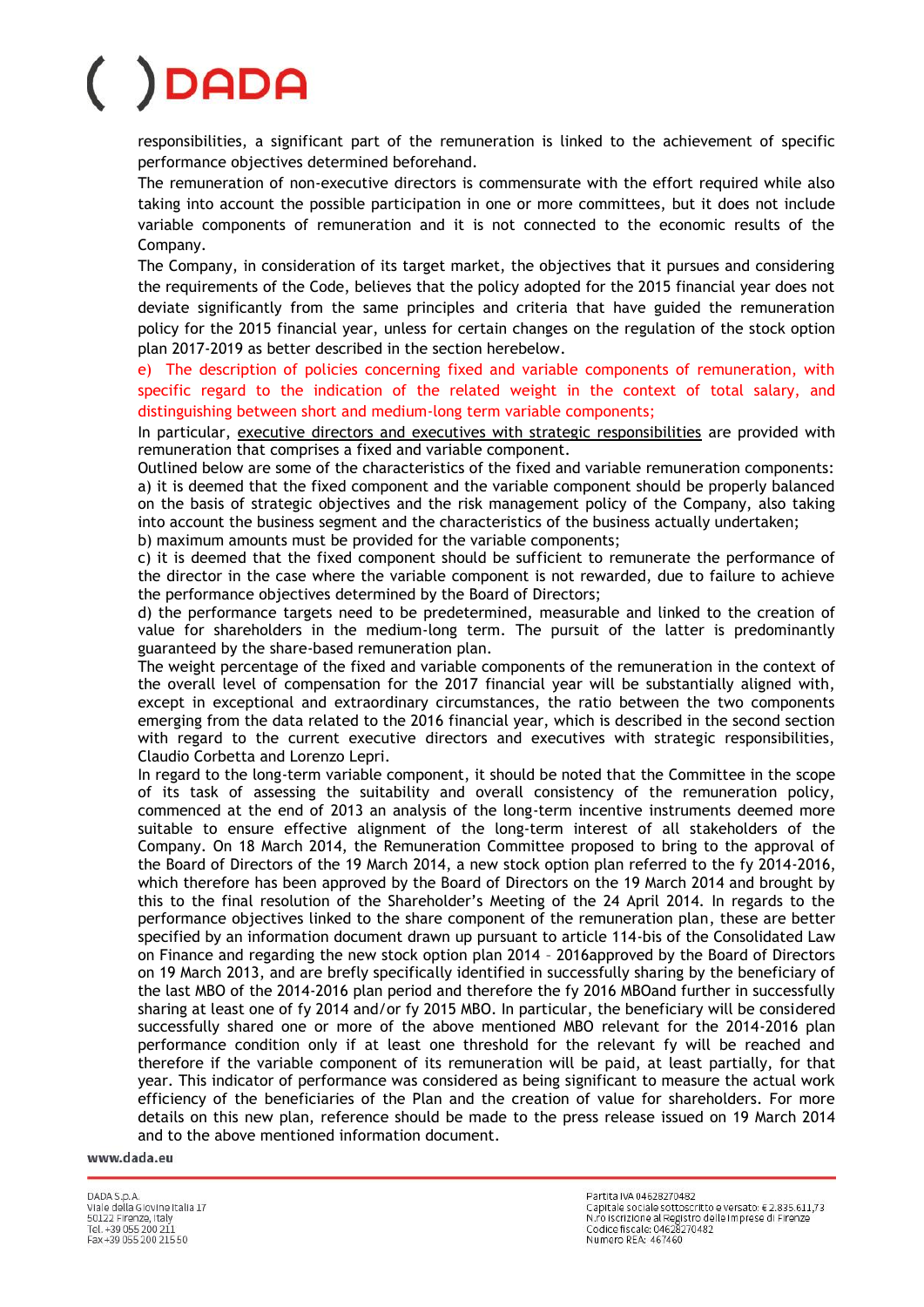It should be noted that the Related Parties Committee gave its positive opinion for its competence aspects to the above mentioned plan in its meeting held on 18 March 2014 and that also the previous stock option plans formerly approved by the Company in the last three-year period, were consistent with the structure described above, as they were also based on an economic indicator the consolidated EBITDA, usually used by the Company as one of the economic indicators on which the single year MBO is formulated.

The Board of Directors of DADA S.p.A., pursuant to the powers granted by the Shareholders on 28 April 2014, partially executed the share-based incentive plan for 2014- 2016 and for a total amount of 750,000 shares (the "Plan 2014-2016"), intended for DADA Group employees, in particular, for executives and managers of DADA S.p.A. and/or its Subsidiaries. The Board, upon proposal of the Company's Compensation Committee, approved the Regulations of the Plan 2014-2016, identified the beneficiaries and assigned a total of n. 705,000 options on the same amount of DADA ordinary shares at a subscription price of €3.596 per share, equal to the average official prices of DADA S.p.A. ordinary shares recorded in the period between the Option assignment date and the same day of the previous sixth calendar month. Mention should be made that this subscription price is higher than the official price of Friday August 1st ( $\epsilon$ 3.228), the average official prices recorded in the period between the Option assignment date and the same day of, respectively, the previous third calendar month (€3.332) and the previous calendar month (€3.291), as well as higher than the Offer Price of the Public Tender Offer launched in August 7, 2013 ( $\epsilon$ 3.329). The Board also determined that the exercise of the vested options is, inter alia, usually conditional upon achieving a performance condition, i.e. that the beneficiaries of the 2014-2016 Plan are successful, as described in the Regulations of the Plan, in the incentive system (in the form of MBO) based on reaching Group financial goals measured in the individual consolidated financial statements in the 2014-2016 period, and that it may generally take place during predetermined exercise periods, following approval by the AGM of the Company's financial statements for the year ending 31 December 2016, but no later than 19 December 2019. The Board therefore approved a share capital increase against payment for a maximum par amount of Euro 119,850 to service the Plan with the exclusion of the option right, pursuant to paragraph 8 of art. 2441 of the Italian Civil Code. For any further information on the terms and conditions of the Plan 2014-2016 and the characteristics of the financial instruments assigned, reference is made to the Information Document prepared pursuant to art. 84-bis, paragraph 5 of CONSOB Regulation No. 11971 of 14 May 1999, which will be issued and made publicly available at the Registered Office, at Borsa Italiana S.p.A. and on the Company's website www.dada.eu (Corporate Governance section/Stock Option Plan) in accordance with the law.

It is noted that, in relation to the long-term variable component, at the end of 2016, in view of the imminent expiry of the vesting period of the 2014-2016 Plan and as part of its ongoing assessment of the adequacy and overall consistency of the remuneration policy, an analysis was launched on the most appropriate tools to ensure effective alignment of the long-term interest of all the Company's stakeholders.

Specifically, on 12 December 2016 the Compensation Committee, following an analysis that entailed the above involvement of Willis Tower Watson, proposed to submit for the approval of the meeting of the Board of Directors on 14 December 2016, a new stock option plan referring to the 2017-2019 financial years, which was subsequently approved in its guidelines by the Board on 14 December 2016, and submitted by the latter for final approval to the Shareholders' Meeting on 18 January 2017 (hereinafter the "2017-2019 Plan"). On 24 January 2017, DADA S.p.A.'s Board of Directors executed the authority granted by the Shareholders' Meeting on 18 January 2017, relating to the 2017-2019 share-based incentive plan for a maximum of 950,000 options intended for DADA Group employees and, in particular, executives and managers and, in any case, employees of DADA S.p.A. and/or its Subsidiaries. The Board, upon proposal of the Company's Compensation Committee, also approved the Regulations of the 2017-2019 Plan, identifying the beneficiaries, and assigned a total of no. 950,000 options on the same amount of DADA ordinary shares at a subscription price of  $\epsilon$ 2.248 per share, equal to the average official prices of DADA ordinary shares in the period between the assignment date of the Options and the same day of the previous sixth calendar month. The Board also determined, in accordance with the authority granted by the Shareholders' Meeting, that the exercise of the vested options is, inter alia, generally conditional upon achieving performance conditions based on dada Group three years plan, and may generally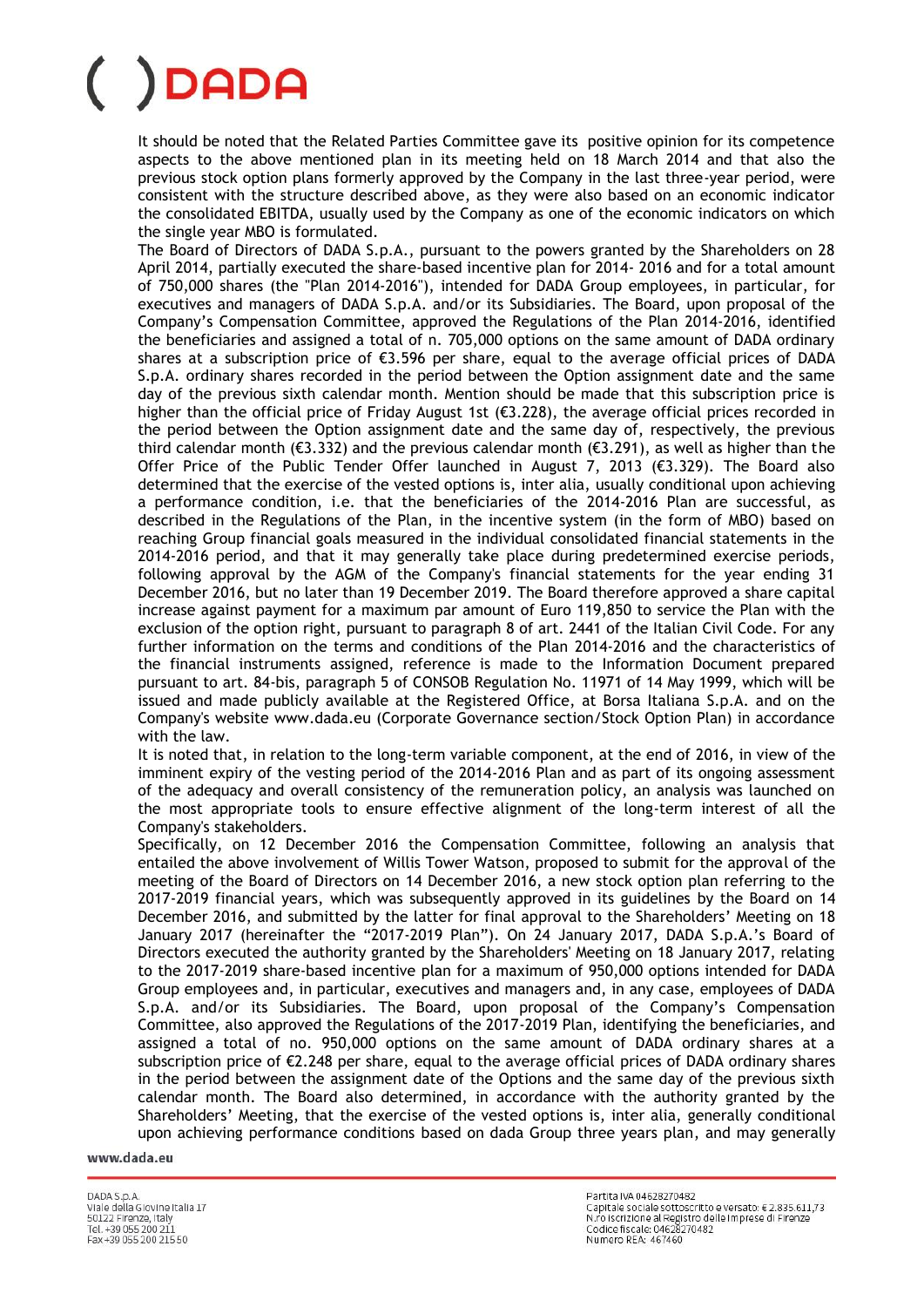take place during predetermined exercise periods, following approval by the AGM of the Company's financial statements for the year ending 31 December 2019, but no later than 19 December 2023. Identification of said performance benchmark aims to bring it closer to the recommendations of the Corporate Governance Code, which gives preference to immediately recognizable performance indicators, as resulting from the analysis made in conjunction with Willis Tower Watson.

Mention should be made that the Committee for Related Party Transactions of the Company had expressed a positive opinion, in its sphere of responsibility, on the abovementioned plan at its meeting on 20 January 2017, and that the previous stock option plans already approved by the Company over the last three years were basically consistent with the above structure, as they were based on similar economic performance indicators. It is noted, in this regard, that the 2014-2016 Plan based its performance condition on the annual MBO, which is also based on consolidated revenue and EBITDA-related targets in the Dada Group.

For further information on the terms and conditions of the 2017-2019 Plan and the characteristics of the financial instruments assigned, reference is made to the Information Document prepared pursuant to art. 84 bis, paragraph 5 of CONSOB Regulation No. 11971 of 24 January 2017, which was issued and is made publicly available on the Company's website www.dada.eu (Corporate Governance/Stock Option Plans) in accordance with prevailing laws.

Lastly, the Company saw it fit in prior years to identify specific incentive methods, established from time to time by the Board of Directors upon recommendation of the Compensation Committee, in the presence of particularly significant non-recurring transactions.

Conversely, the remuneration of non-executive directors, under the European Recommendations and article 6 of the Corporate Governance Code, does not provide for a variable component and should not be linked to the performance of the Company. Additionally, non-executive directors shall not be recipients of share-based remuneration plans.

It should be noted that the Financial Reporting Manager, which is a figure separate from the General Manager and CFO of the Company, Lorenzo Lepri, to whom the Executive reports, and the Head of the Internal Audit department, which is a subject external to the Company linked by a consulting contract that provides for variable components and whose compensation is the subject of a proposal by the Director in charge of internal audit and risk management, and assessment by the Control and Risks Committee and by the Board of Directors, are not executives with strategic responsibilities of the Company. The Head of the Internal Audit Department and the Financial Reporting Manager have incentive mechanisms consistent with the tasks assigned to them.

### f) The policy applied with regards to non-monetary benefits;

The remuneration policy for executive directors also provides for non-monetary benefits intended as meaning *fringe benefits,* which are living expenses, additional medical assistance policies, and assignment of a car, laptop and company mobile phones. These benefits are provided by the company also for executives with strategic responsibilities.

At its meeting held on 12 March 2015, and based on the recommendation of the Compensation Committee of the Company, for financial year 2015, the Board has decided to extend to the two Executive Directors, the right to benefit from a welfare plan over the 2015-2016 two-year period worth up to €7,000 gross per year each, subject to the achievement of the same objectives envisaged in the payment of the 2015 MBO. At its meeting held on 15 March 2017, and based on the recommendation of the Compensation Committee of the Company, the Board decided to extend the participation of the two Executive Directors to the welfare plan worth up to  $\epsilon$ 7,000 gross per year each, subject to the achievement of the same gates envisaged in the payment of the 2017 MBO.

This welfare plan, which was already implemented in 2014 on homogeneous groups of employees of the Dada Group, takes the form of a system of welfare-based flexible benefits (e.g., health, child education, family and home mortgages expenses) extended to employees, in accordance with the provisions of art. 51 of the Income Tax Consolidation Act (TUIR).

With regard to the variable components, a description of the performance objectives based on which they are assigned, distinguishing between short and medium-to-long term variable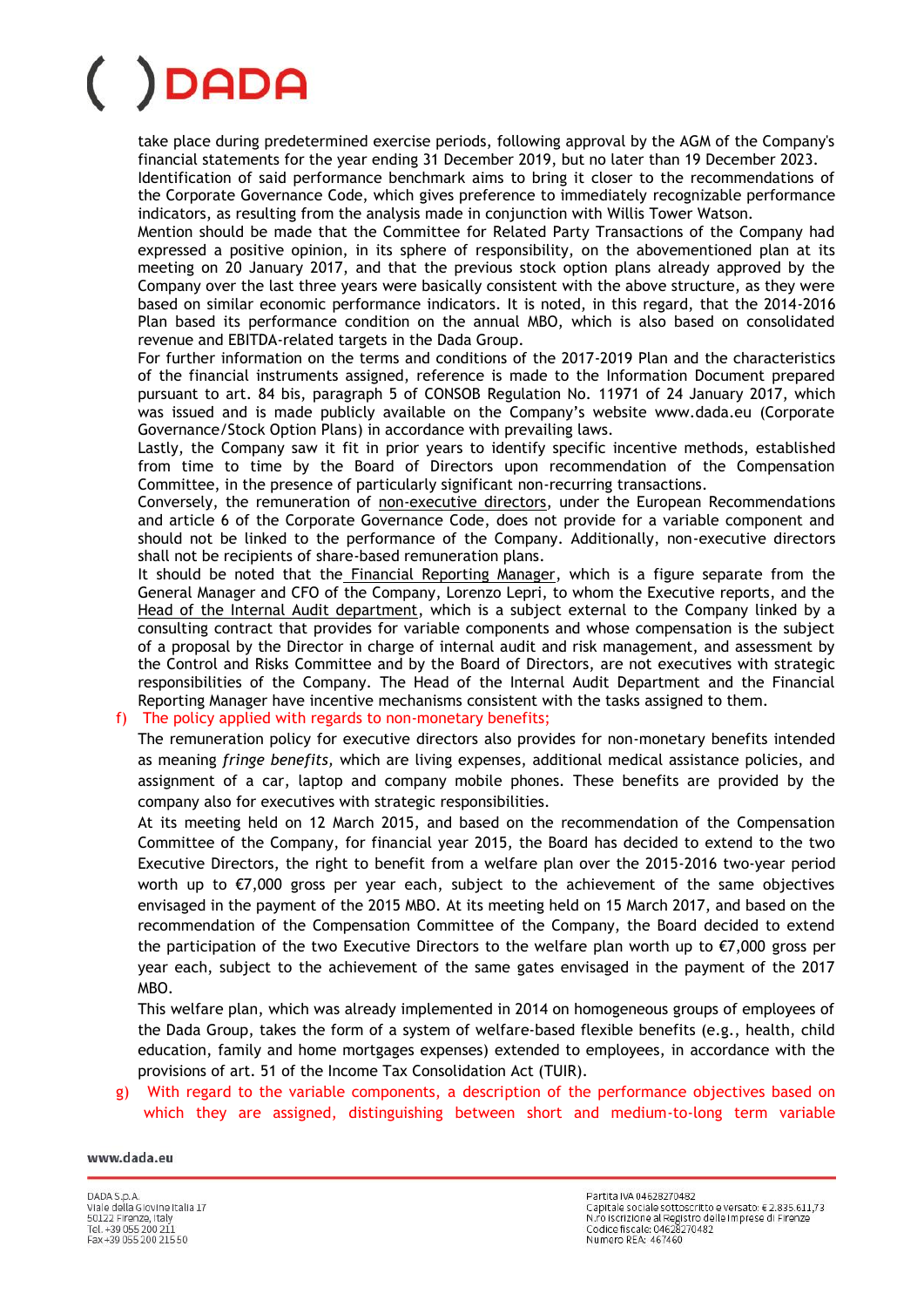components, and information on the connection between variation of results and the variation of remuneration

More specifically, the variable component of the remuneration of directors with special assignments and the executives with strategic responsibilities, is composed of a system of incentives (in the form of the MBO) based on the achievement of sales targets and Group EBITDA measured on single consolidated financial statements relating to a financial year and the participation: (i) in a share-based incentive plan -Plan 2014-2016- subject, among other things, except for extraordinary events, to a performance condition linked to the successfully sharing of the MBO of the fy 2016 and at least one of the fy 2014 and 2015 and (ii) in a share based incentive plan- Plan 2017-2019- subject to a performance condition linked at achieving a minimum level of consolidated revenue and consolidated Ebitda of the Dada Group calculated on a cumulative basis in relation of what results in the consolidated financial statements of the Dada Group for financial years 2017-2019. In regard to the 2017 MBO, this is related specifically to a parameter scale connecting the variation in results with a variation of remuneration, providing non-award of the variable part of the remuneration below certain performance objectives ("threshold ") which are identified as a given percentage of the economic-financial objectives envisaged in the forecasting documents of the Company for the financial year of reference and a maximum amount that can be rewarded.

With regard to the three-year share incentive plans (stock options), being a share-based incentive plans, they are linked to the value of the share in the medium-to-long term and rewards to a lesser or greater extent the beneficiary, depending on the degree of achievement of the objective of impacting positively on the value of the Company's share and, therefore, the creation of value for all shareholders.

h) The criteria used to evaluate the performance objectives underlying the assignment of shares, options, other financial instruments or other variable components of remuneration

Performance Objectives - i.e. the economic results and any other specific objectives connected with rewarding the variable components (including the objectives set for the share-based remuneration plans) - are predetermined, measurable and linked to the creation of value for shareholders in the medium-long term. The performance objectives which form the basis of the 2017 MBO, and of the share-based incentive plans through stock options, even though indirectly, are formulated, respectively, on the basis of the content of the three-year Business Plan. In this manner, the alignment of interests of the beneficiaries to the medium and long-term goals of the Company and therefore creation of value for shareholders, is ensured.

The performance objectives of the 2017 MBO are identified on one hand in the turnover of the business units Domain and Hosting led by Register.it and, on the other hand, in the consolidated EBITDA of the Dada Group, considered fundamental indicators of performance concretely measurable and efficient in order to ensure the incentive for growth and profitability of the Company in the short to medium term.

Regarding the performance objectives linked to the share component of the remuneration plans, these were established: for the Plan 2014-2016 in the successfully sharing by the beneficiary of the last MBO of the 2014-2016 plan period and therefore the successfully sharing of the MBO of the fy 2016 and at least one of the fy 2014 and 2015; for the Plan 2017-2019, as indicated above, the performance condition is linked at the achievement of a minimum level of consolidated revenue and consolidated Ebitda of the Dada Group calculated on a cumulative basis in relation of what results in the consolidated financial statements of the Dada Group for financial years 2017-2019.

This indicator of performance has been identified, at the moment of time considered, as being among the most significant to measure the actual work efficiency of the beneficiaries of the Plan and the creation of value for shareholders.

It should be noted that, as previously indicated, even the previous stock option plans approved by the Company in the last three-year period, were substantially consistent with this approach.

i) Information aimed at highlighting the coherence of the remuneration policy with the pursuit of the long-term interests of the company and with the risk management policy, where formalized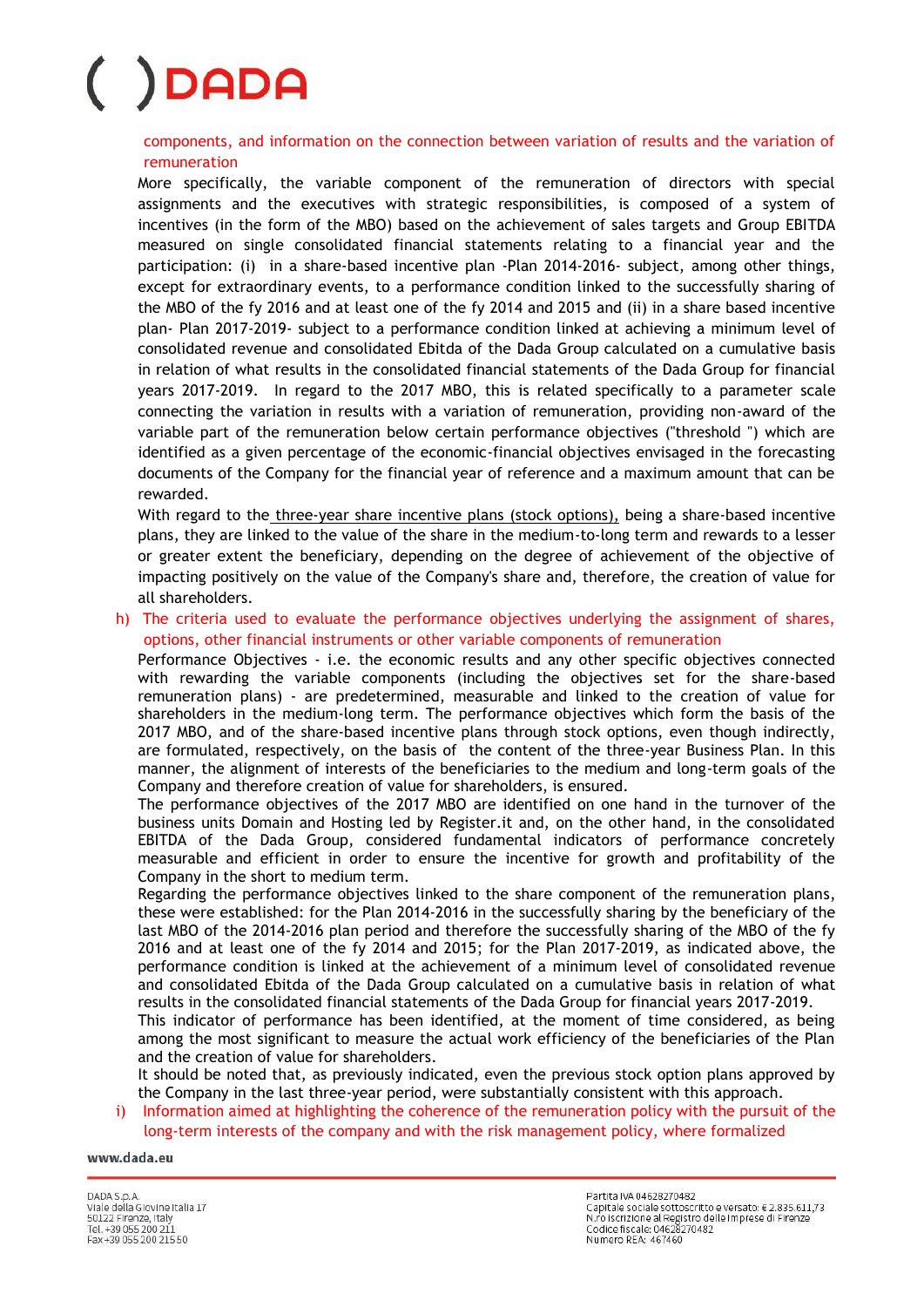The articulation of the variable component of remuneration (both in relation to the mechanism of the 2016 MBO and to that of the stock option plan) - as also described above - with time frames and different measures of profitability for the beneficiary as a result of the connection to the financial objectives of the Company approved by the Board, ensures the pursuit of diverse and complementary goals based on time frame and type of objective, linked respectively to the growth and profitability of the Group's financial data in the short-medium term (2016 MBO) and the development of the Group's profitability and the share value in the medium-long term period (stock options).

In order to ensure the Company from the risk of a sudden interruption of the employment relationship between the Company and its two executive directors, and also in consideration of possible changes of the shareholder structure of the Company and the subsequent step transition, it is expected that in the course of 2017 will be entered appropriate retention agreements with the two directors.

It should be noted that in 2016 the Board, in accordance with the corresponding recommendation of the Corporate Governance Code, and based on the recommendation of the Compensation Committee, deemed it appropriate to consider entering into contractual arrangements with the two key management personnel of the Company, subsequently signed, allowing the Company to request the full or partial return of the variable components of remuneration paid (or to withhold sums subject to deferral), calculated on the basis of data which has subsequently proven to be manifestly misstated.

### j) Vesting right terms (*Vesting period*), deferred payment systems, deferral period and criteria to determine such periods and, if applicable, ex post correction mechanisms*.*

The vesting of rights inherent to incentive systems based on the 2017 MBO takes place on an annual basis, with approval by the Shareholders' Meeting for the 2017 financial statements, to which the performance objectives forming the basis of the 2017 MBO refer. Periods of significant and further deferment of payment of the MBO itself are not provided for.

The Company provides, in any case, for payment of the variable component of remuneration arising from the 2016 MBO, only following approval by the Shareholders' Meeting called to approve the 2016 financial statements.

The Company has decided not to adhere to the application criteria of article 6 of the Code in the part which provides that a significant portion of the variable component of the remuneration is deferred to an appropriate period of time with respect to the vesting time. Therefore, the Company deemed it necessary to provide for payment in a single tranche of the above mentioned variable compensation given the limited impact of the maximum variable amount, both in absolute and percentage terms, on the total system of variable remuneration of the Group. This decision was also taken on the basis of the limited risk profile of the Company's activities, despite operating in a highly competitive market. Additionally, in view of the fact that the variable component of remuneration of the two executives with strategic responsibilities plays a significant, though not predominant role, with respect to their fixed remuneration - in any case such as not to exceed fixed remuneration - it is deemed that there are no risk factors or significant and attainable objectives of retention that would justify the deferment in a significant time frame of part of the accrued variable component. Regarding vesting periods, deferred payment systems, with indication of the deferment periods relating to the stock option plans, please refer to the information documents drawn up in compliance with article 114-bis of the Consolidated Law on Finance available on: www.dada.eu.

With regard to the Plans, as described in the sections here above, the aim of the incentives will be pursued mainly by setting a condition to the exercise of the options on the part of the beneficiaries, without prejudice to certain exceptions specified by the rules of the Plans, while with respect to the different loyalty goals, it is important to consider the vesting period, i.e. the significant delay between the date of the assignment and the date of possible exercise of the Options.

As for the determination criteria of said time period, this was indirectly determined by the performance objective adopted for the plan 2014-2016, specifically identified by the Board of Directors and related to achieving the EBITDA objectives of the Dada Group in the three-year period of 2014-2016; it was in fact considered appropriate to make as a general rule, without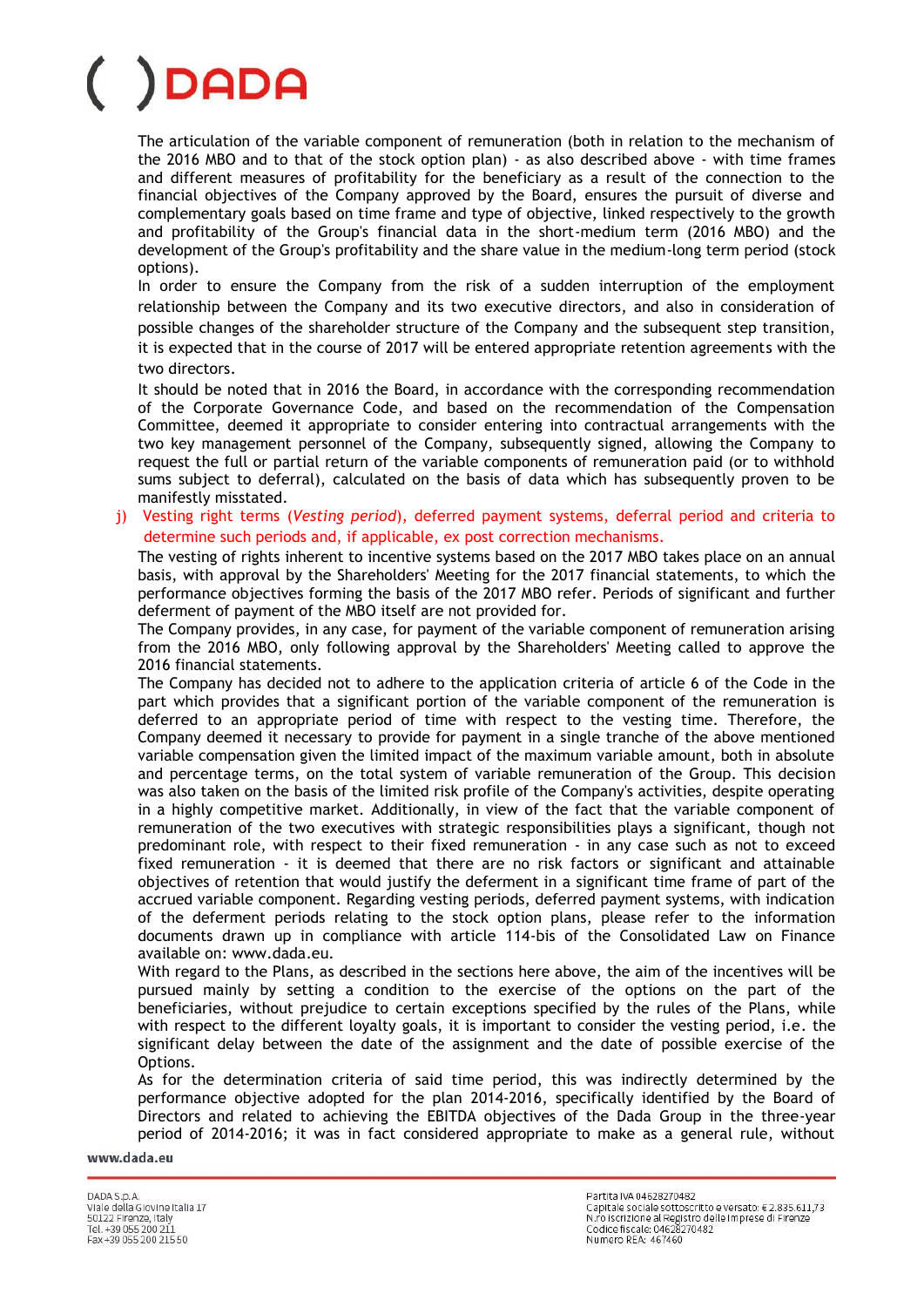prejudice to certain exceptions specified by the rules of the Plan, temporally exercisable (or less) the Options starting from the moment of the occurrence (or less) of the condition itself and then subsequently from the Shareholders' Meeting approving the financial statements 2016; regarding the Plan 2017-2019 it was in fact considered appropriate to make as a general rule, without prejudice to certain exceptions specified by the rules of the Plan, exercisable the Options starting from the moment of the occurrence of the condition itself and subsequently from the Shareholders' Meeting approving the financial statements 2019.

It should be noted that the identification of the conditions for the achievement of the forecast objectives for the 2014-2016 financial year and for the 2017-2019 apparently responds to the purpose of creating Beneficiary loyalty over time and to further align their objectives with those of the shareholders in the creation of value for the Company. The above vesting time period of 3 years therefore satisfies the requirements of the Code.

k) information on the provision of clauses for holding financial instruments in the portfolio after their purchase, with indication of the periods for which such may be held and criteria used to determine such periods

In relation to this topic it is necessary consider distinctly the two Plans.

For the Plan 2014-2016 the remuneration policy of the company does not provide for the holding of financial instruments in the portfolio after their purchase.

It was not deemed to adopt and apply the provision of Article 6 of the Code, which requires that Directors and executives with strategic responsibilities hold purchased shares for a time period of basically three years, given the fact that the aforementioned obligation, contextualized on the share of the company operating in a highly competitive market characterized by a high degree of volatility in share prices, would have made the actual purchase of shares during the lock-in period unlikely, greatly reducing the effectiveness of the tool both in terms of loyalty and incentives.

Regarding the 2017-2019 Plan, given the changed conditions and after careful analysis aimed at identifying a different point of balance between the various needs, in conjunction with Willis Tower Watson, a two-year lock-up period has been established from the subscription of a number of shares resulting from the 2017-2019 Plan with a value equal to 20% of the actual gain realized by the beneficiary from the transfer of shares arising from the exercise of options.

l) The policy relating to the treatments established in the event of termination of office or employment, specifying what circumstances determine onset of the right and potential connection between these treatments and company performance.

The 2016 remuneration policy of the Company does not provide for established or formalized clauses or treatments prior to the occurrence of an event, possibly at the time of appointment, to govern termination of the position or termination of the employment relationship. The Company, in consideration of its target market, objectives pursued and considering the requirements of the Corporate Governance Code, considers it appropriate to confirm for the 2016 financial year the intention as a general rule, not to use contractual clauses included in agreements with the beneficiaries. In regards to severance pay, the Company intends to continue to identify, from time to time and at the time of the occurrence of a single event, the practical solution to pursue, in the light of the CCNL (National Collective Work Contract) applied and legislation [taking into account the requirements of the Code]

Should indemnities and/or other benefits be granted or recognized on termination of office and/or termination of employment of an executive director or a general manager, the Company will announce its decisions through a press release disclosed to the market containing the appropriate information.

Note should be taken, with regard to the above, though considered a situation other than the recognition of indemnity, of the consequences of the different procedures regarding termination of employment under the 2014-2016 Share-Based Incentive Plan, explained in detail in clause 4.8 of the information document previously released to the public and available at the link www.dada.eu.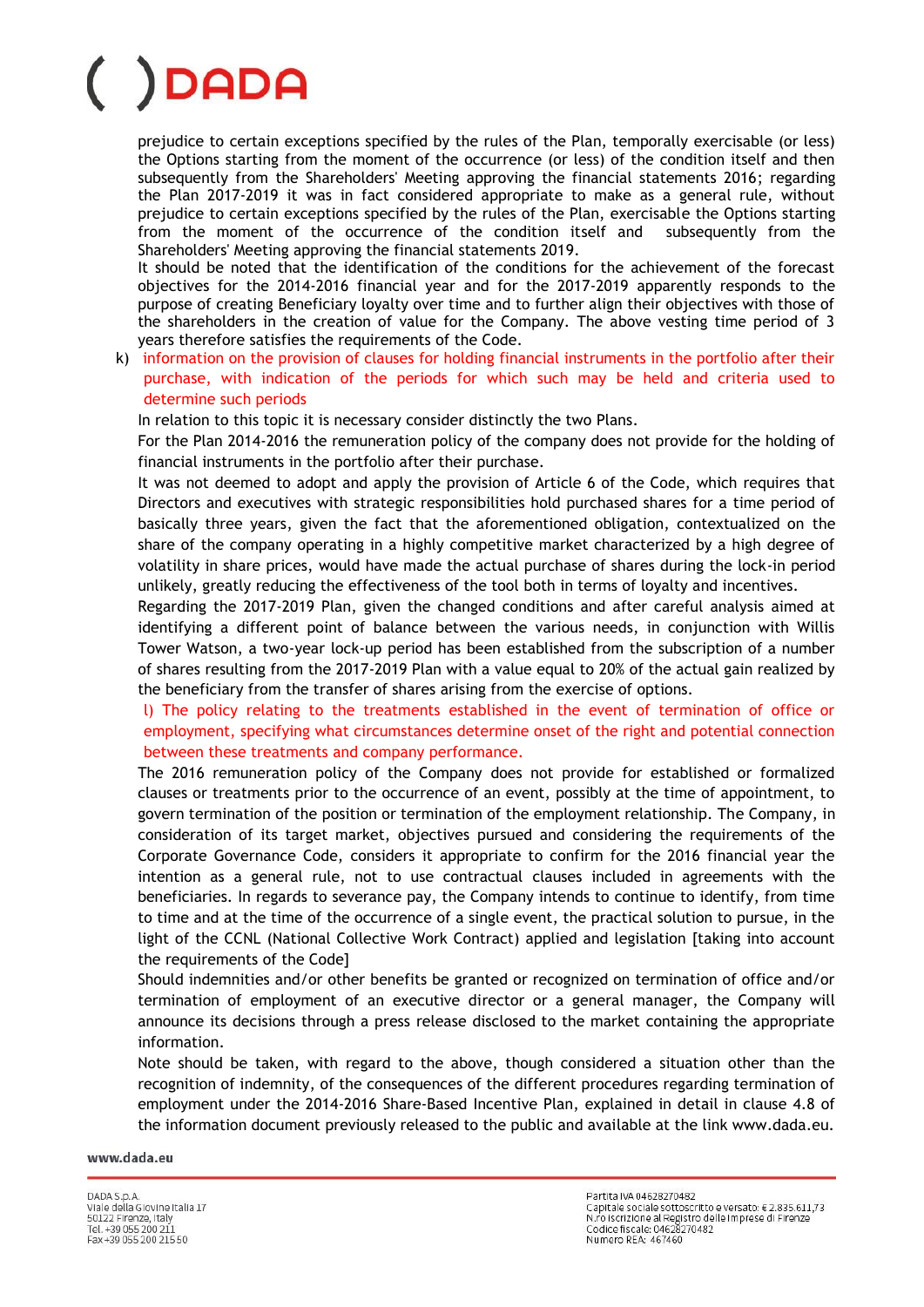m) Information on the presence of insurance coverage or social security or pension plans, other than compulsory ones

The 2017 remuneration policy of the Company provides for insurance coverage, but not for social security or pension coverage other than the mandatory coverage or coverage provided for by the CCNL and specifically covers policies which provide additional medical assistance to executives with strategic responsibilities.

n) salary policy applied with reference: (i) to independent directors; (ii) to committee participation; and (iii) to the performance of specific duties (chairman, deputy chairman, etc.)

The Company's 2017 remuneration policy, approved by the Board of Directors at its meeting on 29 July 2015, based on the recommendation of the Compensation and Nominations Committee, drawn up by the latter following review of the remuneration of non-executive members of Italian listed companies, is as follows:

-as Company Director: €15,000 gross per annum;

-as Chairman of the two Committees established under the Corporate Governance Code for Listed Companies: €10,000 gross per annum;

-as Member of each Committee established under the Corporate Governance Code for Listed Companies: €5,000 gross per annum;

-as Member of the Supervisory Body under Legislative Decree 231/2001: €1,500 gross per annum.

In conclusion, the remuneration of the above mentioned non-executive directors was identified by the Shareholders' Meeting and by a following meeting of the Board on 29 July 2015, ensuring different compensation for their commitment through separate remuneration, through fixed emoluments and attendance fees for participation on the Board and its committees.

The performance of specific tasks by non-executive directors is also paid a compensation measured on the requested commitment. With regard to this matter, and specifically to the Chairman of the Board of Directors, it should be noted that since 28 April 2015 to 31 December 2015, this role has been covered by Dr. Karim Beshara, who has decided not to accept any form of compensation for his position as well.

o) if the retribution policy was defined using the remuneration policies of other companies as reference and, if so, criteria used for the choice of such companies

The remuneration policy of the Company was not defined using as a reference, remuneration policies of other companies

### **SECTION II**

This section is divided into two parts and shows by name, with regard to the 2016 financial year, the compensation that makes up each remuneration item, including treatments provided (if provided) in the event of termination of the position or termination of the employment relationship of the members of the Board of Directors, members of the Board of Statutory Auditors, general managers and other executives with strategic responsibilities of the Company. It should be noted that during the 2016 financial year, Claudio Corbetta and Lorenzo Lepri were the sole executive Directors, General Managers and Executives with strategic responsibilities. It is deemed that the representation of the remuneration policy choices for the 2016 financial year are largely consistent with the remuneration policy described for the 2017 financial year in section I of this report, except for the aspects previously indicated in section I.

### **PART ONE**

### **Remuneration for Claudio Corbetta CEO, General Manager and Executive with strategic responsibilities**

With regard to Claudio Corbetta, he has not received any compensation for the position of Chief Executive Officer and General Manager of the Company, given that his employment contract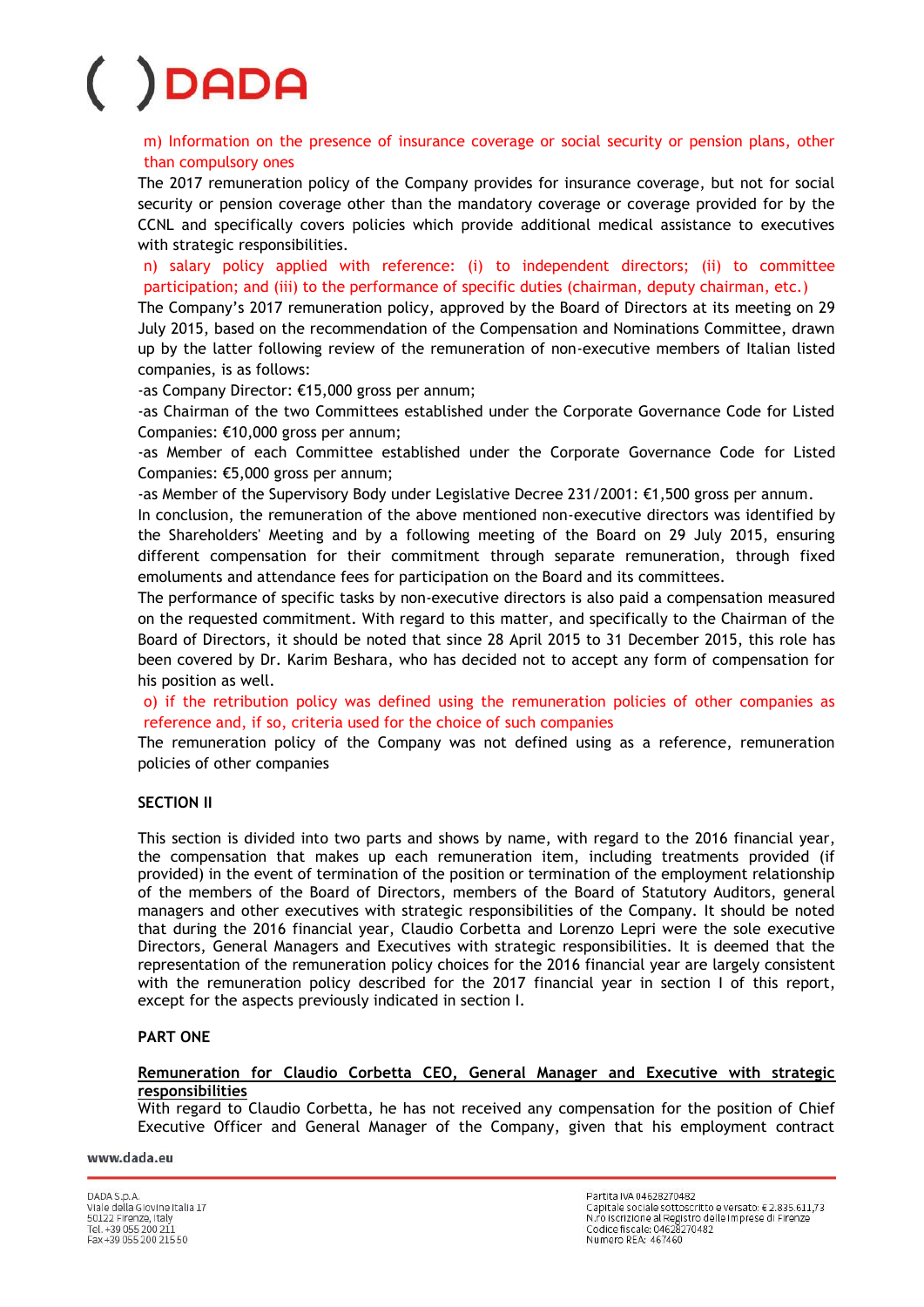expressly provides that any compensation as director of the Company or its subsidiaries is included in the fixed compensation established as an employee of the Company and executive with strategic responsibilities, with the sole exception of compensation as CEO of Register.it S.p.A.. It should be noted that Claudio Corbetta has also served as Chief Executive Officer of Register.it S.p.A., a wholly-owned subsidiary of Dada S.p.A., and that for this position (and until its expiry) pursuant to article 2389(3) of the Italian Civil Code, has received an annual gross compensation of Euro 47,000, confirmed by the Board of Directors of Register.it S.p.A. on 14 May 2014.

In line with the above compensation policy for the executive directors and executives with strategic responsibilities, remuneration has been provided that encompasses fixed and variable components.

The fixed component of the remuneration for Claudio Corbetta stems from the employment contract that binds him to the company and is equal for 2016 to an annual gross amount of Euro 233.000, to which, for the same purposes, the emolument consequent to his position in Register.it S.p.A must be added.

The annual variable component is identified in the 2016 MBO plan approved by the Board of Directors in 2016, on the proposal of the Remuneration Committee. The theoretical amount of the overall gross premium for full achievement of the objective relating to turnover and EBITDA as established by the Board for the 2016 financial year, came to a gross amount of Euro 150,000 gross, while even in the case of an amount above this, the premium would have come to a maximum gross amount of Euro 225,000

Both of these forms of remuneration were evaluated positively by the Board of Directors on the proposal of the Remuneration Committee.

At the meeting on 15 March 2017, the Board of Directors, on a proposal of the Remuneration Committee of the Company and on the basis of the objectives of the 2016 MBO and the results achieved in the 2016 financial year - as shown in the 2016 draft financial statements, approved, together with the present report, by the Board on the same date - decided to award to Claudio Corbetta, the gross amount of Euro 130,575 under the 2016 MBO, subject to approval by the shareholders of the results appearing in the 2016 draft financial statements.

Claudio Corbetta is also the beneficiary of certain fringe benefits: a company car, accommodation costs, some business assets assigned to him for his position, and an insurance policy and additional medical assistance.

With regard to the two current Directors and executives with strategic responsibilities of the Company, Claudio Corbetta and Lorenzo Lepri, the division between the fixed and variable parts, which sees the second component as specifically relevant, appears responsive to the Group's strategic consolidation objectives and the high competitiveness of the market in which the Group operates, which is described in the first section of this report. For the above variable component of the two Directors and executives with strategic responsibilities of the Company, both with regard to the 2014 MBO, maximum limits were provided for, these limits also established by the Board of Directors as proposed by the Remuneration Committee at meetings where, for each financial year, the specific objectives and results criteria are identified.

The fixed component of the remuneration was considered appropriate by the Remuneration Committee for the 2016 financial year, and was also evaluated as being sufficient to remunerate the two Directors in case of failure in reaching the performance objectives and therefore in the case of non-award of the variable component.

In addition, the time span of reference of the variable component of the remuneration, referring to the single financial statements (2016 MBO), together with the participation of the relevant person in the share-based incentive plan (Stock Option Plan 2014-2016), are deemed to have confirmed the alignment of the interests of relevant subjects with the pursuit of the priority objective of creating value for shareholders in the medium-long term as described in the first section of this report.

Finally, during 2014, Claudio Corbetta has been assigned of 195,000 options of which he was beneficiary, relating to the stock option plan named "2014-2016 Incentive Plan" For a detailed description of this plan, the information contained in the information document of the stock option plan provided for by article 114-bis of the Consolidated Law on Finance is available on [www.dada.eu](http://www.dada.eu/).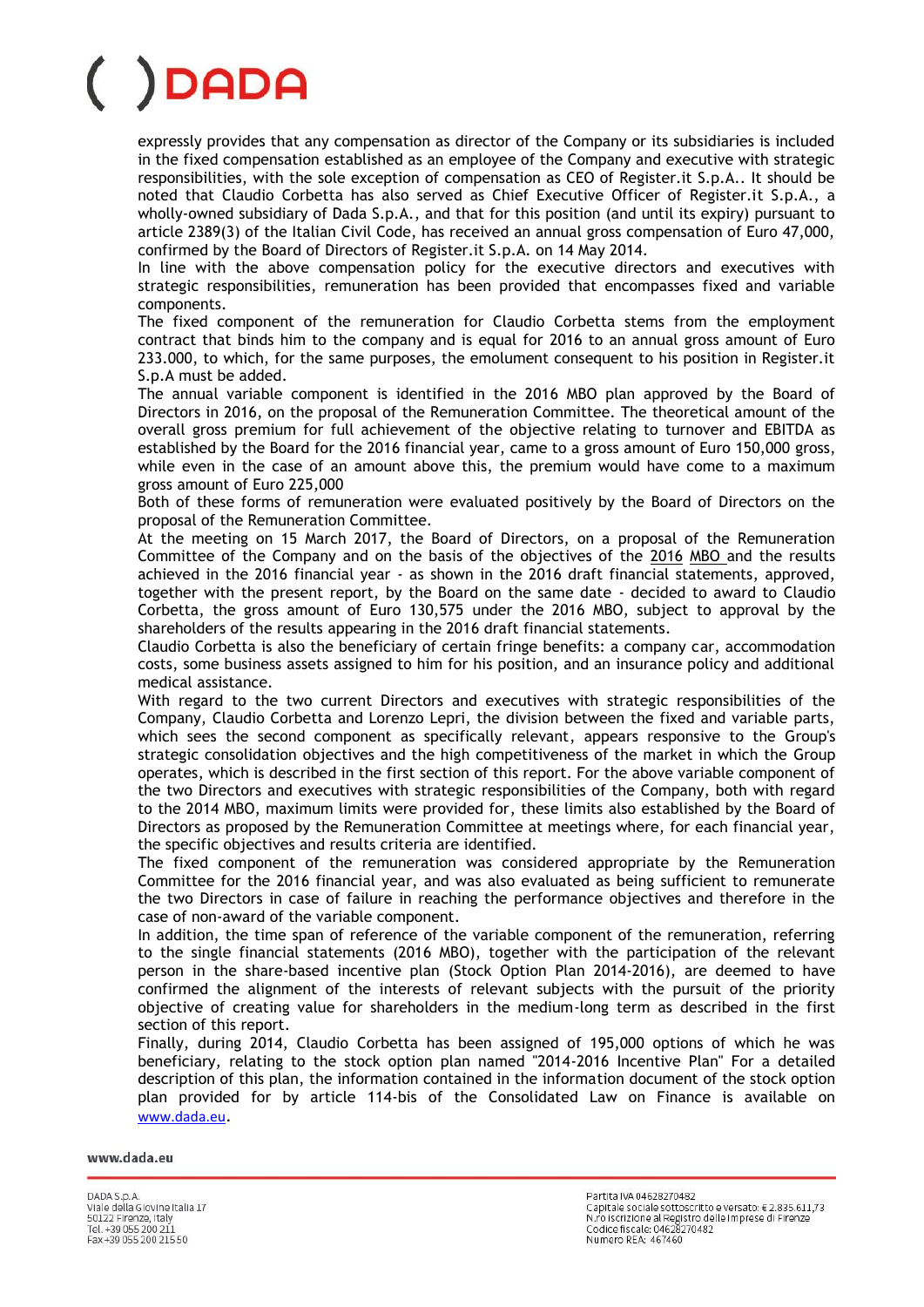On January 2017 Corbetta has been assigned of 250,000 options in relation to the dispositions of the Plan 2017-2019. For a detailed description of this plan, the information contained in the information document of the stock option plan provided for by article 114-bis of the Consolidated Law on Finance is available on [www.dada.eu](http://www.dada.eu/)

For CEO Claudio Corbetta, no specific agreement has been provided for in the event of termination of the position or termination of the employment relationship.

### **Remuneration of the General Manager, CFO and executive with strategic responsibilities, Lorenzo Lepri**

Lorenzo Lepri has also not received any compensation for his position as Director, General Manager and CFO of the company, as this is considered to be included, pursuant to the employment contract that binds him to the Company, in the fixed compensation established as an employee of the Company and executive with strategic responsibilities, with the exception of the compensation as Chairman of the Board of Directors of Register.it S.p.A.

It should be noted that Lorenzo Lepri also holds the position of Chairman of the Board of Directors in a wholly-owned subsidiary of Dada S.p.A., Register.it S.p.A, and that for this position (up to expiration), pursuant to article 2389(3) of the Italian Civil Code, receives annual gross compensation of Euro 50,000 as confirmed by the Board of Directors of Register.it on 14 May 2014.

In line with the compensation policy described above in the first section of this report, for the executive directors and executives with strategic responsibilities a remuneration that encompasses a fixed and variable component is provided.

The fixed component of the remuneration of Lorenzo Lepri is provided by the employment contract that binds him to the Company, which comes to an annual gross amount of Euro 230,000, to which, for the same purposes, the emolument consequent to his position in Register.it S.p.A. must be added.

The annual variable component is formed as being beneficiary of the 2016 MBO plan approved by the Board of Directors for the 2016 financial year, on the proposal of the Remuneration Committee. The amount of the theoretical gross premium for full achievement of the revenue and EBITDA objective was equal to a gross amount of 150,000 Euro, while even in the case of an amount above this, it would have been equal to a maximum gross amount of Euro 225,000.

The two components of the remuneration of Lorenzo Lepri were positively assessed by the Board, on the positive prior opinion of the Remuneration Committee of the Company.

At its meeting on 15 March 2016, the Board of Directors, on the proposal of the Remuneration Committee of the Company in its meeting held on March 10th 2017 and on the basis of the objectives of the 2016 MBO and the results achieved in the 2016 financial year - as shown in the 2016 draft financial statements, approved together with the present report, by the Board on the same date - decided to award to Lorenzo Lepri, a gross amount of Euro 130,575 under the 2016 MBO, subject to approval by the Shareholders' Meeting of the results appearing in the 2016 draft financial statements.

Lorenzo Lepri is also the beneficiary of a number of fringe benefits: accommodation costs, company car, and some business assets assigned to him such as an insurance policy and an additional medical assistance policy.

Finally, during 2014, Lorenzo Lepri has been assigned of 195,000 options of which he was beneficiary, relating to the stock option plan named "2014-2016 Incentive Plan "For a detailed description of this plan, the information contained in the information document of the stock option plan provided for by article 114-bis of the Consolidated Law on Finance is available on [www.dada.eu](http://www.dada.eu/).

On January 2017 Corbetta has been assigned of 250,000 options in relation to the dispositions of the Plan 2017-2019. For a detailed description of this plan, the information contained in the information document of the stock option plan provided for by article 114-bis of the Consolidated Law on Finance is available on www.dada.eu

It is deemed that the decision-making process adopted in the determination of the remuneration, as well as its practical articulation between fixed and variable components and the its composition and determination, was consistent with the remuneration policy described in the first section, and on this point, reference is made to the part referring also to Lorenzo Lepri, in the paragraph regarding Claudio Corbetta.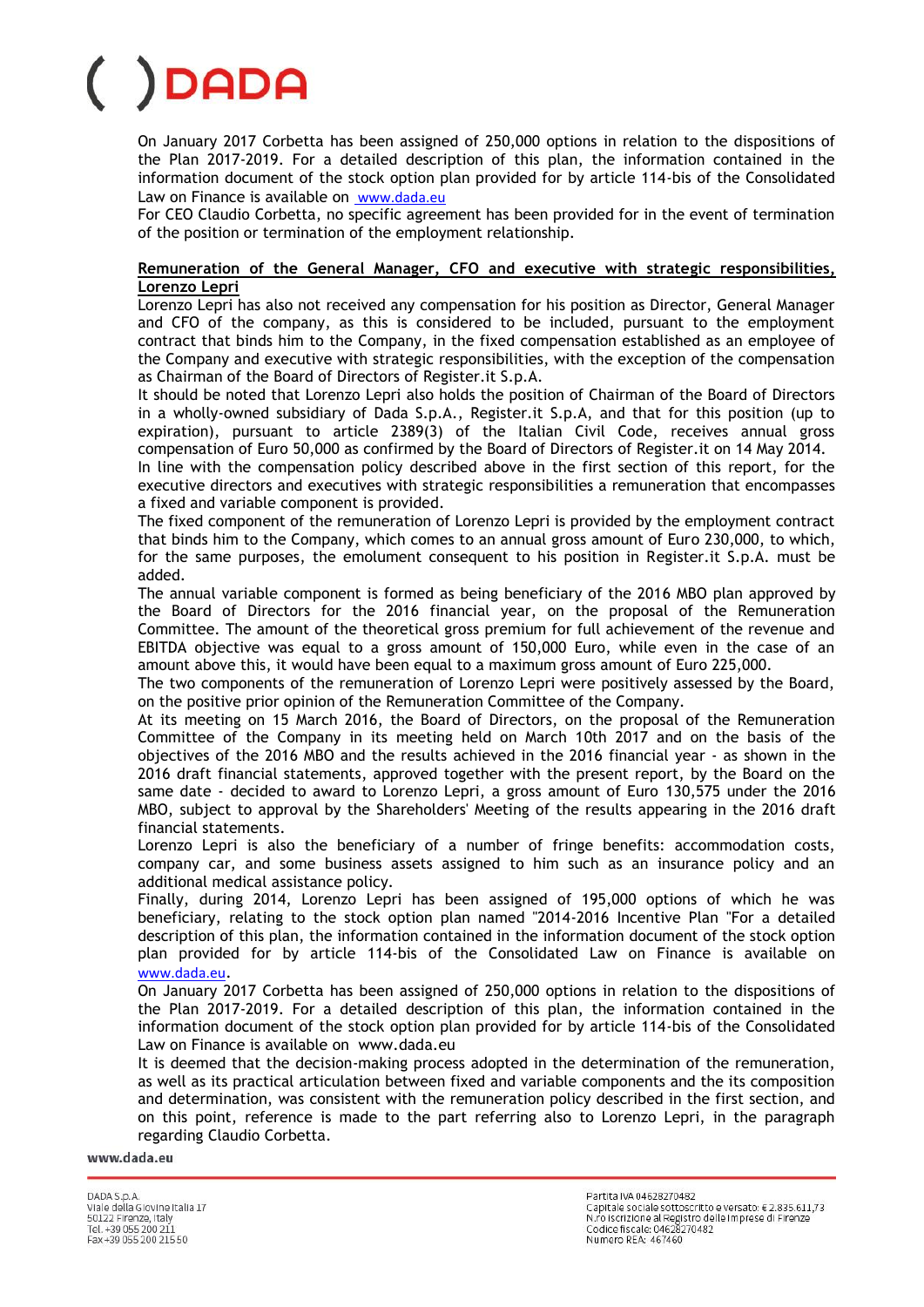For General Manager Lorenzo Lepri, no specific agreement has been provided for in the event of termination of the position, termination of the employment relationship, or for allowances in the event of early termination.

### **Remuneration of the non-executive members of the Board of Directors other than the Chairman**

With regard to the remuneration of non-executive members of the Board of Directors other than the Chairman.

on 28 April 2015, on the appointment of current Board of Directors, the AGM had approved an overall fee due to the members of the Board of Directors, amounting to a maximum of €150,000 gross per annum, with the authority by the Board to distribute such amount among its members, without prejudice to compensation due to directors with special duties, whose determination was left to the Board, in addition to the recognition, respectively of €350.00 and €175.00 gross, of an attendance fee for the physical participation or video/teleconference attendance of each of the meetings of the Board of Directors and Board Committees, pursuant to the Corporate Governance Code for Listed Companies as adopted by Dada S.p.A..

At its meeting on 29 July 2015, the Board of Directors, as part of the maximum amount decided by the AGM, on a proposal of the Compensation and Nominations Committee, following review on the matter regarding fees to non-executive members of the board of directors of Italian listed companies, decided to recognize the amount of €15,000 gross per annum to the Directors of the Company; to the Chairman of the two Committees established under the Corporate Governance Code for Listed Companies: €10,000 gross per annum; to the Member of each Committee established under the Corporate Governance Code for Listed Companies: €5,000 gross per annum; to the Member of the Supervisory Body under Legislative Decree 231/2001: €1,500 gross per annum.

Directors Philip Thome, Sophie Sursock, Ragy Soliman, then Bassem Youssef and Fadi Antaki decided to waive their fees as proposed by the AGM from their appointment. Chairman Karim Beshara took the same decision.

### **Remuneration of the Board of Statutory Auditors**

On 28 April 2015 the AGM has appointed the Board of Statutory Auditors composed, as currently, of Massimo Scarpelli (Chairman), Massimo Foschi (Standing Auditor) and Maria Stefania Sala (Standing Auditor in the amount of  $\epsilon$ 18,000 gross per annum to the Chairman of the Board of Statutory Auditors, and €12,000 gross per annum to each of the remaining Standing Auditors, indicating that, if a standing auditor is also a member of the Supervisory Body provided by Model 231 adopted by Dada S.p.A., such amount may be increased by a further €1,500 gross per annum.

### **PART TWO**

Table 1: Compensation paid to members of the administrative and control bodies, to the general managers and to other executives with strategic responsibilities.

Board of Directors, General Managers and Executives with strategic responsibilities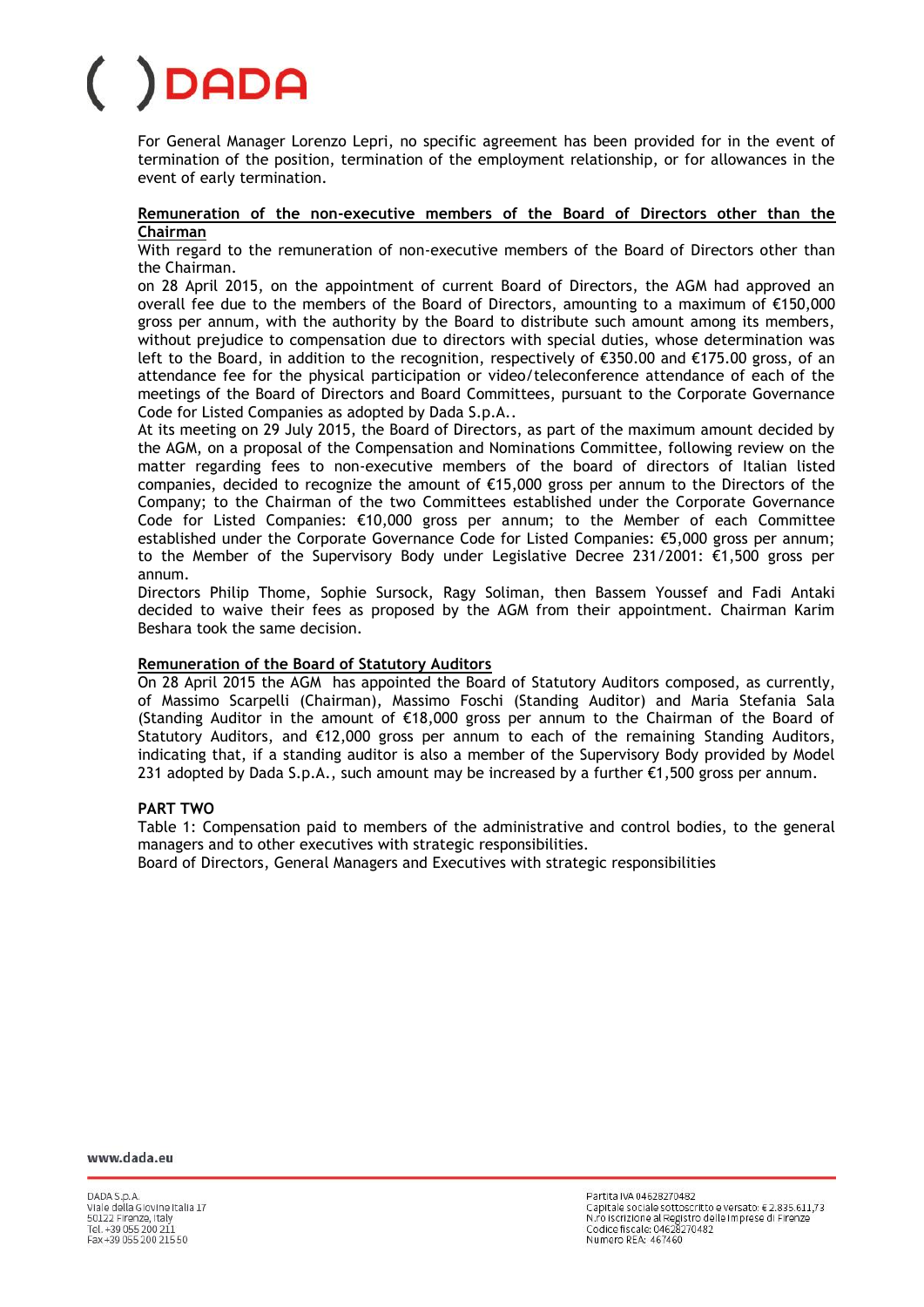| (A)                     | (B)                                                                   | (C)                                                 | (D)                                                                                                                           | (1)                           | (2)                                       |                                                            | (3)                                     | (4)                                           | (5)                              | (6)                                   | (7)                                                                                                   | (8)                                                                            |
|-------------------------|-----------------------------------------------------------------------|-----------------------------------------------------|-------------------------------------------------------------------------------------------------------------------------------|-------------------------------|-------------------------------------------|------------------------------------------------------------|-----------------------------------------|-----------------------------------------------|----------------------------------|---------------------------------------|-------------------------------------------------------------------------------------------------------|--------------------------------------------------------------------------------|
| Nam<br>e                | Office                                                                | Perio<br>d for<br>which<br>office<br>was            | Office<br>expiry                                                                                                              | Fixed<br>comp<br>ensati<br>on | Comp<br>ensati<br>on for<br>comm<br>ittee |                                                            | Variable non-<br>equity<br>compensation | Non-<br>mone<br>tary<br>benef<br>its<br>Other | Oth<br>er<br>rem<br>uner<br>atio | Total<br>Fair<br>value<br>of<br>equit | Fair<br>value<br>of<br>equit<br>у<br>remu<br>nerati<br>on<br>Sever<br>ance<br>inde<br>mniti<br>es for | Sever<br>ance<br>inde<br>mniti<br>es for<br>end<br>of<br>office<br>or<br>termi |
|                         |                                                                       | held                                                |                                                                                                                               |                               | partici<br>pation                         | Varia<br>ble<br>non-<br>equit<br>y<br>comp<br>ensat<br>ion | Non-<br>monetar<br>y<br>benefits        | remu<br>nerat<br>ion                          | n<br>Tota<br>$\mathbf{I}$        | у<br>remu<br>nerati<br>on             | end<br>of<br>office<br>or<br>termi<br>natio<br>n of<br>empl<br>oyme<br>nt                             | natio<br>n of<br>empl<br>oyme<br>nt<br>Nam<br>e                                |
| Karim<br>Besh<br>$ara*$ | Chairm<br>an of<br>the<br><b>BoD</b>                                  | 1Janu<br>ary<br>2016-<br>31<br>Dece<br>mber<br>2016 | Shareh<br>olders'<br>meetin<br>g to<br>approv<br>e the<br>financi<br>al<br>statem<br>ents as<br>at 31<br>Decem<br>ber<br>2017 | See<br>note<br>below          | n/a                                       | n/a                                                        | n/a                                     | n/a                                           | n/a                              | See<br>note<br>belo<br>W              | n/a                                                                                                   | n/a                                                                            |
|                         | (I) Compensation in the company<br>preparing the financial statements |                                                     |                                                                                                                               | See<br>note<br>below          | n/a                                       | n/a                                                        | n/a                                     | n/a                                           | n/a                              | See<br>note<br>belo<br>W              | n/a                                                                                                   | n/a                                                                            |
|                         | (II) Compensation from<br>subsidiaries and associates                 |                                                     |                                                                                                                               | n/a                           | n/a                                       | n/a                                                        | n/a                                     | n/a                                           | n/a                              | n/a                                   | n/a                                                                                                   | n/a                                                                            |
| (III) Total             |                                                                       |                                                     |                                                                                                                               | See<br>note<br>below          | n/a                                       | n/a                                                        | n/a                                     | n/a                                           | n/a                              | See<br>note<br>belo<br>W              | n/a                                                                                                   | n/a                                                                            |

\*Confirmed as Director by the AGM on April, 28<sup>th</sup> 2015 and nominated Chairman of the Company Nota: The Chairman waived any compensation for the role

| ÍА | (B | $\sim$<br>. . | (D) | . . | . . | $\sim$ | ίΔ١ | $\overline{\phantom{a}}$<br>. | (6' | 17 <sub>1</sub> | 18 |
|----|----|---------------|-----|-----|-----|--------|-----|-------------------------------|-----|-----------------|----|
|    |    |               |     |     |     |        |     |                               |     |                 |    |

www.dada.eu

Partita IVA 04628270482 Partita IVA 04628270482<br>Capitale sociale sottoscritto e versato: € 2.835.611,73<br>N.ro iscrizione al Registro delle Imprese di Firenze<br>Codice fiscale: 04628270482<br>Numero REA: 467460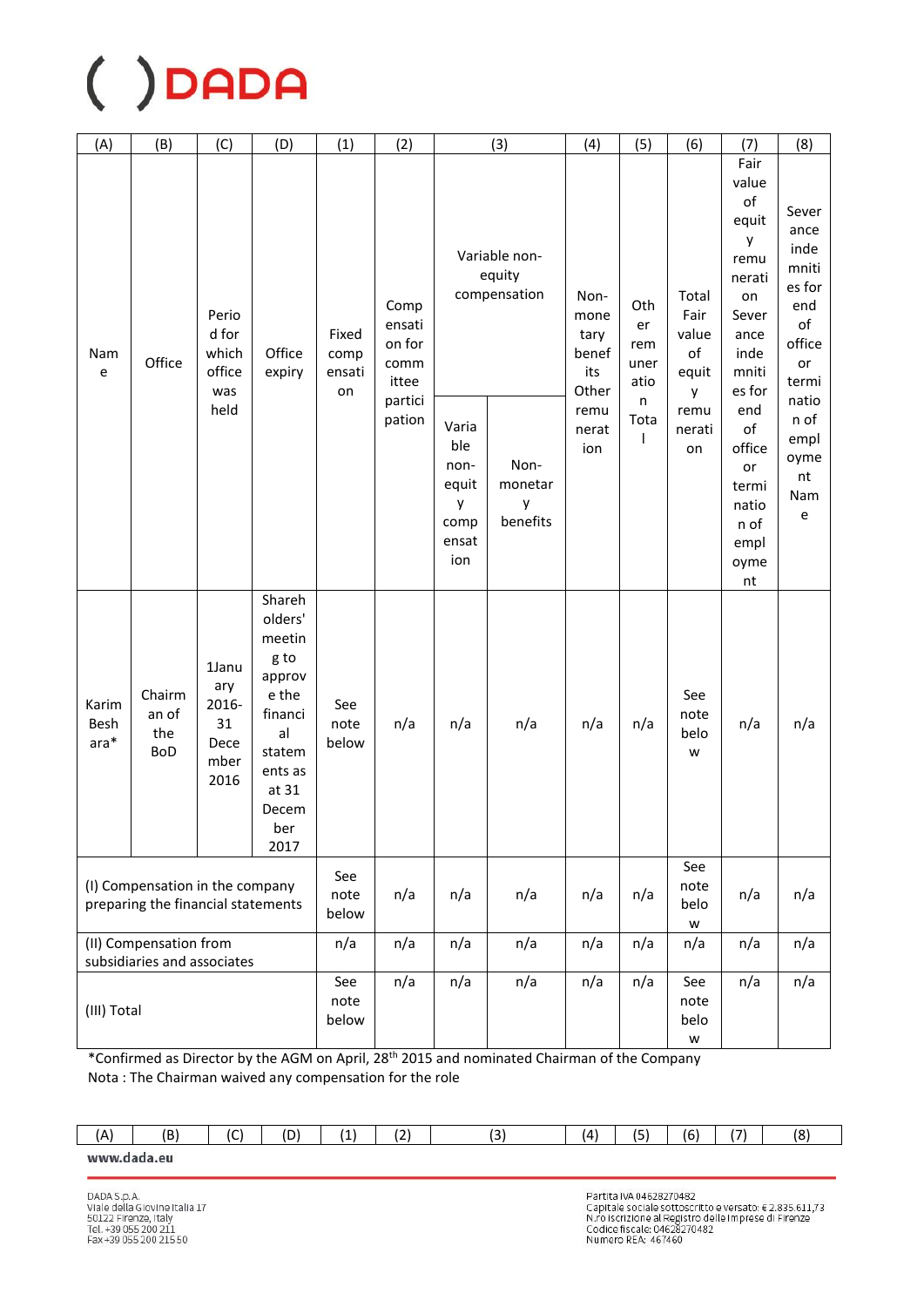|             |                                                       |                |                 |            |                                            |                 | Variable non- |                |                |                | Fair          |                |
|-------------|-------------------------------------------------------|----------------|-----------------|------------|--------------------------------------------|-----------------|---------------|----------------|----------------|----------------|---------------|----------------|
|             |                                                       |                |                 |            |                                            |                 | equity        |                |                |                | valu          |                |
|             |                                                       |                |                 |            |                                            |                 | compensation  |                |                |                | e of          |                |
|             |                                                       |                |                 |            |                                            |                 |               |                |                |                | equi          |                |
|             |                                                       |                |                 |            |                                            |                 |               |                |                |                | ty            |                |
|             |                                                       |                |                 |            |                                            |                 |               |                |                |                | rem           |                |
|             |                                                       |                |                 |            |                                            |                 |               |                |                |                | uner          |                |
|             |                                                       |                |                 |            |                                            |                 |               |                |                |                | atio          |                |
|             |                                                       |                |                 |            | Comp                                       |                 |               |                |                | Tota           | n             | Severanc       |
|             |                                                       |                |                 |            | ensat                                      |                 |               | Non-           |                | L              | Seve          | e<br>indemniti |
|             |                                                       | Perio<br>d for |                 |            | ion                                        |                 |               | mon<br>etary   | Othe           | Fair           | ranc<br>e     | es for         |
|             |                                                       | whic           |                 | Fixed      | for                                        |                 |               | bene           | r              | valu           | inde          | end of         |
| Name        | Office                                                | h              | Office          | comp       | com                                        | Variabl         |               | fits           | remu           | e of           | mnit          | office or      |
|             |                                                       | office         | expiry          | ensat      | mitte                                      | e non-          | Non-          | Othe           | nerat          | equi           | ies           | terminati      |
|             |                                                       | was            |                 | ion**      | $\mathsf{e}% _{0}\left( \mathsf{e}\right)$ | equity          | monetar       | r              | ion            | ty             | for           | on of          |
|             |                                                       | held           |                 |            | partic<br>ipatio                           | compe<br>nsatio | y<br>benefits | rem            | Total<br>$***$ | rem<br>uner    | end           | employm        |
|             |                                                       |                |                 |            | n                                          | n               |               | uner           |                | atio           | $\mathsf{of}$ | ent            |
|             |                                                       |                |                 |            |                                            |                 |               | ation          |                | n              | offic         | Name           |
|             |                                                       |                |                 |            |                                            |                 |               |                |                |                | e or          |                |
|             |                                                       |                |                 |            |                                            |                 |               |                |                |                | ter<br>min    |                |
|             |                                                       |                |                 |            |                                            |                 |               |                |                |                | atio          |                |
|             |                                                       |                |                 |            |                                            |                 |               |                |                |                | n of          |                |
|             |                                                       |                |                 |            |                                            |                 |               |                |                |                | emp           |                |
|             |                                                       |                |                 |            |                                            |                 |               |                |                |                | loy           |                |
|             |                                                       |                |                 |            |                                            |                 |               |                |                |                | men<br>t      |                |
|             |                                                       |                | Share           |            |                                            |                 |               |                |                |                |               |                |
|             |                                                       |                | holder          |            |                                            |                 |               |                |                |                |               |                |
|             | Chief                                                 |                | $\textsf{s}'$   |            |                                            |                 |               |                |                |                |               |                |
|             | Executiv                                              |                | meeti           |            |                                            |                 |               |                |                |                |               |                |
|             | e Officer                                             | 1              | ng to           |            |                                            |                 |               |                |                |                |               |                |
| Claud       | and                                                   | genn<br>aio    | appro<br>ve the | 233,0      |                                            |                 |               |                |                |                |               |                |
| io          | General                                               | 2016           | financi         | $00+$      |                                            |                 |               |                |                | 377,           | 60.7          |                |
| Corbe       | Manager                                               | 31             | al              | 1,400      | n/a                                        | 130,57          | n/a           | 5,62           | 7,000          | 597            | 42            | n/a            |
| tta*        | (Executiv                                             | dice           | state           |            |                                            | $\mathsf S$     |               | $\overline{2}$ |                |                |               |                |
|             | e with<br>strategic                                   | mbre           | ments           |            |                                            |                 |               |                |                |                |               |                |
|             | responsi                                              | 2016           | as at           |            |                                            |                 |               |                |                |                |               |                |
|             | bilities)*                                            |                | 31              |            |                                            |                 |               |                |                |                |               |                |
|             |                                                       |                | Dece            |            |                                            |                 |               |                |                |                |               |                |
|             |                                                       |                | mber<br>2017    |            |                                            |                 |               |                |                |                |               |                |
|             | (I) Compensation in the company                       |                |                 | 234,4      | n/a                                        | 130,57          | n/a           | 5,62           | 7,000          | 377,           | n/a           | n/a            |
|             | preparing the financial statements                    |                |                 | $00\,$     |                                            | 5               |               | 2              |                | 957            |               |                |
|             | (II) Compensation from subsidiaries<br>and associates |                |                 | 47,00<br>0 | n/a                                        | n/a             | n/a           | n/a            | n/a            | 47,0<br>$00\,$ | n/a           | n/a            |
| (III) Total |                                                       |                |                 | 281,4      | n/a                                        | 130,57          | n/a           | 5,62           | 7,000          | 424,           | 60,7          | n/a            |
|             |                                                       |                |                 | $00\,$     |                                            | 5               |               | $\overline{2}$ |                | 597            | 42            |                |

\*: Confirmed as Director, CEO and General Manager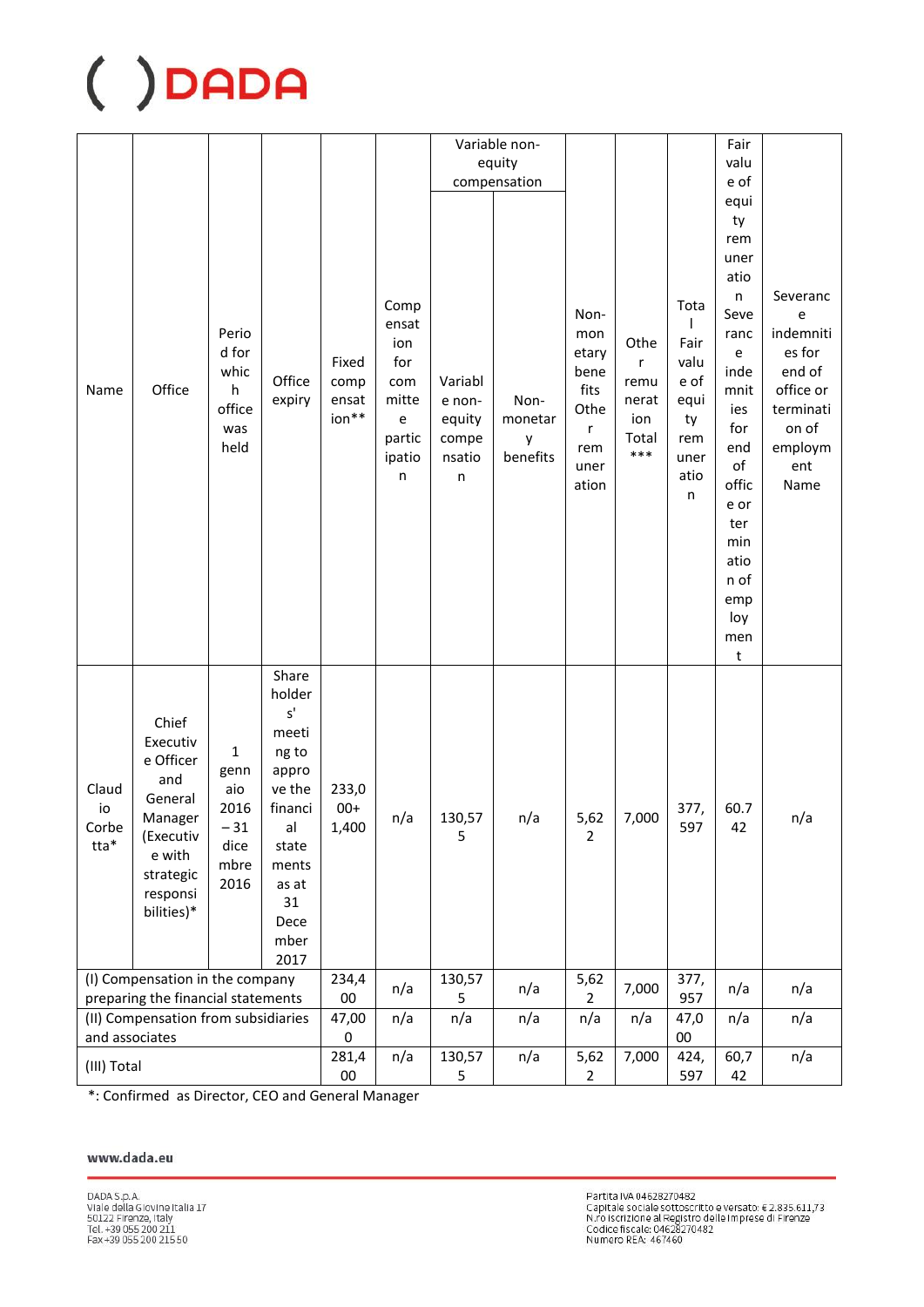### $\big($ DADA

\*\*: It should be noted that the amounts indicated under the heading "Fixed compensation" include the Euro 47,000 compensation received by Claudio Corbetta in his capacity as CEO of the wholly-owned subsidiary Register.it S.p.A. and the attendance fee that he receives as a Director of Dada S.p.A.

\*\*\* Please note that the indicated amount is assigned as welfare system.

| (A)                              | (B)                                                                                                     | (C)                                                               | (D)                                                                                                                           | (1)                                | (2)                                                            |                                                            | (3)                                     | (4)                                                               | (5)                                                | (6)                                                                | (7)                                                                                                                                                         | (8)                                                                                                                                 |
|----------------------------------|---------------------------------------------------------------------------------------------------------|-------------------------------------------------------------------|-------------------------------------------------------------------------------------------------------------------------------|------------------------------------|----------------------------------------------------------------|------------------------------------------------------------|-----------------------------------------|-------------------------------------------------------------------|----------------------------------------------------|--------------------------------------------------------------------|-------------------------------------------------------------------------------------------------------------------------------------------------------------|-------------------------------------------------------------------------------------------------------------------------------------|
|                                  |                                                                                                         |                                                                   |                                                                                                                               |                                    |                                                                |                                                            | Variable non-<br>equity<br>compensation |                                                                   |                                                    |                                                                    | Fair<br>value<br>of                                                                                                                                         | Sev<br>era<br>nce                                                                                                                   |
| Name                             | Office                                                                                                  | Perio<br>d for<br>which<br>office<br>was<br>held                  | Office<br>expiry                                                                                                              | Fixed<br>compe<br>nsatio<br>$n***$ | Comp<br>ensati<br>on for<br>commi<br>ttee<br>partici<br>pation | Varia<br>ble<br>non-<br>equit<br>у<br>comp<br>ensat<br>ion | Non-<br>mone<br>tary<br>benef<br>its    | Non-<br>moneta<br>ry<br>benefit<br>S<br>Other<br>remun<br>eration | Oth<br>er<br>rem<br>une<br>rati<br>on<br>Tot<br>al | Total<br>Fair<br>value<br>of<br>equit<br>у<br>remu<br>nerati<br>on | equit<br>у<br>remu<br>nerati<br>on<br>Sever<br>ance<br>inde<br>mniti<br>es for<br>end<br>of<br>office<br>or<br>termi<br>natio<br>n of<br>empl<br>oyme<br>nt | ind<br>em<br>niti<br>es<br>for<br>end<br>of<br>offi<br>ce<br>or<br>ter<br>min<br>atio<br>n of<br>em<br>plo<br>ym<br>ent<br>Na<br>me |
| Lorenz<br>$\mathbf{o}$<br>Lepri* | Director,<br>General<br>Manager<br>and CFO<br>(Executive<br>with<br>strategic<br>responsibil<br>ities)* | $\mathbf 1$<br>genna<br>io<br>2016-<br>31<br>dicem<br>bre<br>2016 | Shareh<br>olders'<br>meetin<br>g to<br>approv<br>e the<br>financia<br>H<br>statem<br>ents as<br>at 31<br>Decem<br>ber<br>2017 | 230,00<br>$0+2,10$<br>0            | n/a                                                            | 130,5<br>75                                                | n/a                                     | 5,522                                                             | 7,0<br>00                                          | 375,1<br>97                                                        | 60,74<br>$\overline{2}$                                                                                                                                     | n/a                                                                                                                                 |
|                                  | (I) Compensation in the company<br>preparing the financial statements                                   |                                                                   |                                                                                                                               |                                    | n/a                                                            | 130,5<br>75                                                | n/a                                     | 5,522                                                             | 7,0<br>$00\,$                                      | 375,1<br>97                                                        | n/a                                                                                                                                                         | n/a                                                                                                                                 |
| associates                       | (II) Compensation from subsidiaries and                                                                 |                                                                   |                                                                                                                               | 50,000                             | n/a                                                            | n/a                                                        | n/a                                     | n/a                                                               | n/a                                                | 50.00<br>0                                                         | n/a                                                                                                                                                         | n/a                                                                                                                                 |
| (III) Total                      |                                                                                                         |                                                                   |                                                                                                                               | 282,10<br>0                        | n/a                                                            | 130,5<br>75                                                | n/a                                     | 5,522                                                             | 7,0<br>$00\,$                                      | 425,1<br>97                                                        | 60,74<br>$\overline{2}$                                                                                                                                     | n/a                                                                                                                                 |

\*: Confirmed as Director, CFO and General Manager

### www.dada.eu

Partita IVA 04628270482 Partita IVA 04628270482<br>Capitale sociale sottoscritto e versato: € 2.835.611,73<br>N.ro iscrizione al Registro delle Imprese di Firenze<br>Codice fiscale: 04628270482<br>Numero REA: 467460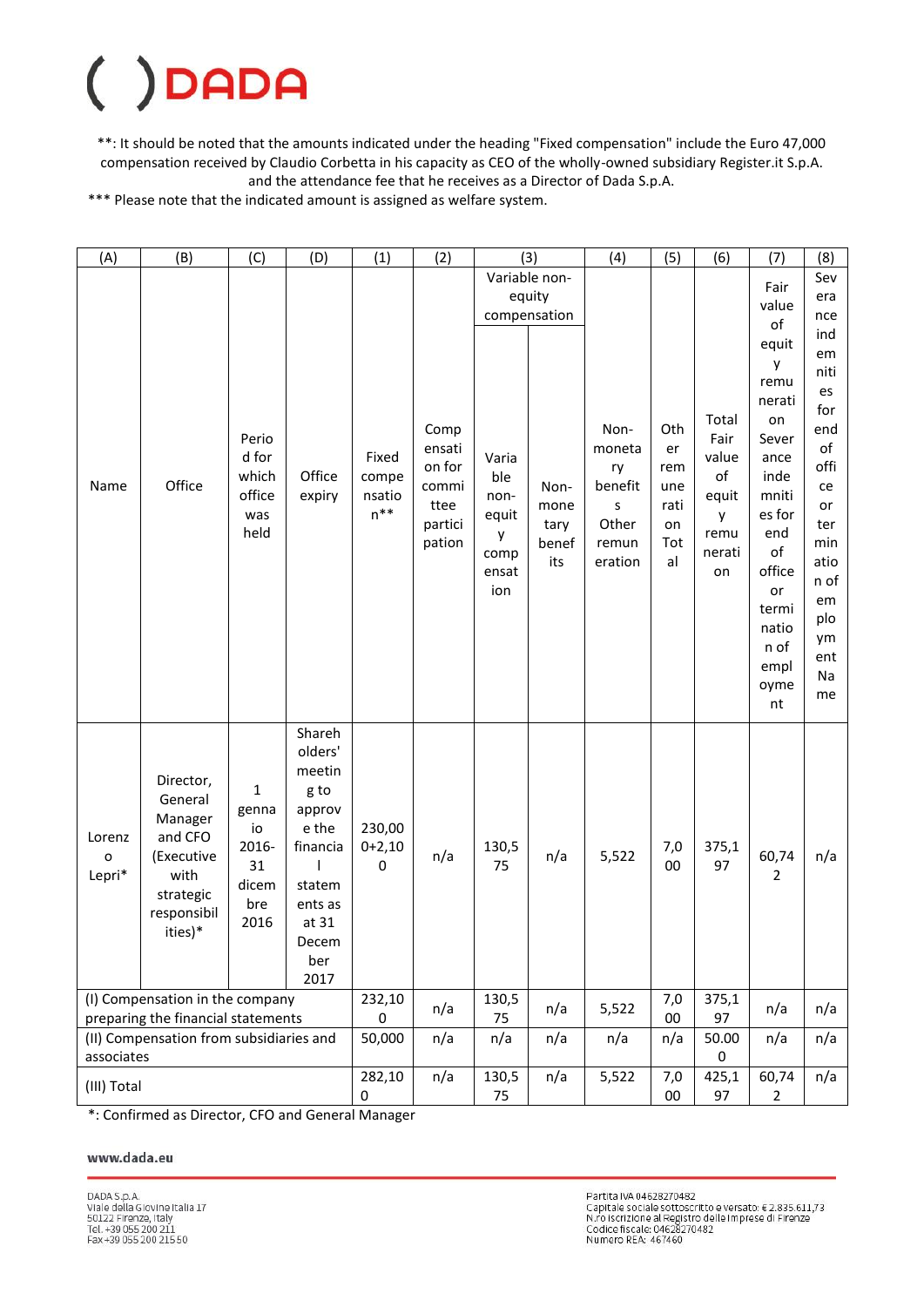\*\*: It should be noted that the amounts indicated under the heading "Fixed compensation" include the Euro 50,000 compensation received by Lorenzo Lepri in his capacity as Chairman of the wholly-owned subsidiary Register.it S.p.A. and the attendance fee that he receives as a Director of Dada S.p.A.

\*\*\* Please note that the indicated amount is assigned as welfare system.

| (A)         | (B)                                           | (C)                     | (D)              | (1)     | (2)      | (3)           |              | (4)        | (5)              | (6)     | (7)     | (8)    |
|-------------|-----------------------------------------------|-------------------------|------------------|---------|----------|---------------|--------------|------------|------------------|---------|---------|--------|
|             |                                               |                         |                  |         |          | Variable non- |              |            |                  |         | Fair    |        |
|             |                                               |                         |                  |         |          | equity        |              |            |                  |         | value   |        |
|             |                                               |                         |                  |         |          | compensation  |              |            |                  |         | of      | Severa |
|             |                                               |                         |                  |         |          |               |              |            |                  |         | equity  | nce    |
|             |                                               |                         |                  |         |          |               |              |            |                  |         | remun   | indem  |
|             |                                               | Perio                   |                  |         |          |               |              |            |                  |         | eration | nities |
|             |                                               | d for                   |                  |         | Compe    |               |              | Non-       |                  | Total   | Severa  | for    |
|             |                                               | whic                    |                  |         | nsation  |               |              | monet      |                  | Fair    | nce     | end of |
| Nam         | Offi                                          | h                       | Office           | Fixed   | for      |               |              | ary        | Other            | value   | indem   | office |
| e           | ce                                            | offic                   | expiry           | compe   | commit   | Variabl       | Non-         | benefit    | remun            | of      | nities  | or     |
|             |                                               | e                       |                  | nsation | tee      | e non-        | mon          | s<br>Other | eration<br>Total | equity  | for end | termin |
|             |                                               | was                     |                  |         | particip | equity        | etary        |            |                  | remun   | of      | ation  |
|             |                                               | held                    |                  |         | ation    | compe         | bene<br>fits | remun      |                  | eration | office  | of     |
|             |                                               |                         |                  |         |          | nsation       |              | eration    |                  |         | or      | emplo  |
|             |                                               |                         |                  |         |          |               |              |            |                  |         | termin  | yment  |
|             |                                               |                         |                  |         |          |               |              |            |                  |         | ation   | Name   |
|             |                                               |                         |                  |         |          |               |              |            |                  |         | of      |        |
|             |                                               |                         |                  |         |          |               |              |            |                  |         | emplo   |        |
|             |                                               |                         |                  |         |          |               |              |            |                  |         | yment   |        |
|             |                                               |                         | Shareh           |         |          |               |              |            |                  |         |         |        |
|             |                                               |                         | olders'          |         |          |               |              |            |                  |         |         |        |
|             |                                               |                         | meetin           |         |          |               |              |            |                  |         |         |        |
|             |                                               | 1Jan                    | g to             |         |          |               |              |            |                  |         |         |        |
|             |                                               | uary                    | approv           |         |          |               |              |            |                  |         |         |        |
| Sop         |                                               | 2016                    | e the            | See     |          |               |              |            |                  | See     |         |        |
| hie         | Dire                                          | $-31$                   | financi          | note    | n/a      | n/a           | n/a          | n/a        | n/a              | note    | n/a     | n/a    |
| Surs        | ctor                                          | Dece                    | al               | below   |          |               |              |            |                  | below   |         |        |
| ock*        |                                               | mber                    | statem           |         |          |               |              |            |                  |         |         |        |
|             |                                               | 2016                    | ents as<br>at 31 |         |          |               |              |            |                  |         |         |        |
|             |                                               |                         | Decem            |         |          |               |              |            |                  |         |         |        |
|             |                                               |                         | ber              |         |          |               |              |            |                  |         |         |        |
|             |                                               |                         | 2017             |         |          |               |              |            |                  |         |         |        |
|             |                                               | (I) Compensation in the |                  | See     |          |               |              |            |                  | See     |         |        |
|             |                                               |                         |                  | note    | n/a      | n/a           | n/a          | n/a        | n/a              | note    | n/a     | n/a    |
|             | company preparing the<br>financial statements |                         |                  | below   |          |               |              |            |                  | below   |         |        |
|             | (II) Compensation from                        |                         |                  | n/a     | n/a      | n/a           | n/a          | n/a        | n/               | n/a     | n/a     | n/a    |
|             | subsidiaries and associates                   |                         |                  |         |          |               |              |            |                  |         |         |        |
|             |                                               |                         |                  | See     | n/a      | n/a           | n/a          | n/a        | n/a              | See     | n/a     | n/a    |
| (III) Total |                                               |                         |                  | note    |          |               |              |            |                  | note    |         |        |
|             |                                               |                         |                  | below   |          |               |              |            |                  | below   |         |        |

\*Confirmed as Director by the AGM on April, 28th 2015

Nota : The Director waived any compensation for the role

| ΊА. | (B)  | $\overline{\phantom{a}}$<br>◡ | (D     | -                  | $\sim$<br>۰۷ | $\sim$<br>ັ      |      | . –<br>້ | $\overline{\phantom{a}}$<br>ıь | $\overline{\phantom{0}}$ | o'<br>ιŏ.   |
|-----|------|-------------------------------|--------|--------------------|--------------|------------------|------|----------|--------------------------------|--------------------------|-------------|
| Na  | Offi | -<br>Perio                    | Office | $- \cdot$<br>Fixed | Compe        | Variable<br>non- | Non- | Other    | -<br>ota                       | ∙air                     | -<br>Severa |
|     |      |                               |        |                    |              |                  |      |          |                                |                          |             |

www.dada.eu

Partita IVA 04628270482 Partita IVA 04628270482<br>Capitale sociale sottoscritto e versato: € 2.835.611,73<br>N.ro iscrizione al Registro delle Imprese di Firenze<br>Codice fiscale: 04628270482<br>Numero REA: 467460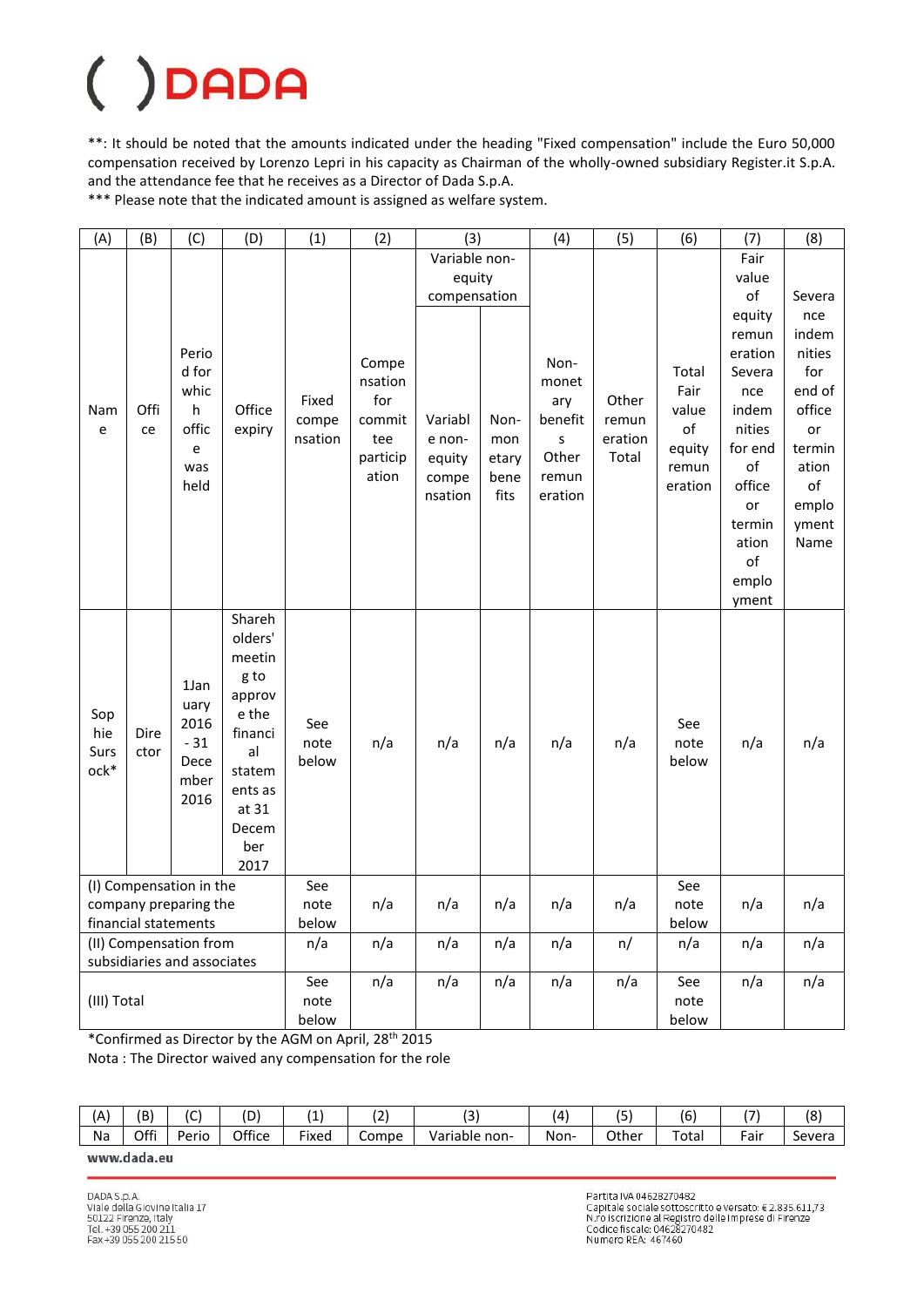| me          | ce   | d for                       | expiry  | compe   | nsation  | equity       |       | monet   | remun   | Fair          | value   | nce    |
|-------------|------|-----------------------------|---------|---------|----------|--------------|-------|---------|---------|---------------|---------|--------|
|             |      | whic                        |         | nsation | for      | compensation |       | ary     | eration | value         | of      | indem  |
|             |      | h                           |         |         | commit   |              |       | benefit | Total   | $\mathsf{of}$ | equity  | nities |
|             |      | offic                       |         |         | tee      |              |       | S       |         | equity        | remun   | for    |
|             |      | e                           |         |         | particip |              |       | Other   |         | remun         | eration | end of |
|             |      | was                         |         |         | ation    |              |       | remun   |         | eration       | Severa  | office |
|             |      | held                        |         |         |          |              |       | eration |         |               | nce     | or     |
|             |      |                             |         |         |          | Variabl      | Non-  |         |         |               | indem   | termin |
|             |      |                             |         |         |          | e non-       | mon   |         |         |               | nities  | ation  |
|             |      |                             |         |         |          | equity       | etary |         |         |               | for end | of     |
|             |      |                             |         |         |          | compe        | bene  |         |         |               | of      | emplo  |
|             |      |                             |         |         |          | nsation      | fits  |         |         |               | office  | yment  |
|             |      |                             |         |         |          |              |       |         |         |               | or      | Name   |
|             |      |                             |         |         |          |              |       |         |         |               | termin  |        |
|             |      |                             |         |         |          |              |       |         |         |               | ation   |        |
|             |      |                             |         |         |          |              |       |         |         |               | of      |        |
|             |      |                             |         |         |          |              |       |         |         |               | emplo   |        |
|             |      |                             |         |         |          |              |       |         |         |               | yment   |        |
|             |      |                             | Shareh  |         |          |              |       |         |         |               |         |        |
|             |      |                             | olders' |         |          |              |       |         |         |               |         |        |
|             |      |                             | meetin  |         |          |              |       |         |         |               |         |        |
|             |      | 1Jan                        | g to    |         |          |              |       |         |         |               |         |        |
| Rag         |      | uary                        | approv  |         |          |              |       |         |         |               |         |        |
| y           |      | 2016                        | e the   | See     |          |              |       |         |         | See           |         |        |
| Soli        | Dire | $-31$                       | financi | note    | n/a      | n/a          | n/a   | n/a     | n/a     | note          | n/a     | n/a    |
| ma          | ctor | Dece                        | al      | below   |          |              |       |         |         | below         |         |        |
| $n *$       |      | mber                        | statem  |         |          |              |       |         |         |               |         |        |
|             |      | 2016                        | ents as |         |          |              |       |         |         |               |         |        |
|             |      |                             | at 31   |         |          |              |       |         |         |               |         |        |
|             |      |                             | Decem   |         |          |              |       |         |         |               |         |        |
|             |      |                             | ber     |         |          |              |       |         |         |               |         |        |
|             |      |                             | 2017    |         |          |              |       |         |         |               |         |        |
|             |      | (I) Compensation in the     |         |         |          |              |       |         |         |               |         |        |
|             |      | company preparing the       |         |         | n/a      | n/a          | n/a   | n/a     | n/a     |               | n/a     | n/a    |
|             |      | financial statements        |         |         |          |              |       |         |         |               |         |        |
|             |      | (II) Compensation from      |         | n/a     | n/a      | n/a          | n/a   | n/a     | n/a     | n/a           | n/a     | n/a    |
|             |      | subsidiaries and associates |         |         |          |              |       |         |         |               |         |        |
|             |      |                             |         |         | n/a      | n/a          | n/a   | n/a     | n/a     |               | n/a     | n/a    |
| (III) Total |      |                             |         | See     |          |              |       |         |         | See           |         |        |
|             |      |                             |         | note    |          |              |       |         |         | note          |         |        |
|             |      |                             |         | below   |          |              |       |         |         | below         |         |        |

\*Confirmed as Director by the AGM on April, 28<sup>th</sup> 2015 Nota: The Director waived any compensation for the role

| (A) | (B)   | (C)    | (D)    | $\left( 1\right)$ | $\left( 2\right)$ | (3)         |      | (4)   | (5)    | (6) | (7)      | (8)      |
|-----|-------|--------|--------|-------------------|-------------------|-------------|------|-------|--------|-----|----------|----------|
|     |       | Perio  |        |                   | Compen            | Variable    |      |       |        |     |          | Severa   |
|     |       | d for  |        |                   | sation            | non-equity  |      | Non-  |        |     | Fair     | nce      |
| Nam | Offic | which  | Office | Fixed             | for               | compensatio |      | mone  | Other  | Tot | value of | indem    |
| e   | e     | office | expiry | compen            | committ           | n           |      | tary  | remune | al  | equity   | nity for |
|     |       | was    |        | sation            | ee                | Bonu        | Prof | benef | ration |     | compen   | end of   |
|     |       | held   |        |                   | particip          | ses         | it   | its   |        |     | sation   | office   |
|     |       |        |        |                   | ation             | and         | shar |       |        |     |          | or       |

www.dada.eu

Partita IVA 04628270482<br>Capitale sociale sottoscritto e versato: € 2.835.611,73<br>N.ro iscrizione al Registro delle Imprese di Firenze<br>Codice fiscale: 04628270482<br>Numero REA: 467460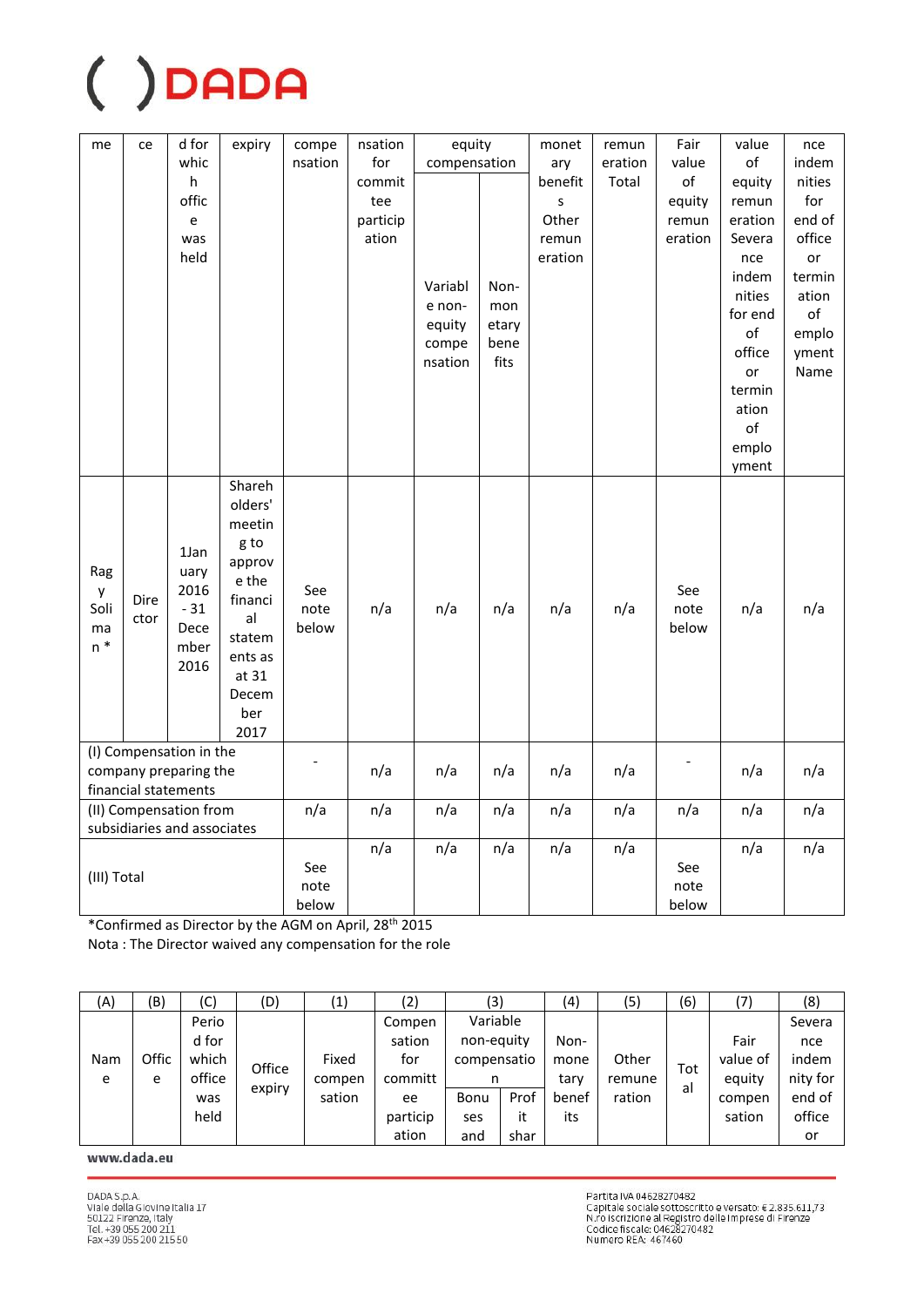|                                                                          |              |                                                     |                                                                                                                          |        |       | other<br>incen<br>tives | ing |     |     |            |     | termin<br>ation<br>of<br>employ<br>ment |
|--------------------------------------------------------------------------|--------------|-----------------------------------------------------|--------------------------------------------------------------------------------------------------------------------------|--------|-------|-------------------------|-----|-----|-----|------------|-----|-----------------------------------------|
| Maur<br>izio<br>Mon<br>gardi<br>$\ast$                                   | Dire<br>ctor | 1Janu<br>ary<br>2016-<br>31<br>Dece<br>mber<br>2016 | Shareh<br>olders'<br>meetin<br>g to<br>approv<br>e the<br>financia<br>statem<br>ents as<br>at 31<br>Decem<br>ber<br>2017 | 15,700 | 5,000 | n/a                     | n/a | n/a | n/a | 20,<br>700 | n/a | n/a                                     |
| (I) Compensation in the<br>company preparing the financial<br>statements |              |                                                     |                                                                                                                          | 15,700 | 5,000 | n/a                     | n/a | n/a | n/a | 20,<br>700 | n/a | n/a                                     |
| (II) Compensation from<br>subsidiaries and associates                    |              |                                                     |                                                                                                                          | n/a    | n/a   | n/a                     | n/a | n/a | n/a | n/a        | n/a | n/a                                     |
|                                                                          | (III) Total  |                                                     |                                                                                                                          | 15,700 | 5,000 | n/a                     | n/a | n/a | n/a | 20,<br>700 | n/a | n/a                                     |

\*Confirmed as Director by the AGM on April, 28<sup>th</sup> 2015

| (A)      | (B)        | (C)             | (D)           | (1)             | (2)              | (3)                            |            | (4)          | (5)             | (6)       | (7)                | (8)                      |
|----------|------------|-----------------|---------------|-----------------|------------------|--------------------------------|------------|--------------|-----------------|-----------|--------------------|--------------------------|
|          |            |                 |               |                 |                  | Variable                       |            |              |                 |           |                    | Severa                   |
|          |            | Perio<br>d for  |               |                 | Compen<br>sation | non-equity<br>compensatio<br>n |            | Non-         |                 |           | Fair               | nce<br>indemn<br>ity for |
| Nam<br>e | Offic<br>e | which<br>office | Office        | Fixed<br>compen | for<br>committ   | Bonu                           |            | mone<br>tary | Other<br>remune | Tot<br>al | value of<br>equity | end of<br>office         |
|          |            | was<br>held     | expiry        | sation          | ee<br>particip   | ses<br>and                     | Prof<br>it | benef        | ration          |           | compen             | or<br>termin             |
|          |            |                 |               |                 | ation            | other                          | shar       | its          |                 |           | sation             | ation                    |
|          |            |                 |               |                 |                  | incen<br>tives                 | ing        |              |                 |           |                    | of<br>employ             |
|          |            |                 |               |                 |                  |                                |            |              |                 |           |                    | ment                     |
|          |            |                 | Shareho       |                 |                  |                                |            |              |                 |           |                    |                          |
|          |            |                 | Iders'        |                 |                  |                                |            |              |                 |           |                    |                          |
| Barb     |            | 1<br>Janua      | meeting<br>to |                 |                  |                                |            |              |                 |           |                    |                          |
| ara      |            | ry              | approve       |                 |                  |                                |            |              |                 |           |                    |                          |
| Ada      | Dire       | 2016            | the           |                 |                  |                                |            |              |                 | 29,       |                    |                          |
| mi       | ctor       | $-31$           | financia      | 19,725          | 10,000           | n/a                            | n/a        | n/a          | n/a             | 725       | n/a                | n/a                      |
| Lami     |            | Dece            |               |                 |                  |                                |            |              |                 |           |                    |                          |
| $\ast$   |            | mber            | stateme       |                 |                  |                                |            |              |                 |           |                    |                          |
|          |            | 2016            | nts as        |                 |                  |                                |            |              |                 |           |                    |                          |
|          |            |                 | at 31         |                 |                  |                                |            |              |                 |           |                    |                          |
|          |            |                 | Decemb        |                 |                  |                                |            |              |                 |           |                    |                          |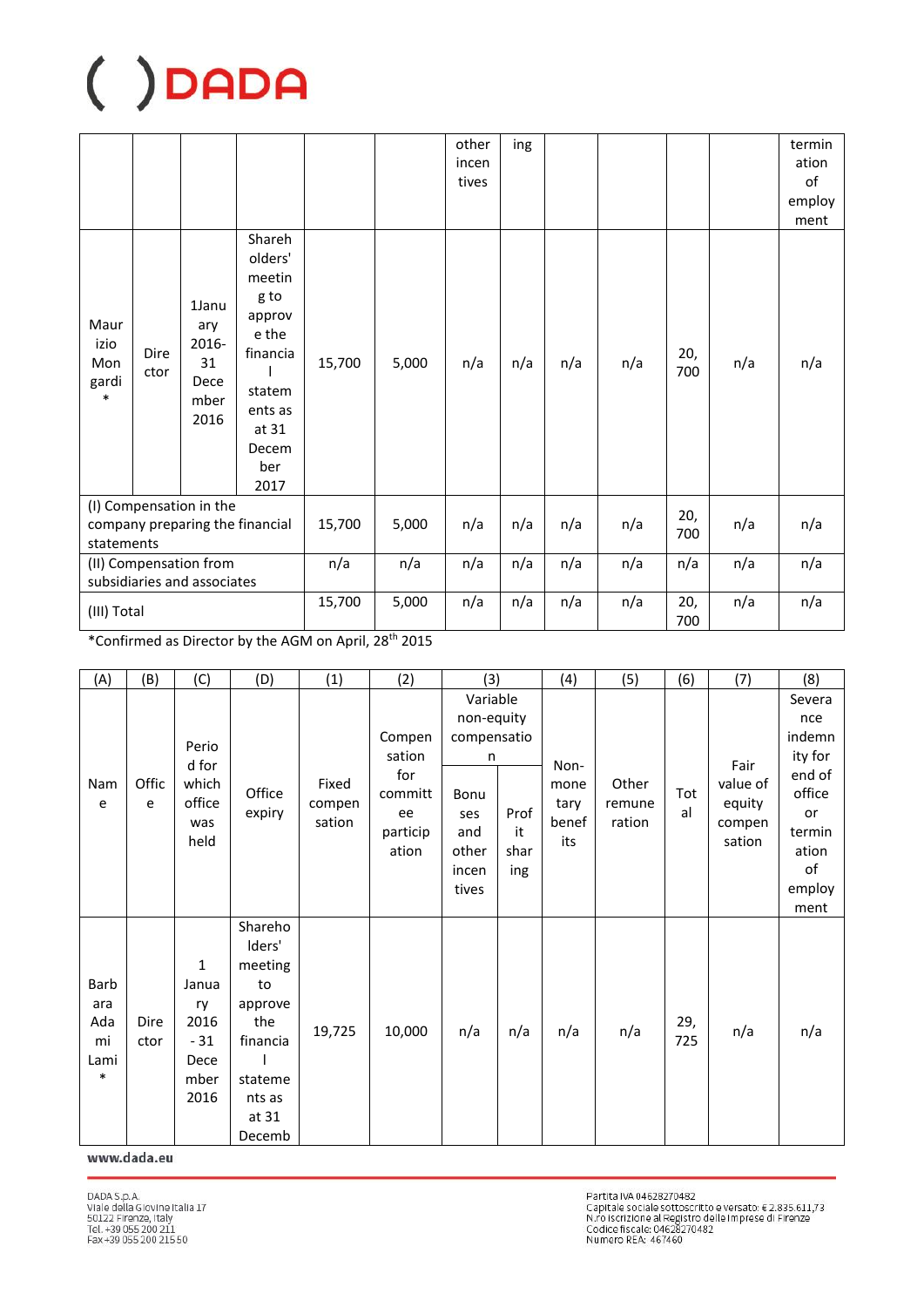|                             |                      |                                                  | er 2017 |        |        |     |     |     |     |           |     |     |
|-----------------------------|----------------------|--------------------------------------------------|---------|--------|--------|-----|-----|-----|-----|-----------|-----|-----|
|                             | financial statements | (I) Compensation in the<br>company preparing the |         | 19,725 |        | n/a | n/a | n/a | n/a | 29<br>725 | n/a | n/a |
| (II) Compensation from      |                      |                                                  | n/a     | n/a    | n/a    | n/a | n/a | n/a |     | n/a       | n/a |     |
| subsidiaries and associates |                      |                                                  |         |        |        |     |     |     |     |           |     |     |
| (III) Total                 |                      |                                                  |         | 19,725 | 10,000 | n/a | n/a | n/a | n/a | 29<br>725 | n/a | n/a |

| (A)                          | (B)                                                                      | (C)                                                       | (D)                                                                                                                      | (1)                       | (2)                                                           | (3)                                                                                         |                           | (4)                                  | (5)                       | (6)        | (7)                                            | (8)                                                                                                     |
|------------------------------|--------------------------------------------------------------------------|-----------------------------------------------------------|--------------------------------------------------------------------------------------------------------------------------|---------------------------|---------------------------------------------------------------|---------------------------------------------------------------------------------------------|---------------------------|--------------------------------------|---------------------------|------------|------------------------------------------------|---------------------------------------------------------------------------------------------------------|
| Nam<br>e                     | Offic<br>e                                                               | Perio<br>d for<br>which<br>office<br>was<br>held          | Office<br>expiry                                                                                                         | Fixed<br>compen<br>sation | Compen<br>sation<br>for<br>committ<br>ee<br>particip<br>ation | Variable<br>non-equity<br>compensatio<br>n<br>Bonu<br>ses<br>and<br>other<br>incen<br>tives | Prof<br>it<br>shar<br>ing | Non-<br>mone<br>tary<br>benef<br>its | Other<br>remune<br>ration | Tot<br>al  | Fair<br>value of<br>equity<br>compen<br>sation | Severa<br>nce<br>indemn<br>ity for<br>end of<br>office<br>or<br>termin<br>ation<br>of<br>employ<br>ment |
| Caro<br>lina<br>Gian<br>ardi | Dire<br>ctor                                                             | 1<br>Janua<br>ry<br>2016<br>$-31$<br>Dece<br>mber<br>2016 | Shareh<br>olders'<br>meetin<br>g to<br>approv<br>e the<br>financia<br>stateme<br>nts as<br>at 31<br>Decem<br>ber<br>2017 | 23,800                    | 11,500                                                        | n/a                                                                                         | n/a                       | n/a                                  | n/a                       | 35,<br>300 | n/a                                            | n/a                                                                                                     |
|                              | (I) Compensation in the<br>company preparing the financial<br>statements |                                                           |                                                                                                                          | 23,800                    | 11,500                                                        | n/a                                                                                         | n/a                       | n/a                                  | n/a                       | 35,<br>300 | n/a                                            | n/a                                                                                                     |
|                              | (II) Compensation from<br>subsidiaries and associates                    |                                                           |                                                                                                                          | n/a                       | n/a                                                           | n/a                                                                                         | n/a                       | n/a                                  | n/a                       |            | n/a                                            | n/a                                                                                                     |
| (III) Total                  |                                                                          |                                                           |                                                                                                                          | 23,800                    | 11,500                                                        | n/a                                                                                         | n/a                       | n/a                                  | n/a                       | 35,<br>300 | n/a                                            | n/a                                                                                                     |

| (A) | (B)   | (C)    | (D)    | $\mathbf{1}^{\prime}$ | $\left( 2\right)$ | (3)         | (4)   | (5)              | (6)                |          | (8)      |
|-----|-------|--------|--------|-----------------------|-------------------|-------------|-------|------------------|--------------------|----------|----------|
| Nam | Offic | Perio  |        | Fixed                 | Compen            | Variable    | Non-  | Other            |                    | Fair     | Severa   |
|     |       | d for  | Office |                       | sation            | non-equity  | mone  |                  | $\tau_{\text{ot}}$ | value of | nce      |
| e   | e     | which  | expiry | compen<br>sation      | tor               | compensatio | tary  | remune<br>ration | al                 | equity   | indem    |
|     |       | office |        |                       | committ           |             | benef |                  |                    | compen   | nity for |

### www.dada.eu

Partita IVA 04628270482<br>Capitale sociale sottoscritto e versato: € 2.835.611,73<br>N.ro iscrizione al Registro delle Imprese di Firenze<br>Codice fiscale: 04628270482<br>Numero REA: 467460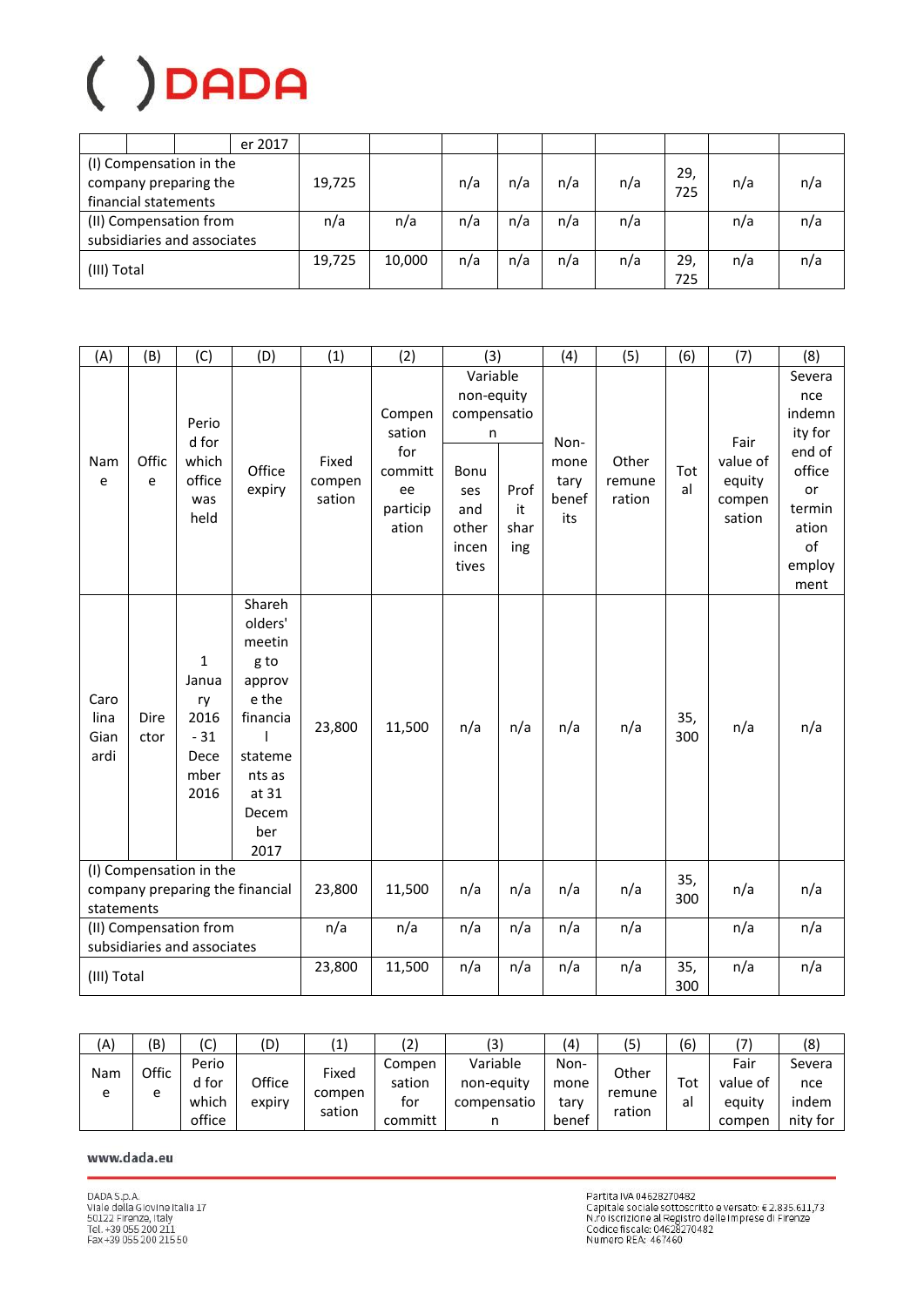|                                                                          |                                            | was<br>held                                                          |                                                                                                                          |                                               | ee<br>particip<br>ation | Bonu<br>ses<br>and<br>other<br>incen<br>tives | Prof<br>it<br>shar<br>ing | its |     |            | sation | end of<br>office<br>or<br>termin<br>ation<br>of<br>employ<br>ment |
|--------------------------------------------------------------------------|--------------------------------------------|----------------------------------------------------------------------|--------------------------------------------------------------------------------------------------------------------------|-----------------------------------------------|-------------------------|-----------------------------------------------|---------------------------|-----|-----|------------|--------|-------------------------------------------------------------------|
| Sofia<br>Maro<br>udia                                                    | Dire<br>ctor                               | $\mathbf{1}$<br>Janua<br>ry<br>2016<br>$-31$<br>Dece<br>mber<br>2016 | Shareh<br>olders'<br>meetin<br>g to<br>approv<br>e the<br>financia<br>statem<br>ents as<br>at 31<br>Decem<br>ber<br>2017 | 15,480                                        | 10,000                  | n/a                                           | n/a                       | n/a | n/a | 25,<br>480 | n/a    | n/a                                                               |
| (I) Compensation in the<br>company preparing the financial<br>statements |                                            |                                                                      |                                                                                                                          | 15,480                                        | 10,000                  | n/a                                           | n/a                       | n/a | n/a | 25,<br>480 | n/a    | n/a                                                               |
|                                                                          |                                            | (II) Compensation from                                               |                                                                                                                          | n/a<br>n/a<br>n/a<br>n/a<br>n/a<br>n/a<br>n/a |                         | n/a                                           |                           |     |     |            |        |                                                                   |
|                                                                          | subsidiaries and associates<br>(III) Total |                                                                      |                                                                                                                          | 15,480                                        | 10,000                  | n/a                                           | n/a                       | n/a | n/a | 25,<br>480 | n/a    | n/a                                                               |

| (A)                           | (B)          | (C)                                                                | (D)                                                                           | (1)                       | (2)                                                           | (3)                                                                                         |                           | (4)                                  | (5)                       | (6)        | (7)                                            | (8)                                                                                                     |
|-------------------------------|--------------|--------------------------------------------------------------------|-------------------------------------------------------------------------------|---------------------------|---------------------------------------------------------------|---------------------------------------------------------------------------------------------|---------------------------|--------------------------------------|---------------------------|------------|------------------------------------------------|---------------------------------------------------------------------------------------------------------|
| Nam<br>e                      | Offic<br>e   | Perio<br>d for<br>which<br>office<br>was<br>held                   | Office<br>expiry                                                              | Fixed<br>compen<br>sation | Compen<br>sation<br>for<br>committ<br>ee<br>particip<br>ation | Variable<br>non-equity<br>compensatio<br>n<br>Bonu<br>ses<br>and<br>other<br>incen<br>tives | Prof<br>it<br>shar<br>ing | Non-<br>mone<br>tary<br>benef<br>its | Other<br>remune<br>ration | Tot<br>al  | Fair<br>value of<br>equity<br>compen<br>sation | Severa<br>nce<br>indemn<br>ity for<br>end of<br>office<br>or<br>termin<br>ation<br>of<br>employ<br>ment |
| Cristi<br>ano<br>Escla<br>pon | Dire<br>ctor | $\mathbf{1}$<br>Janua<br>ry<br>2016-<br>31<br>Dece<br>mber<br>2016 | Shareh<br>olders'<br>meetin<br>g to<br>approv<br>e the<br>financia<br>stateme | 15,875                    | n/a                                                           | n/a                                                                                         | n/a                       | n/a                                  | n/a                       | 15,<br>875 | n/a                                            | n/a                                                                                                     |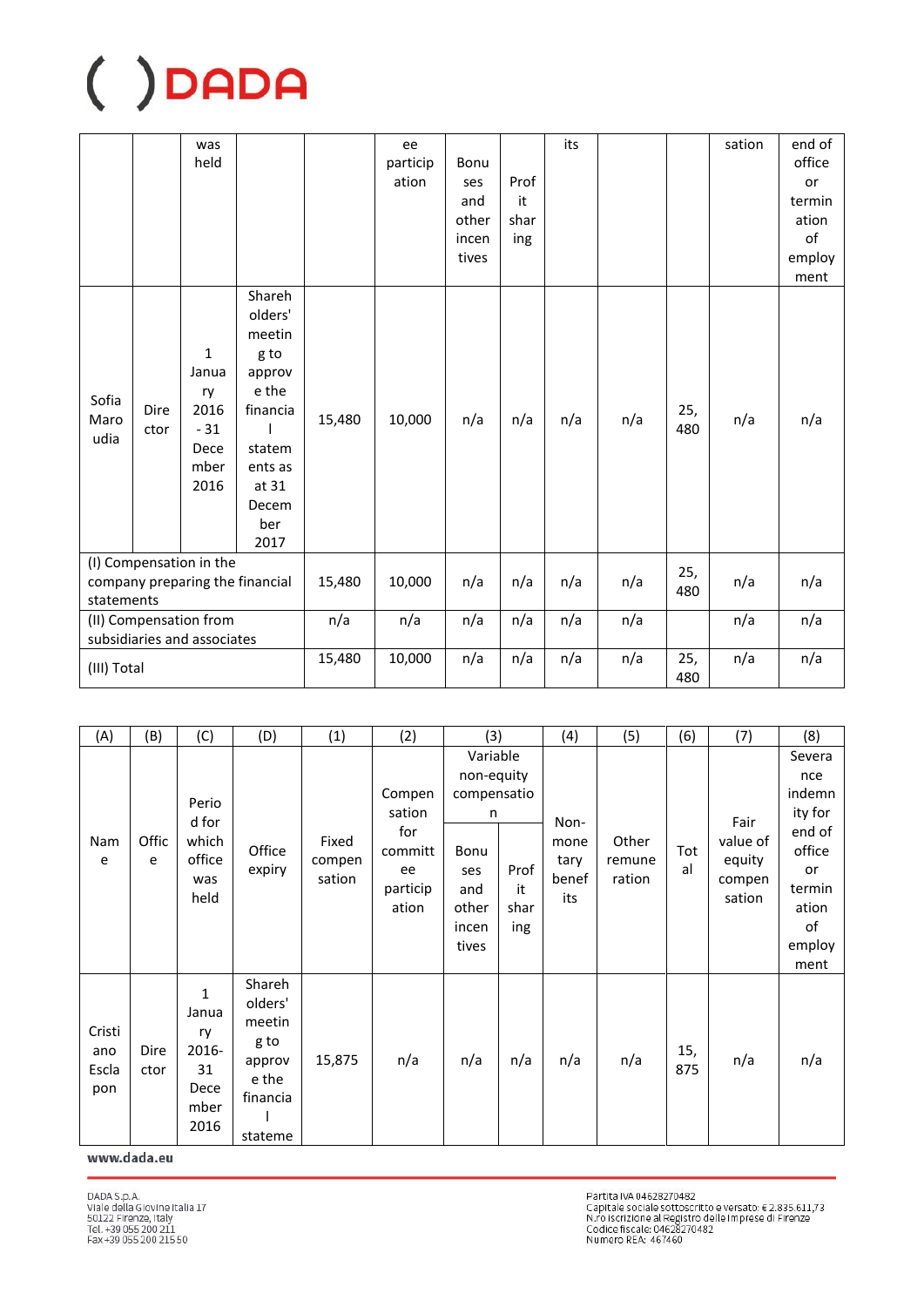|                                                                          |  |  | nts as<br>at 31<br>Decem<br>ber<br>2017 |        |     |     |     |     |            |            |     |     |
|--------------------------------------------------------------------------|--|--|-----------------------------------------|--------|-----|-----|-----|-----|------------|------------|-----|-----|
| (I) Compensation in the<br>company preparing the financial<br>statements |  |  |                                         | 15,875 | n/a | n/a | n/a | n/a | n/a        | 15,<br>875 | n/a | n/a |
| (II) Compensation from<br>subsidiaries and associates                    |  |  |                                         | n/a    | n/a | n/a | n/a | n/a | n/a        | n/a        | n/a | n/a |
| (III) Total                                                              |  |  | 15,875                                  | n/a    | n/a | n/a | n/a | n/a | 15,<br>875 | n/a        | n/a |     |

| (A)                                                                      | (B)                                                   | (C)                                                                | (D)                                                                                                                 | (1)                       | (2)                                                           | (3)                                                                                         |                           | (4)                                  | (5)                                 | (6)                          | (7)                                            | (8)                                                                                                  |
|--------------------------------------------------------------------------|-------------------------------------------------------|--------------------------------------------------------------------|---------------------------------------------------------------------------------------------------------------------|---------------------------|---------------------------------------------------------------|---------------------------------------------------------------------------------------------|---------------------------|--------------------------------------|-------------------------------------|------------------------------|------------------------------------------------|------------------------------------------------------------------------------------------------------|
| Na<br>me                                                                 | Offic<br>e                                            | Perio<br>d for<br>which<br>office<br>was<br>held                   | Office<br>expiry                                                                                                    | Fixed<br>compen<br>sation | Compen<br>sation<br>for<br>committ<br>ee<br>participa<br>tion | Variable<br>non-equity<br>compensatio<br>n<br>Bonu<br>ses<br>and<br>other<br>incen<br>tives | Prof<br>it<br>shar<br>ing | Non-<br>mone<br>tary<br>benef<br>its | Other<br>remune<br>ration           | Tot<br>al                    | Fair<br>value of<br>equity<br>compen<br>sation | Severa<br>nce<br>indemn<br>ity for<br>end of<br>office<br>or<br>termin<br>ation of<br>employ<br>ment |
| Phili<br>р<br>Toh<br>me                                                  | <b>Dire</b><br>ctor                                   | $\mathbf{1}$<br>Janua<br>ry<br>2016-<br>31<br>Dece<br>mber<br>2016 | Shareho<br>Iders'<br>meeting<br>to<br>approve<br>the<br>financia<br>stateme<br>nts as at<br>31<br>Decemb<br>er 2017 | See<br>note<br>below      | n/a                                                           | n/a                                                                                         | n/a                       | n/a                                  | n/a                                 | See<br>not<br>e<br>bel<br>ow | n/a                                            | n/a                                                                                                  |
| (I) Compensation in the<br>company preparing the<br>financial statements |                                                       |                                                                    | $\overline{\phantom{a}}$                                                                                            | n/a                       | n/a                                                           | n/a                                                                                         | n/a                       | n/a                                  | $\overline{\phantom{0}}$            | n/a                          | n/a                                            |                                                                                                      |
|                                                                          | (II) Compensation from<br>subsidiaries and associates |                                                                    |                                                                                                                     | n/a                       | n/a                                                           | n/a                                                                                         | n/a                       | n/a                                  | n/a                                 | n/a                          | n/a                                            | n/a                                                                                                  |
| (III) Total                                                              |                                                       |                                                                    | See<br>note<br>below                                                                                                | n/a                       | n/a                                                           | n/a                                                                                         | n/a                       | n/a                                  | See<br>not<br>e<br>bel<br><b>OW</b> | n/a                          | n/a                                            |                                                                                                      |

Nota: The Director waived any compensation for the role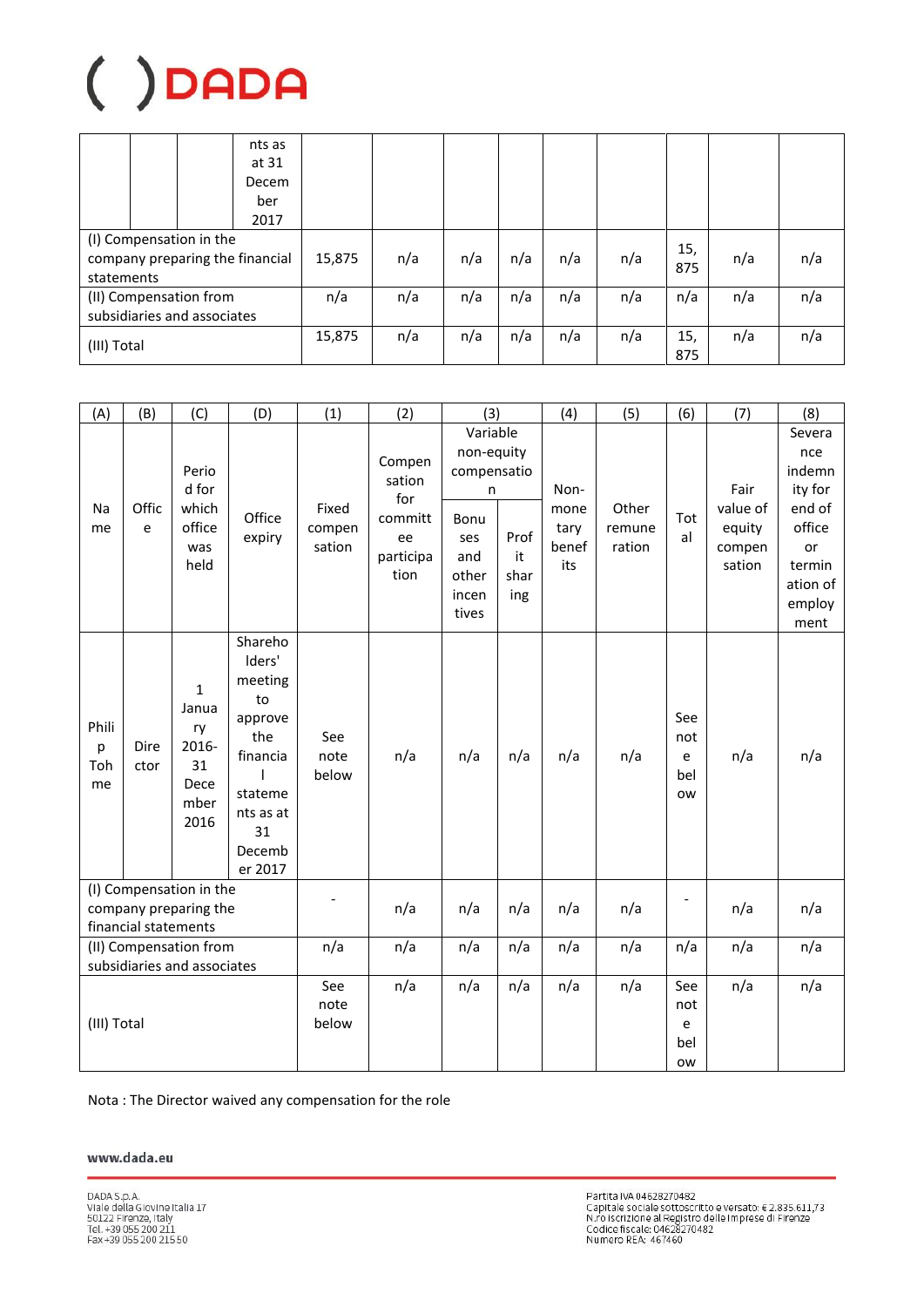| (A)                              | (B)                                                                      | (C)                                                                 | (D)                                                                                                                           | (1)                                    | (2)                                                           | (3)                                                                                         |                           | (4)                                  | (5)                       | (6)                                 | (7)                                            | (8)                                                                                                     |
|----------------------------------|--------------------------------------------------------------------------|---------------------------------------------------------------------|-------------------------------------------------------------------------------------------------------------------------------|----------------------------------------|---------------------------------------------------------------|---------------------------------------------------------------------------------------------|---------------------------|--------------------------------------|---------------------------|-------------------------------------|------------------------------------------------|---------------------------------------------------------------------------------------------------------|
| Na<br>me                         | Offic<br>e                                                               | Period<br>for<br>which<br>office<br>was<br>held                     | Office<br>expiry                                                                                                              | Fixed<br>compen<br>sation              | Compen<br>sation<br>for<br>committ<br>ee<br>particip<br>ation | Variable<br>non-equity<br>compensatio<br>n<br>Bonu<br>ses<br>and<br>other<br>incen<br>tives | Prof<br>it<br>shar<br>ing | Non-<br>mone<br>tary<br>benef<br>its | Other<br>remune<br>ration | Tot<br>al                           | Fair<br>value of<br>equity<br>compen<br>sation | Severa<br>nce<br>indemn<br>ity for<br>end of<br>office<br>or<br>termin<br>ation<br>of<br>employ<br>ment |
| You<br>ssef<br><b>Bass</b><br>em | Dire<br>ctor                                                             | $\mathbf{1}$<br>Januar<br>y<br>2016-<br>31<br>Decem<br>bwer<br>2016 | Shareh<br>olders'<br>meetin<br>g to<br>approv<br>e the<br>financia<br>I<br>stateme<br>nts as<br>at 31<br>Decem<br>ber<br>2017 | See<br>note<br>below                   | n/a                                                           | n/a                                                                                         | n/a                       | n/a                                  | n/a                       | See<br>not<br>e<br>bel<br><b>OW</b> | n/a                                            | n/a                                                                                                     |
|                                  | (I) Compensation in the<br>company preparing the financial<br>statements |                                                                     |                                                                                                                               |                                        | n/a                                                           | n/a                                                                                         | n/a                       | n/a                                  | n/a                       |                                     | n/a                                            | n/a                                                                                                     |
|                                  | (II) Compensation from                                                   |                                                                     |                                                                                                                               | n/a                                    | n/a                                                           | n/a                                                                                         | n/a                       | n/a                                  | n/a                       | n/a                                 | n/a                                            | n/a                                                                                                     |
|                                  | subsidiaries and associates<br>(III) Total                               |                                                                     |                                                                                                                               | $\overline{a}$<br>See<br>note<br>below | n/a                                                           | n/a                                                                                         | n/a                       | n/a                                  | n/a                       | See<br>not<br>e<br>bel<br><b>OW</b> | n/a                                            | n/a                                                                                                     |

Nota: The Director waived any compensation for the role

| (A)      | (B)        | (C)                                              | (D)              | (1)                       | (2)                                                           | (3)                                                                                                |                           | (4)                                  | (5)                       | (6)       | (7)                                            | (8)                                                                                                  |
|----------|------------|--------------------------------------------------|------------------|---------------------------|---------------------------------------------------------------|----------------------------------------------------------------------------------------------------|---------------------------|--------------------------------------|---------------------------|-----------|------------------------------------------------|------------------------------------------------------------------------------------------------------|
| Na<br>me | Offic<br>e | Perio<br>d for<br>which<br>office<br>was<br>held | Office<br>expiry | Fixed<br>compen<br>sation | Compen<br>sation<br>for<br>committ<br>ee<br>participa<br>tion | Variable<br>non-equity<br>compensatio<br>n<br><b>Bonus</b><br>es<br>and<br>other<br>incen<br>tives | Prof<br>it<br>shar<br>ing | Non-<br>mone<br>tary<br>benef<br>its | Other<br>remune<br>ration | Tot<br>al | Fair<br>value of<br>equity<br>compen<br>sation | Severa<br>nce<br>indemn<br>ity for<br>end of<br>office<br>or<br>termin<br>ation of<br>employ<br>ment |

www.dada.eu

Partita IVA 04628270482<br>Capitale sociale sottoscritto e versato: € 2.835.611,73<br>N.ro iscrizione al Registro delle Imprese di Firenze<br>Codice fiscale: 04628270482<br>Numero REA: 467460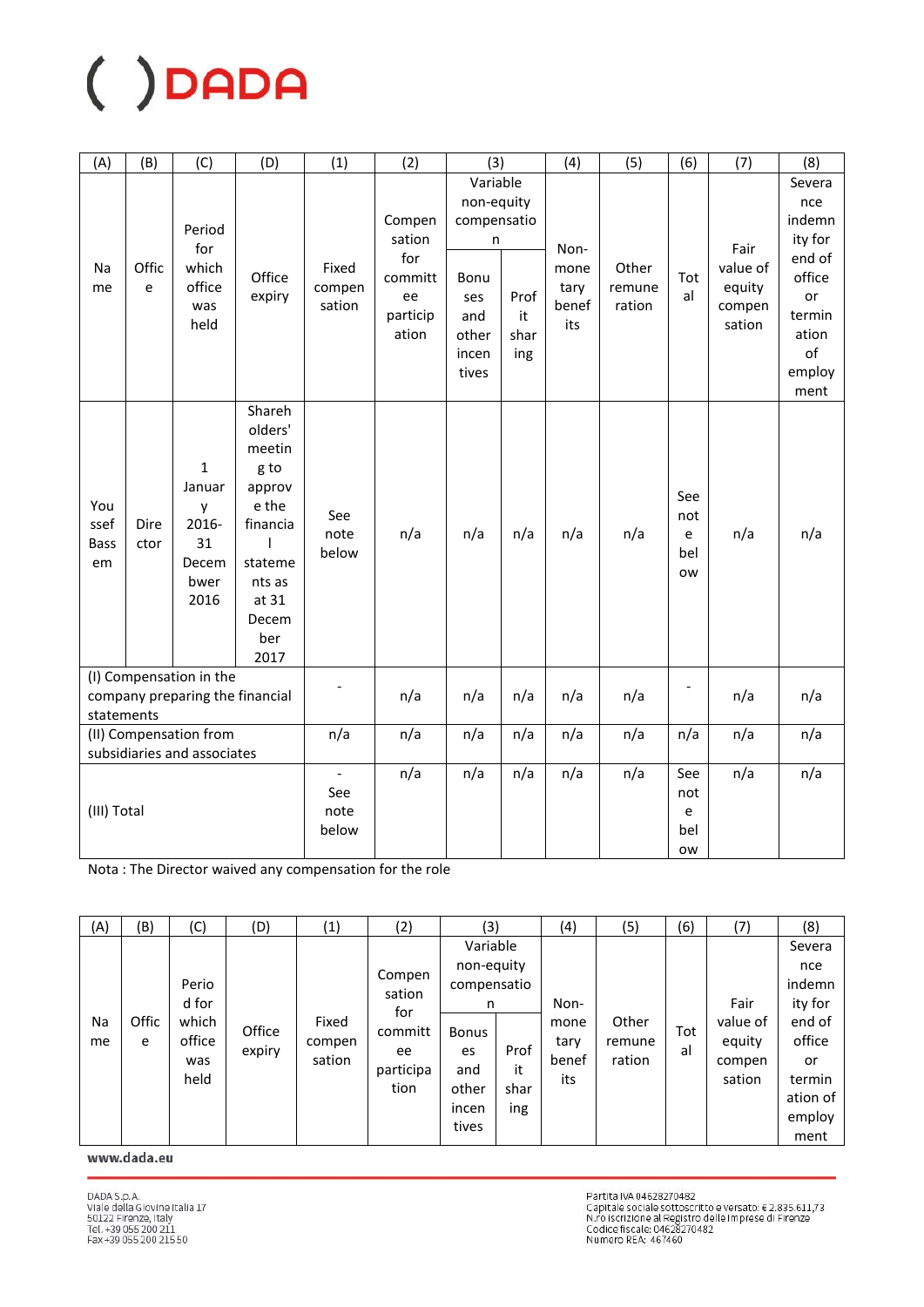| Fad<br>j<br>Ant<br>aki                                                   | Dire<br>ctor | $\mathbf{1}$<br>Janua<br>ry<br>2016-<br>31<br>Dece<br>mber<br>2016 | Shareho<br>Iders'<br>meeting<br>to<br>approve<br>the<br>financia<br>stateme<br>nts as at<br>31<br>Decemb<br>er 2017 | See<br>note<br>below | n/a | n/a | n/a | n/a                                 | n/a | See<br>not<br>e<br>bel<br>ow | n/a | n/a |
|--------------------------------------------------------------------------|--------------|--------------------------------------------------------------------|---------------------------------------------------------------------------------------------------------------------|----------------------|-----|-----|-----|-------------------------------------|-----|------------------------------|-----|-----|
| (I) Compensation in the<br>company preparing the<br>financial statements |              |                                                                    | n/a                                                                                                                 | n/a                  | n/a | n/a | n/a |                                     | n/a | n/a                          |     |     |
|                                                                          |              | (II) Compensation from                                             |                                                                                                                     | n/a                  | n/a | n/a | n/a | n/a                                 | n/a | n/a                          | n/a | n/a |
|                                                                          |              | subsidiaries and associates                                        |                                                                                                                     |                      |     |     |     |                                     |     |                              |     |     |
| (III) Total                                                              |              | See<br>note<br>below                                               | n/a                                                                                                                 | n/a                  | n/a | n/a | n/a | See<br>not<br>e<br>bel<br><b>OW</b> | n/a | n/a                          |     |     |

Nota : The Director waived any compensation for the role

### **BOARD OF THE STATUTORY AUDITORS**

| (A)                           | (B)                                                        | (C)                                                                | (D)                                                                          | (1)                       | (2)                                                           | (3)                                                                                         |                           | (4)                                  | (5)                       | (6)        | (7)                                            | (8)                                                                                                     |
|-------------------------------|------------------------------------------------------------|--------------------------------------------------------------------|------------------------------------------------------------------------------|---------------------------|---------------------------------------------------------------|---------------------------------------------------------------------------------------------|---------------------------|--------------------------------------|---------------------------|------------|------------------------------------------------|---------------------------------------------------------------------------------------------------------|
| Nam<br>e                      | Offic<br>e                                                 | Perio<br>d for<br>which<br>office<br>was<br>held                   | Office<br>expiry                                                             | Fixed<br>compen<br>sation | Compen<br>sation<br>for<br>committ<br>ee<br>particip<br>ation | Variable<br>non-equity<br>compensati<br>on<br>Bonu<br>ses<br>and<br>other<br>incen<br>tives | Prof<br>it<br>shar<br>ing | Non-<br>mon<br>etary<br>bene<br>fits | Other<br>remune<br>ration | Tot<br>al  | Fair<br>value of<br>equity<br>compen<br>sation | Severa<br>nce<br>indem<br>nity for<br>end of<br>office<br>or<br>termin<br>ation<br>of<br>employ<br>ment |
| Mass<br>imo<br>Scarp<br>elli* | Chair<br>man<br>of<br>the<br>Statu<br>tory<br>audit<br>ors | $\mathbf{1}$<br>Janua<br>ry<br>2016-<br>31<br>Dece<br>mber<br>2016 | Shareh<br>olders'<br>meetin<br>g to<br>approv<br>e the<br>financia<br>statem | 18.000                    | n/a                                                           | n/a                                                                                         | n/a                       | n/a                                  | n/a                       | 18.<br>000 | n/a                                            | n/a                                                                                                     |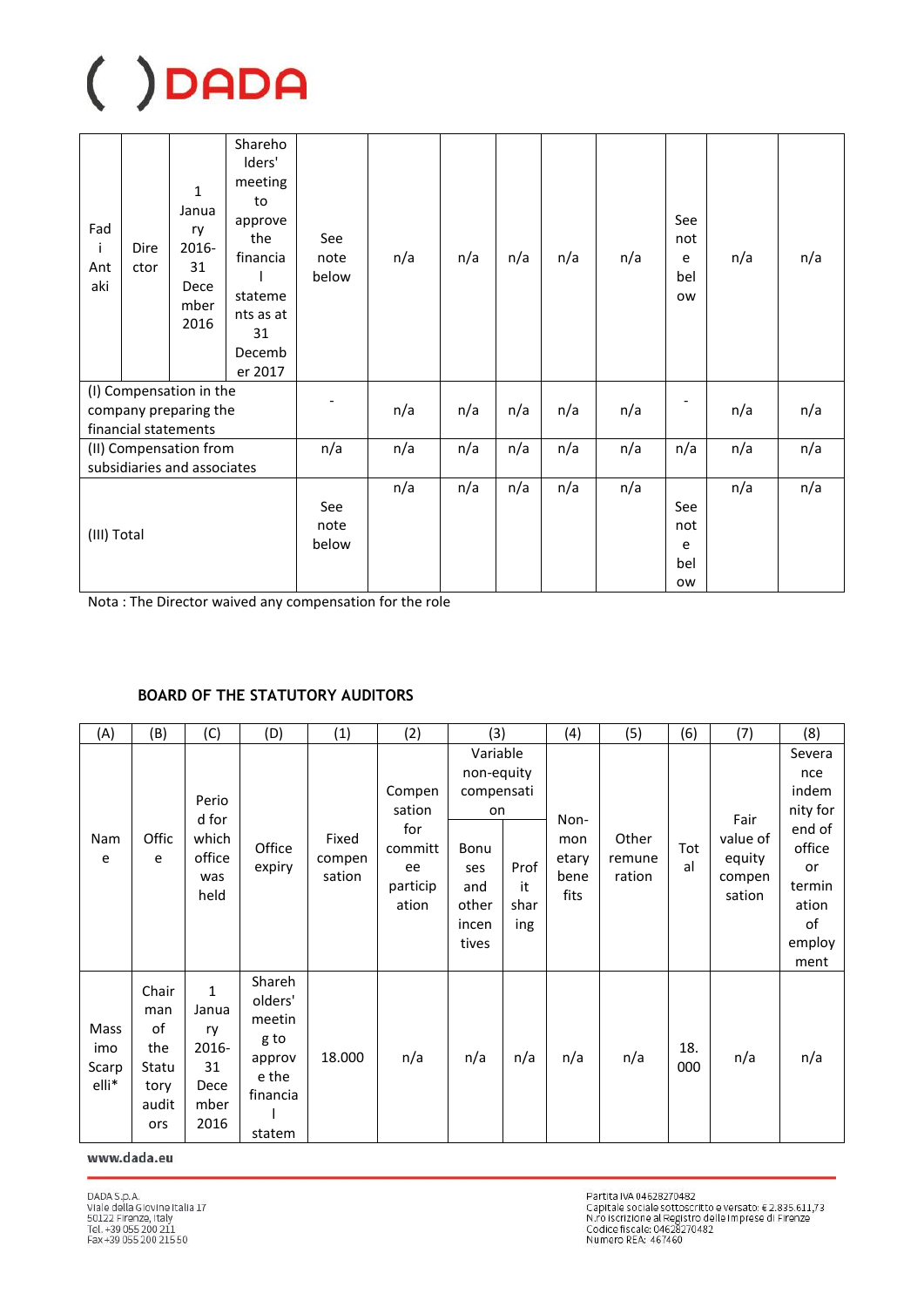|                                                                          |  |        | ents as<br>at 31<br>Decem |         |     |     |     |            |     |            |     |     |
|--------------------------------------------------------------------------|--|--------|---------------------------|---------|-----|-----|-----|------------|-----|------------|-----|-----|
|                                                                          |  |        | ber<br>2017               |         |     |     |     |            |     |            |     |     |
| (I) Compensation in the company<br>preparing the financial<br>statements |  |        |                           | 18.000* | n/a | n/a | n/a | n/a        | n/a | 18.<br>000 | n/a | n/a |
| (II) Compensation from<br>subsidiaries and associates                    |  |        |                           | n/a     | n/a | n/a | n/a | n/a        | n/a | n/a        | n/a | n/a |
| (III) Total                                                              |  | 18.000 | n/a                       | n/a     | n/a | n/a | n/a | 18.<br>000 | n/a | n/a        |     |     |

| A)                                                    | (B)                                                                      | (C)                                                                  | (D)                                                                                                                           | (1)                       | (2)                                                           | (3)                                                                                         |                           | (4)                                  | (5)                       | (6)         | (7)                                            | (8)                                                                                                     |
|-------------------------------------------------------|--------------------------------------------------------------------------|----------------------------------------------------------------------|-------------------------------------------------------------------------------------------------------------------------------|---------------------------|---------------------------------------------------------------|---------------------------------------------------------------------------------------------|---------------------------|--------------------------------------|---------------------------|-------------|------------------------------------------------|---------------------------------------------------------------------------------------------------------|
| Nam<br>e                                              | Offic<br>e                                                               | Perio<br>d for<br>which<br>office<br>was<br>held                     | Office<br>expiry                                                                                                              | Fixed<br>compen<br>sation | Compen<br>sation<br>for<br>committ<br>ee<br>particip<br>ation | Variable<br>non-equity<br>compensatio<br>n<br>Bonu<br>ses<br>and<br>other<br>incen<br>tives | Prof<br>it<br>shar<br>ing | Non-<br>mone<br>tary<br>bene<br>fits | Other<br>remune<br>ration | Tota        | Fair<br>value of<br>equity<br>compen<br>sation | Severa<br>nce<br>indem<br>nity for<br>end of<br>office<br>or<br>termin<br>ation<br>of<br>employ<br>ment |
| Mari<br>a<br><b>Stef</b><br>ania<br>Sala<br>$\ast$    | Mem<br>ber<br>of<br>the<br>statu<br>tory<br>audit<br>ors                 | $\mathbf{1}$<br>Janua<br>ry<br>2016<br>$-31$<br>Dece<br>mber<br>2016 | Shareh<br>olders'<br>meetin<br>g to<br>approv<br>e the<br>financia<br>ı<br>statem<br>ents as<br>at 31<br>Decem<br>ber<br>2017 | 12,000                    | 1,500                                                         | n/a                                                                                         | n/a                       | n/a                                  | n/a                       | 13,5<br>00  | n/a                                            | n/a                                                                                                     |
|                                                       | (I) Compensation in the<br>company preparing the financial<br>statements |                                                                      |                                                                                                                               | 12,000                    | 1,500                                                         | n/a                                                                                         | n/a                       | n/a                                  | n/a                       | 13,5<br>000 | n/a                                            | n/a                                                                                                     |
| (II) Compensation from<br>subsidiaries and associates |                                                                          | n/a                                                                  | n/a                                                                                                                           | n/a                       | n/a                                                           | n/a                                                                                         | n/a                       | n/a                                  | n/a                       | n/a         |                                                |                                                                                                         |
| (III) Total                                           |                                                                          |                                                                      |                                                                                                                               | 12,000*                   | 1,500                                                         | n/a                                                                                         | n/a                       | n/a                                  | n/a                       | 13,5<br>00  | n/a                                            | n/a                                                                                                     |

| (A  | (B'   | $\overline{\phantom{a}}$<br>╰ | חו     |                    | רי<br>. . | $\sim$<br>◡ | $\Delta$ | $-$<br>، ت. | $\sim$<br>ıь | $\overline{\phantom{a}}$ | ΙО<br>٥ |
|-----|-------|-------------------------------|--------|--------------------|-----------|-------------|----------|-------------|--------------|--------------------------|---------|
| Nam | Offic | Perio                         | Office | $- \cdot$<br>Fixed | Compen    | Variable    | Non-     | Other       | Tot          | -<br>Fair                | Severa  |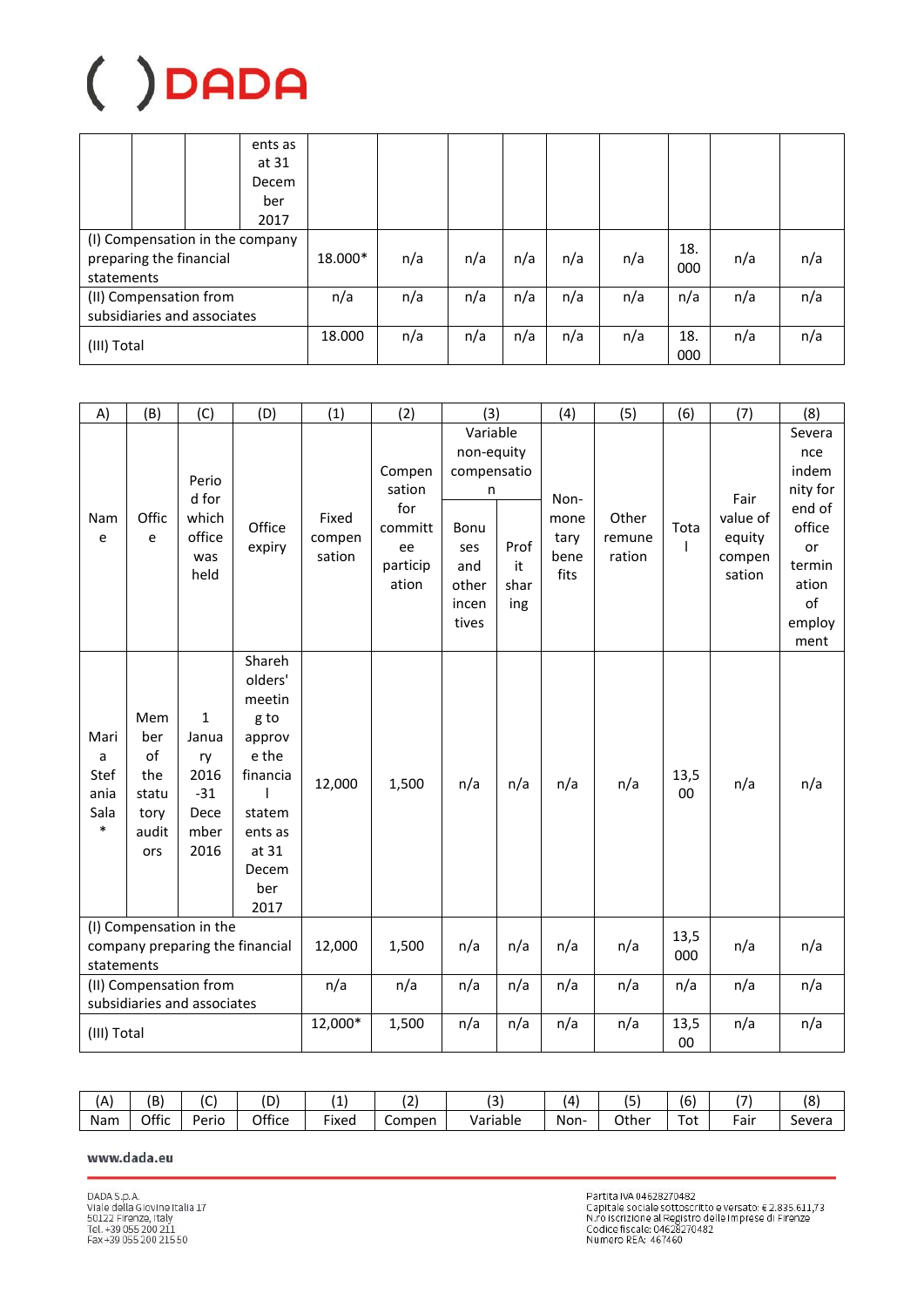| e                           | e                                                 | d for<br>which<br>office<br>was<br>held               | expiry                                                                                  | compen<br>sation  | sation<br>for<br>committ<br>ee<br>particip<br>ation | non-equity<br>compensatio<br>n<br>Bonu<br>ses<br>and<br>other<br>incen<br>tives | Prof<br>it<br>shar<br>ing | mone<br>tary<br>benef<br>its | remune<br>ration | al         | value of<br>equity<br>compen<br>sation | nce<br>indem<br>nity for<br>end of<br>office<br>or<br>termin<br>ation<br>of<br>employ |
|-----------------------------|---------------------------------------------------|-------------------------------------------------------|-----------------------------------------------------------------------------------------|-------------------|-----------------------------------------------------|---------------------------------------------------------------------------------|---------------------------|------------------------------|------------------|------------|----------------------------------------|---------------------------------------------------------------------------------------|
| Mass<br>imo<br>Fosc<br>hi** | Mem<br>ber<br>of<br>the<br>statu<br>tory<br>audit | 28<br>april<br>2015-<br>31<br>Dece<br>mber            | Shareh<br>olders'<br>meetin<br>g to<br>approv<br>e the<br>financia<br>statem<br>ents as | 12,000            | n/a                                                 | n/a                                                                             | n/a                       | n/a                          | n/a              | 12,<br>000 | n/a                                    | ment<br>n/a                                                                           |
|                             | ors                                               | 2015                                                  | at 31<br>Decem<br>ber<br>2017                                                           |                   |                                                     |                                                                                 |                           |                              |                  |            |                                        |                                                                                       |
| statements                  |                                                   | (I) Compensation in the                               | company preparing the financial                                                         | 12,000            | n/a                                                 | n/a                                                                             | n/a                       | n/a                          | n/a              | 12,<br>000 | n/a                                    | n/a                                                                                   |
|                             |                                                   | (II) Compensation from<br>subsidiaries and associates |                                                                                         | 10,000*<br>$\ast$ | n/a                                                 | n/a                                                                             | n/a                       | n/a                          | n/a              | 10,<br>000 | n/a                                    | n/a                                                                                   |
| (III) Total                 |                                                   |                                                       |                                                                                         | 22.000            | n/a                                                 | n/a                                                                             | n/a                       | n/a                          | n/a              | 22,<br>000 | n/a                                    | n/a                                                                                   |

| the contract of the contract of the contract of the contract of the contract of the contract of the contract of |  |  |  |  |                                   |
|-----------------------------------------------------------------------------------------------------------------|--|--|--|--|-----------------------------------|
| the contract of the contract of the contract of the contract of the contract of the contract of the contract of |  |  |  |  |                                   |
| the contract of the contract of the contract of the contract of the contract of                                 |  |  |  |  | the control of the control of the |

Table 2: Stock-options assigned to members of the administrative body, to general managers and other executives with strategic responsibilities

|  |  |  | Options held at<br>the start of the<br>year | Options assigned during the year | Options<br>exercised<br>during the year | Op<br>tio<br>ns<br>ex<br>pir<br>ed<br>dur<br>ing<br>the<br>yea | Op<br>tio<br>ns<br>hel<br>d<br>at<br>the<br>en<br>d<br>0f<br>the<br>yea<br>r | Op.<br>tio<br>ns<br>rel<br>eva<br>nt<br>to<br>the<br>yea |
|--|--|--|---------------------------------------------|----------------------------------|-----------------------------------------|----------------------------------------------------------------|------------------------------------------------------------------------------|----------------------------------------------------------|
|--|--|--|---------------------------------------------|----------------------------------|-----------------------------------------|----------------------------------------------------------------|------------------------------------------------------------------------------|----------------------------------------------------------|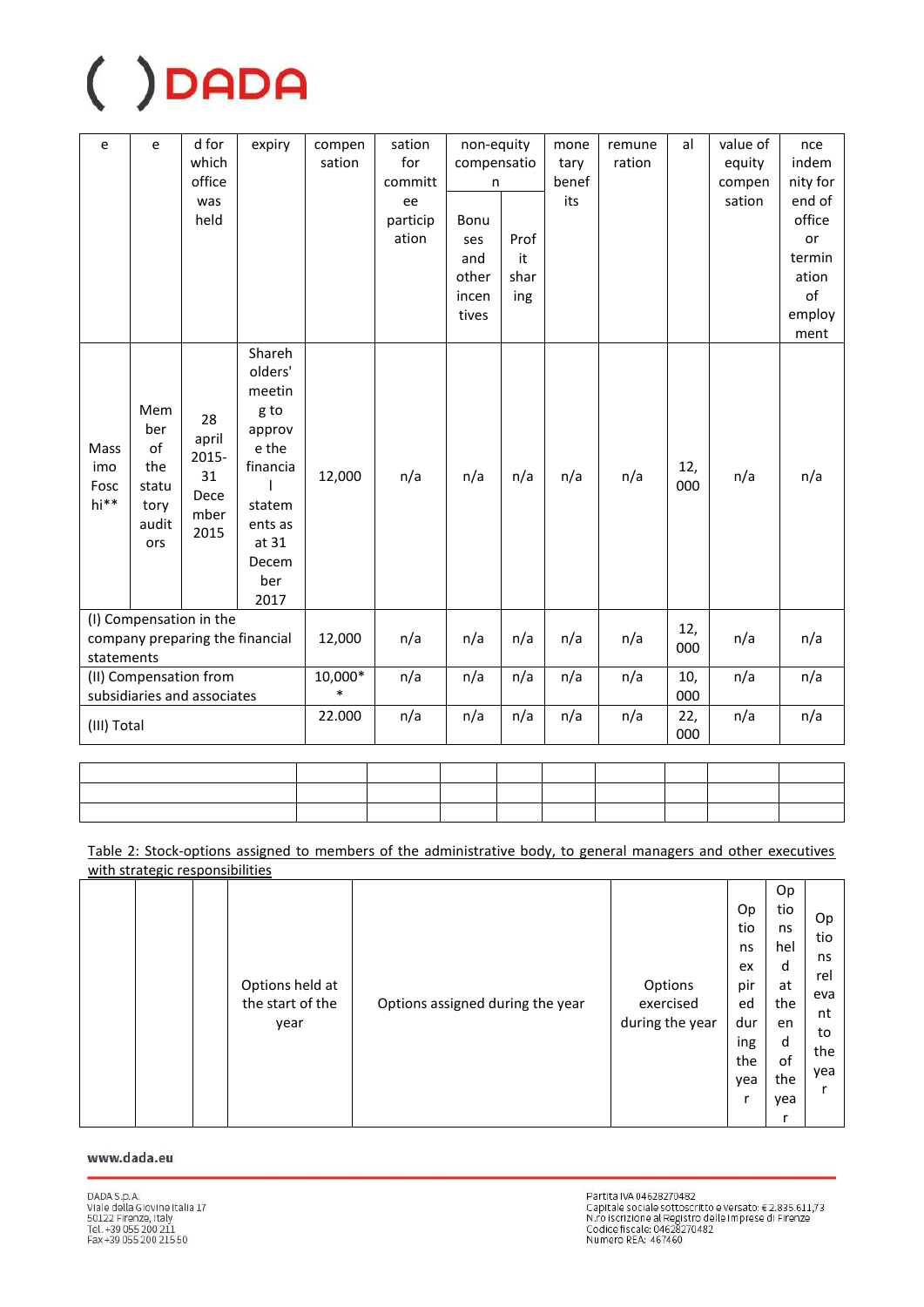| A                                                                                                                           | B                                                                                                        | (1)                                                                                                 | (2)                                           | (3)                           | (4)                                                                                                                     | (5)                                           | (6)                           | (7)                                                                                      | (8)                                                                             | (9)                               | (10)                                                                                                       | (11)<br>$\mathcal{C}$                             | (12)<br>$\mathcal{C}$         | (13)<br>$\mathcal{E}$                                                                                                                                                 | (14)<br>$\left( \right)$                | (15)<br>$) =$<br>(2)<br>$+(5)$<br>$\overline{)}$<br>(11)<br>)-<br>(14) | (16)<br>$\lambda$        |
|-----------------------------------------------------------------------------------------------------------------------------|----------------------------------------------------------------------------------------------------------|-----------------------------------------------------------------------------------------------------|-----------------------------------------------|-------------------------------|-------------------------------------------------------------------------------------------------------------------------|-----------------------------------------------|-------------------------------|------------------------------------------------------------------------------------------|---------------------------------------------------------------------------------|-----------------------------------|------------------------------------------------------------------------------------------------------------|---------------------------------------------------|-------------------------------|-----------------------------------------------------------------------------------------------------------------------------------------------------------------------|-----------------------------------------|------------------------------------------------------------------------|--------------------------|
| Name                                                                                                                        | Office                                                                                                   | P<br>an                                                                                             | Nu<br>mb<br>er<br>of<br>opt<br>ion<br>$\sf S$ | Ex<br>erc<br>ise<br>Pri<br>ce | Peri<br>od<br>poss<br>ible<br>exer<br>cise<br>(fro<br>$m -$<br>to)                                                      | Nu<br>mb<br>er<br>of<br>opt<br>ion<br>$\sf S$ | Ex<br>erc<br>ise<br>Pri<br>ce | Per<br>iod<br>po<br>ssi<br>ble<br>ex<br>erc<br>ise<br>(fr<br>om<br>$\blacksquare$<br>to) | Fair<br>valu<br>$\mathsf{e}% _{t}\left( t\right)$<br>assig<br>nme<br>nt<br>date | Assig<br>nme<br>$\sf{nt}$<br>date | Mar<br>ket<br>pric<br>e of<br>the<br>und<br>erlyi<br>ng<br>shar<br>es<br>at<br>the<br>exer<br>cise<br>date | Nu<br>mb<br>er<br>of<br>opt<br>ion<br>$\mathsf S$ | Ex<br>erc<br>ise<br>Pri<br>ce | Ma<br>rke<br>$\sf t$<br>pri<br>${\rm ce}$<br>$\mathsf{of}$<br>the<br>sha<br>res<br>at<br>the<br>ex<br>erc<br>ise<br>dat<br>$\mathsf{e}% _{0}\left( \mathsf{e}\right)$ | Nu<br>mb<br>er<br>of<br>opt<br>ion<br>s | Nu<br>mb<br>er<br>of<br>opt<br>ion<br>$\mathsf S$                      | Fai<br>$r-$<br>val<br>ue |
| Claudi<br>$\mathbf{o}$<br>Corbe<br>tta                                                                                      | CEO,<br>Gener<br>a<br>Mana<br>ger,<br>Execu<br>tive<br>with<br>strate<br>gic<br>respo<br>nsibili<br>ties |                                                                                                     |                                               |                               |                                                                                                                         |                                               |                               |                                                                                          |                                                                                 |                                   |                                                                                                            |                                                   |                               |                                                                                                                                                                       |                                         |                                                                        |                          |
| (1)<br>Comp<br>ensati<br>on in<br>the<br>comp<br>any<br>prepa<br>ring<br>the<br>financ<br>ial<br>state<br>ment<br>${\sf S}$ | Plan A<br>(date<br>$\mathsf{of}$<br>releva<br>nt<br>resolu<br>tion)                                      | St<br>ОC<br>$\sf k$<br>op<br>tio<br>n<br>pl<br>an<br>$20\,$<br>14<br>$\blacksquare$<br>$20\,$<br>16 | 19<br>5,0<br>$00\,$                           | 3.5<br>96                     | App<br>rova<br>$\mathsf{I}$<br>fina<br>ncial<br>stat<br>eme<br>nts<br>Dec<br>emb<br>er<br>201<br>$6 - 19$<br>Dec<br>emb |                                               |                               |                                                                                          |                                                                                 | 04/0<br>8/20<br>14                |                                                                                                            |                                                   |                               |                                                                                                                                                                       |                                         |                                                                        |                          |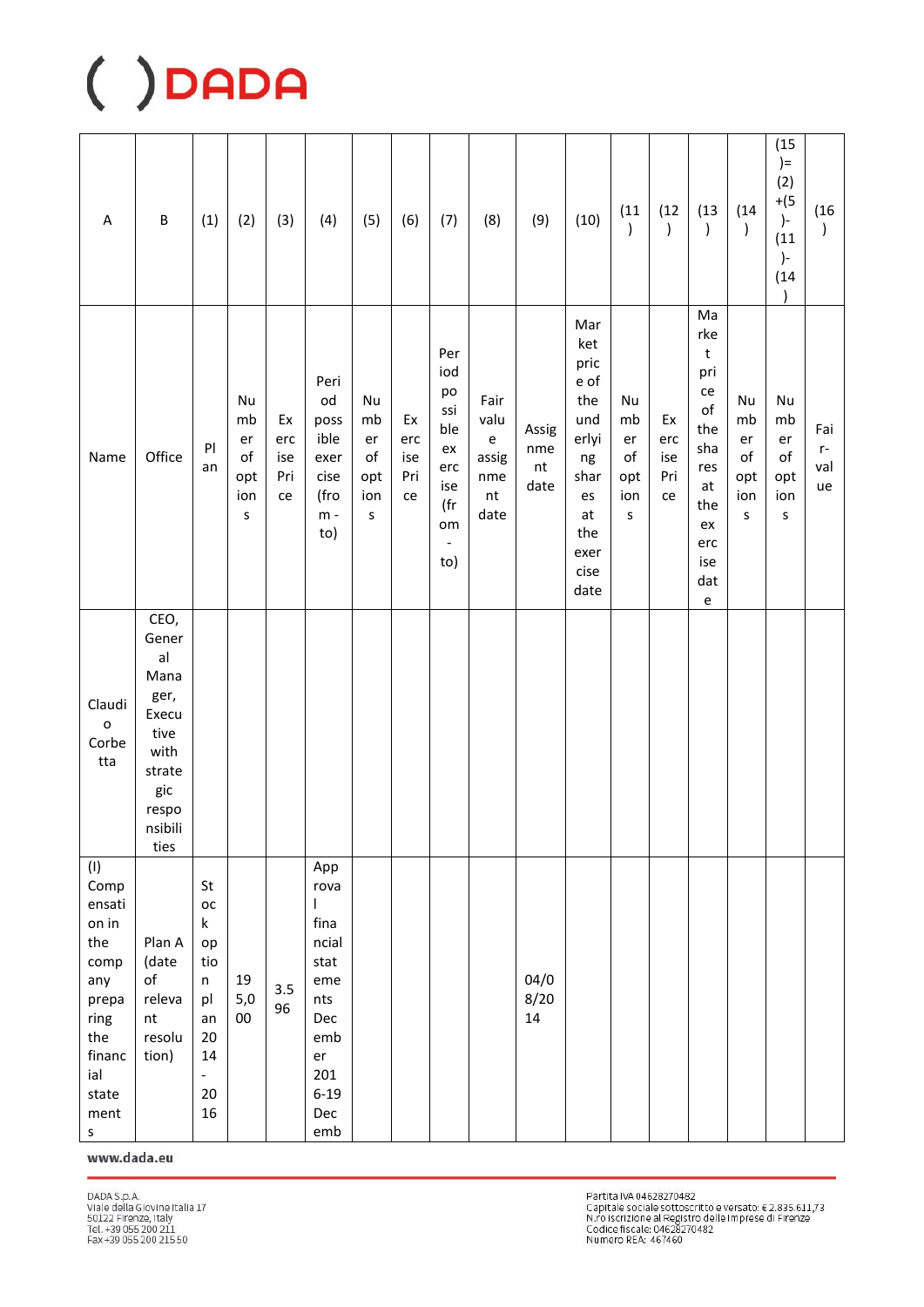|                                             |                                                                            |                               |           | er<br>201<br>$\boldsymbol{9}$ |  |  |  |  |  |                          |  |
|---------------------------------------------|----------------------------------------------------------------------------|-------------------------------|-----------|-------------------------------|--|--|--|--|--|--------------------------|--|
|                                             | Plan B<br>(date<br>$\mathsf{of}$<br>releva<br>nt<br>resolu<br>tion)        |                               |           |                               |  |  |  |  |  |                          |  |
|                                             | PlanC<br>(date<br>$\mathsf{of}$<br>releva<br>$\sf{nt}$<br>resolu<br>tion)  |                               |           |                               |  |  |  |  |  | $\overline{\phantom{a}}$ |  |
| $(\sf{II})$<br>Comp<br>ensati<br>on<br>from | Plan A<br>(date<br>$\mathsf{of}$<br>releva<br>$\sf{nt}$<br>resolu<br>tion) |                               |           |                               |  |  |  |  |  |                          |  |
| subsi<br>diarie<br>s and<br>associ<br>ates  | Plan B<br>(date<br>$\mathsf{of}$<br>releva<br>$\sf{nt}$<br>resolu<br>tion) |                               |           |                               |  |  |  |  |  |                          |  |
| (III)<br>Total                              |                                                                            | $19\,$<br>$5,0$<br>${\bf 00}$ | 3.5<br>96 |                               |  |  |  |  |  |                          |  |

|   |   |     |     | Options held at<br>the start of the<br>year |     |     |     |     |     | Options assigned during the year |      |      | Options<br>exercised<br>during the year |      | Op<br>tio<br>ns<br>ex<br>pir<br>ed<br>dur<br>ing<br>the<br>yea | Op<br>tio<br>ns<br>hel<br>d<br>at<br>the<br>en<br>d<br>of<br>the<br>yea | Op<br>tio<br>ns<br>rel<br>eva<br>nt<br>to<br>the<br>yea<br>r |
|---|---|-----|-----|---------------------------------------------|-----|-----|-----|-----|-----|----------------------------------|------|------|-----------------------------------------|------|----------------------------------------------------------------|-------------------------------------------------------------------------|--------------------------------------------------------------|
| Α | B | (1) | (2) | (3)                                         | (4) | (5) | (6) | (7) | (8) | (9)                              | (10) | (11) | (12)                                    | (13) | (14)                                                           | (15)<br>$=$<br>(2)<br>$\ddot{}$                                         | (16)                                                         |

### www.dada.eu

Partita IVA 04628270482<br>Capitale sociale sottoscritto e versato: € 2.835.611,73<br>N.ro iscrizione al Registro delle Imprese di Firenze<br>Codice fiscale: 04628270482<br>Numero REA: 467460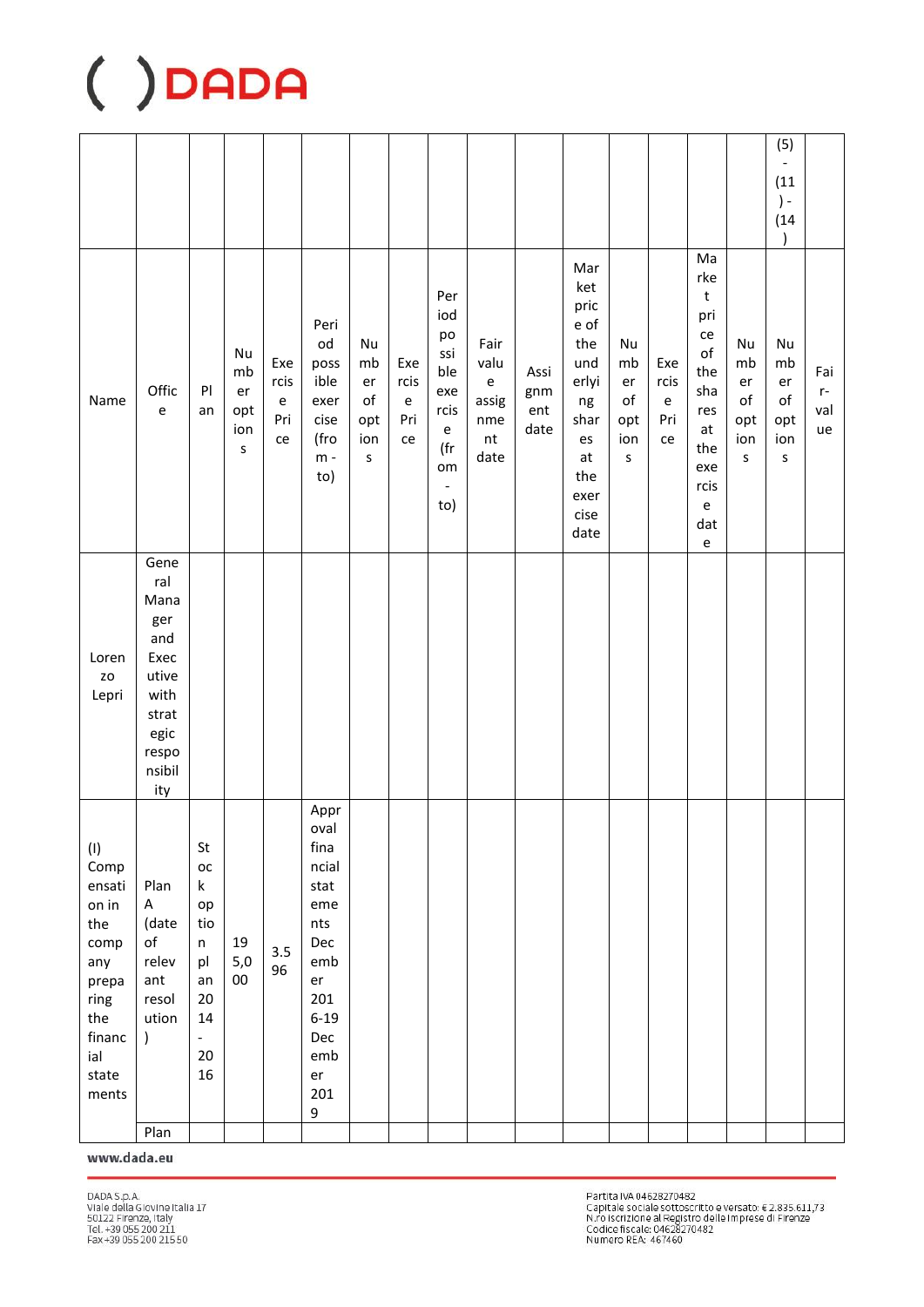|                                             | $\overline{B}$<br>(date<br>$\mathsf{of}$<br>relev<br>ant<br>resol<br>ution               |                     |           |  |  |  |  |  |                   |  |
|---------------------------------------------|------------------------------------------------------------------------------------------|---------------------|-----------|--|--|--|--|--|-------------------|--|
|                                             | Plan<br>$\mathsf C$<br>(date<br>$\mathsf{of}$<br>relev<br>ant<br>resol<br>ution          |                     |           |  |  |  |  |  | $\qquad \qquad -$ |  |
| $(\sf{II})$<br>Comp<br>ensati<br>on<br>from | Plan<br>$\sf A$<br>(date<br>$\mathsf{of}$<br>relev<br>ant<br>resol<br>ution<br>$\lambda$ |                     |           |  |  |  |  |  |                   |  |
| subsi<br>diarie<br>s and<br>associ<br>ates  | Plan<br>$\sf B$<br>(date<br>$\mathsf{of}$<br>relev<br>ant<br>resol<br>ution<br>$\lambda$ |                     |           |  |  |  |  |  |                   |  |
| (III)<br>Total                              |                                                                                          | 19<br>5,0<br>$00\,$ | 3.5<br>96 |  |  |  |  |  |                   |  |

Please note that in relation to the section c) above on 12 December 2016 the Compensation Committee on 12 December 2016 proposed to submit for the approval of the meeting of the Board of Directors on 14 December 2016, a new stock option plan referring to the 2017-2019 financial years, which was subsequently approved by the Board on 14 December 2016, and submitted by the latter for final approval to the Shareholders' Meeting on 18 January 2017 (hereinafter the "2017-2019 Plan"). On 24 January 2017, DADA S.p.A.'s Board of Directors executed the authority granted by the Shareholders' Meeting on 18 January 2017, relating to the 2017-2019 share-based incentive plan. For more information please see above and the complete description on the website of the Company.

Table 3B: Monetary incentive plans for members of the administrative body, general managers and other executives with strategic responsibilities (data to be approved by the Remuneration Committee in March)

| 宀       | D            | (1)  |     | ے                  |     |                        | c                       |  | (4)  |
|---------|--------------|------|-----|--------------------|-----|------------------------|-------------------------|--|------|
|         |              |      |     |                    |     |                        |                         |  | Othe |
| Name    | Office       | Plan |     |                    |     |                        |                         |  |      |
|         |              |      |     | Bonus for the year |     |                        | Bonus of previous years |  | bonu |
|         |              |      |     |                    |     |                        |                         |  |      |
| Claudio | CEO, General |      | (A) | (B)                | (C) | (B)<br>יי<br>(A`<br>ιC |                         |  |      |
|         |              |      |     |                    |     |                        |                         |  |      |

www.dada.eu

Partita IVA 04628270482 Partitus Novascovinos<br>Capitale sociale sottoscritto e versato: € 2.835.611,73<br>N.ro iscrizione al Registro delle Imprese di Firenze<br>Codice fiscale: 04628270482 Numero REA: 467460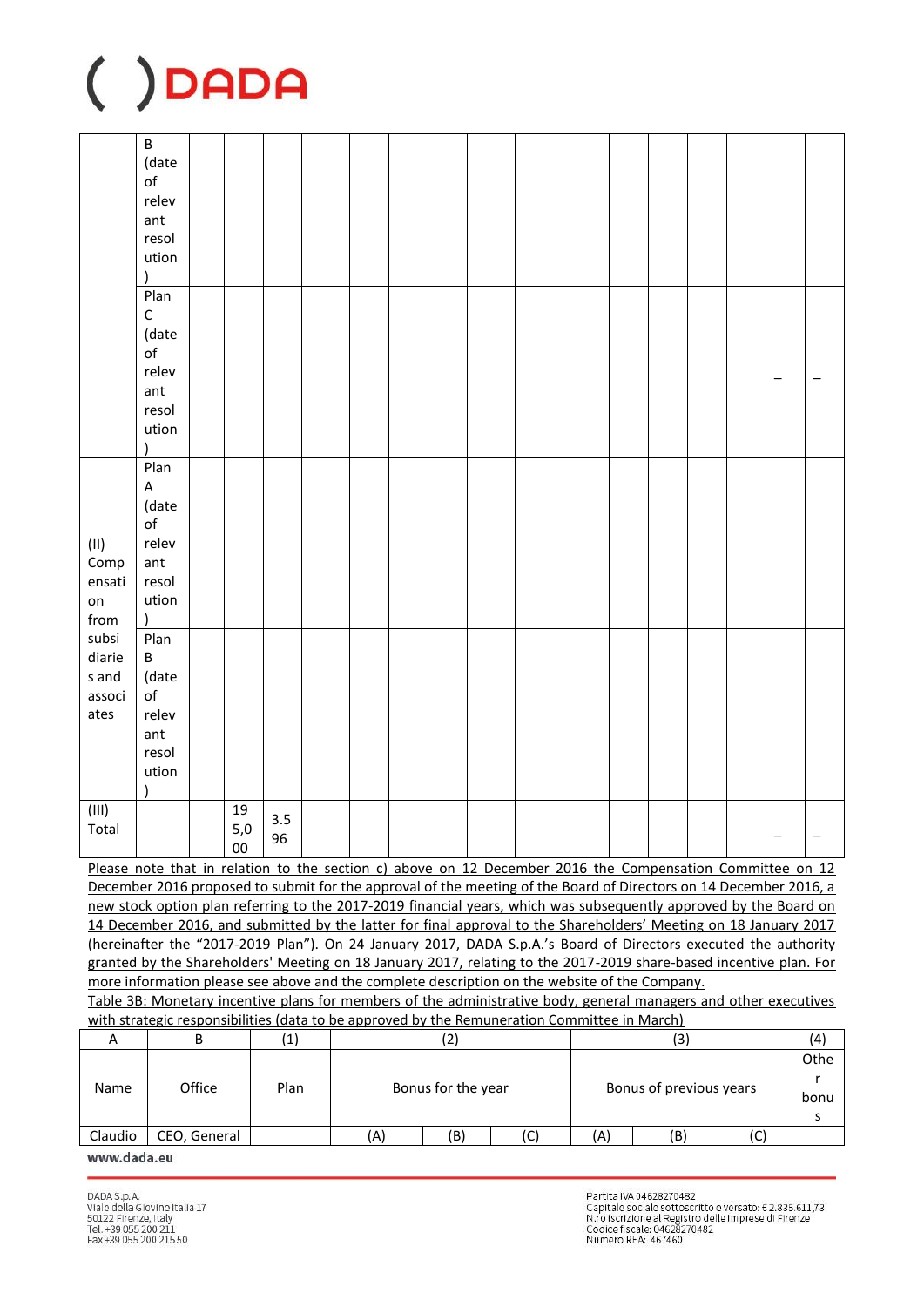| Corbett<br>a     | Manager,<br>Executive<br>with strategic<br>responsibiliti<br>es          |                                                   |                  |              |                      |                             |                  |                                    |     |
|------------------|--------------------------------------------------------------------------|---------------------------------------------------|------------------|--------------|----------------------|-----------------------------|------------------|------------------------------------|-----|
|                  |                                                                          |                                                   | Payable/Pai<br>d | Deferre<br>d | Deferme<br>nt Period | No<br>longer<br>payabl<br>e | Payable/Pai<br>d | Further<br>deferre<br>$\mathsf{d}$ |     |
|                  |                                                                          | Plan A<br>(14)<br>March<br>2016)                  | 130,575          | n/a          | n/a                  | $\mathbf 0$                 | n/a              | n/a                                | n/a |
|                  | (I) Compensation in the<br>company preparing the<br>financial statements | Plan B<br>(date of<br>relevant<br>resolutio<br>n) | n/a              | n/a          | n/a                  | n/a                         | n/a              | n/a                                | n/a |
|                  |                                                                          | Plan C<br>(date of<br>relevant<br>resolutio<br>n) | n/a              | n/a          | n/a                  | n/a                         | n/a              | n/a                                | n/a |
| subsidiaries and | (II) Compensation from                                                   | Plan A<br>(date of<br>relevant<br>resolutio<br>n) | n/a              | n/a          | n/a                  | n/a                         | n/a              | n/a                                | n/a |
| associates       |                                                                          | Plan B<br>(date of<br>relevant<br>resolutio<br>n) | n/a              | n/a          | n/a                  | n/a                         | n/a              | n/a                                | n/a |
| (III) Total      |                                                                          |                                                   | 130,575          | n/a          | n/a                  | n/a                         | n/a              | n/a                                | n/a |

| Name              | Office                                                                       | Plan |                  | Bonus for the year |                      |                             | Bonus of previous years |                         | Othe<br>bonu<br>s |
|-------------------|------------------------------------------------------------------------------|------|------------------|--------------------|----------------------|-----------------------------|-------------------------|-------------------------|-------------------|
| Lorenz<br>o Lepri | General<br>Manager<br>and<br>Executive<br>with<br>strategic<br>responsibilit |      | (A)              | (B)                | (C)                  | (A)                         | (B)                     | (C)                     |                   |
|                   |                                                                              |      | Payable/Pai<br>d | Deferre<br>d       | Defermen<br>t Period | No<br>longer<br>payabl<br>e | Payable/Pai<br>d        | Further<br>deferre<br>d |                   |